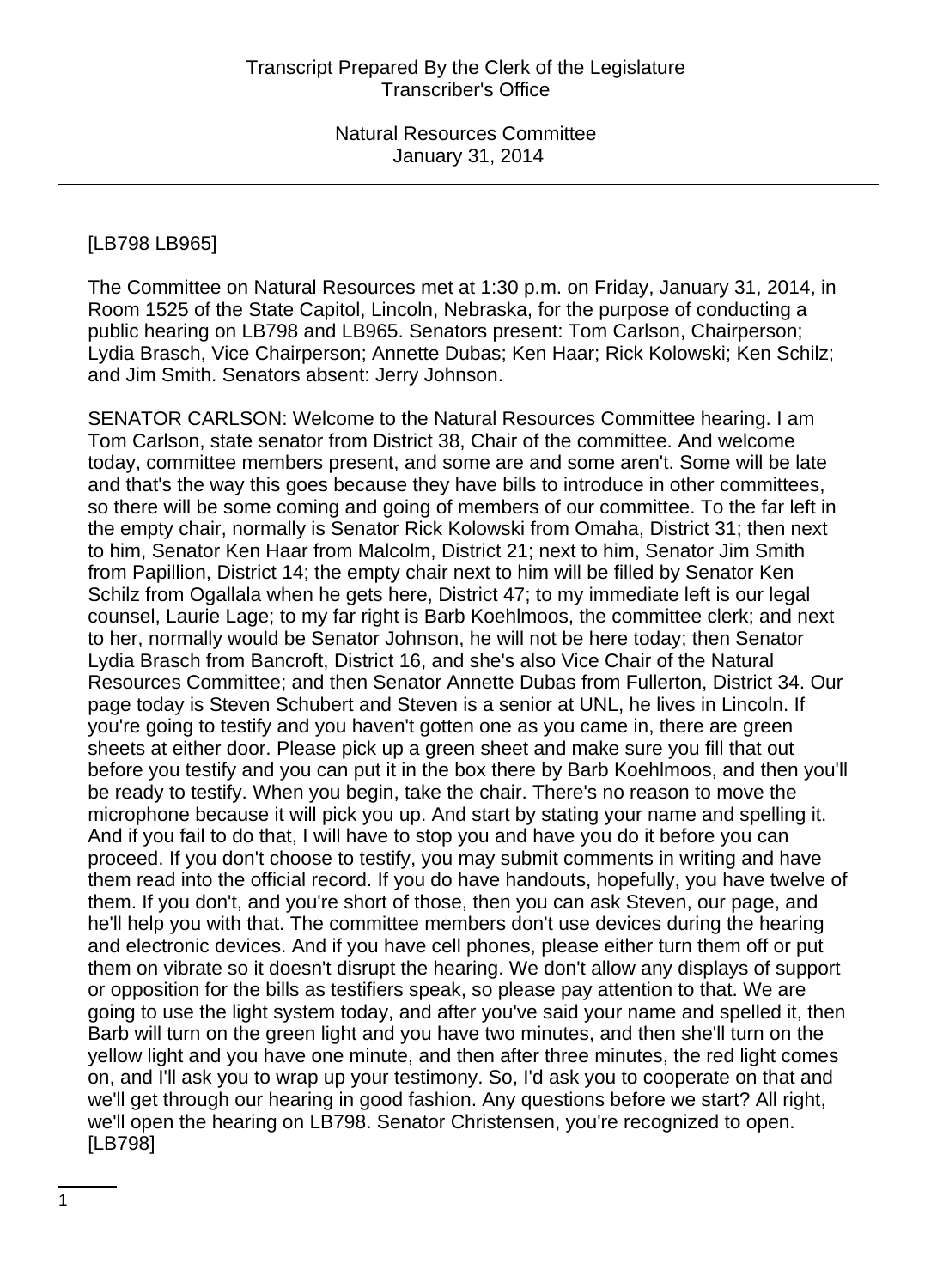SENATOR CHRISTENSEN: Thank you, Chairman Carlson and Natural Resources Committee. LB798 deals with the state law that provides a fiscal year of a power district created under Chapter 70, Article VI, to coincide with a calendar year. LB798 proposes to make an exception to this fiscal year requirement. LB798 would allow a power district whose only wholesale customer is a city or village, to use the same fiscal year as a city or a village. This would allow a city that operates its electric system through a power district to have just one fiscal year for all its operations. The city of Imperial established a power district to purchase wholesale electricity for the city of Imperial municipal electric department. The city of Imperial's electric department is the only customer of the power district. The city has had to have one fiscal year for the power purchasing district and one for the rest of its operations. LB798 is intended to allow Imperial, and any other city in a similar situation, to have one fiscal year for all its functions. There are several people who will testify behind me who will give you additional information on how the electric system is structured and need in this bill. Are there any questions? [LB798]

SENATOR CARLSON: All right. Thank you, Senator Christensen. Any questions of the committee? Okay, seeing none, and you'll be here to close? [LB798]

SENATOR CHRISTENSEN: Yeah. [LB798]

SENATOR CARLSON: Okay, thank you. And now we'll start with proponents, those in favor of the bill. And please step up, take your spot, turn in your green sheet. Welcome. [LB798]

JO LEYLAND: Thank you very much. My name is Jo Leyland. It's spelled J-o L-e-y-l-a-n-d, and I'm the city administrator in Imperial, Nebraska. I appreciate Senator Christensen introducing this bill for us. Imperial Public Power District was created in the early 1950s as Senator Christensen told you. It came about...really none of us are exactly sure why it was created, but it happened that Imperial was receiving its power through only one source, which created some problems during weather incidents and that kind of thing. So, IPPD was utilized at that point to build the transmission line so that Imperial could get feeds of electricity through more than one source. It was utilized again in the 1970s for a similar purpose so that now Imperial has three sources of power. So during storm events, we rarely have power outages, which is obviously an advantage. Imperial Public Power District does purchase wholesale power and sells only to the city of Imperial. They...IPPD owns its own transmission lines and substations, but those are managed and maintained by city staff. City staff does the bookkeeping, so we're really very linked to one another. IPPD has an elected board of directors and makes all the decisions for the organizations, but they do not directly employ anyone. In 2009, the audit firm that was doing the annual audit for IPPD gave notice that they would no longer be able to do governmental audits. In small firms, apparently there is some problem with meeting requirements for governmental audits. And in Imperial, we're in the southwest corner of Nebraska and there are not a lot of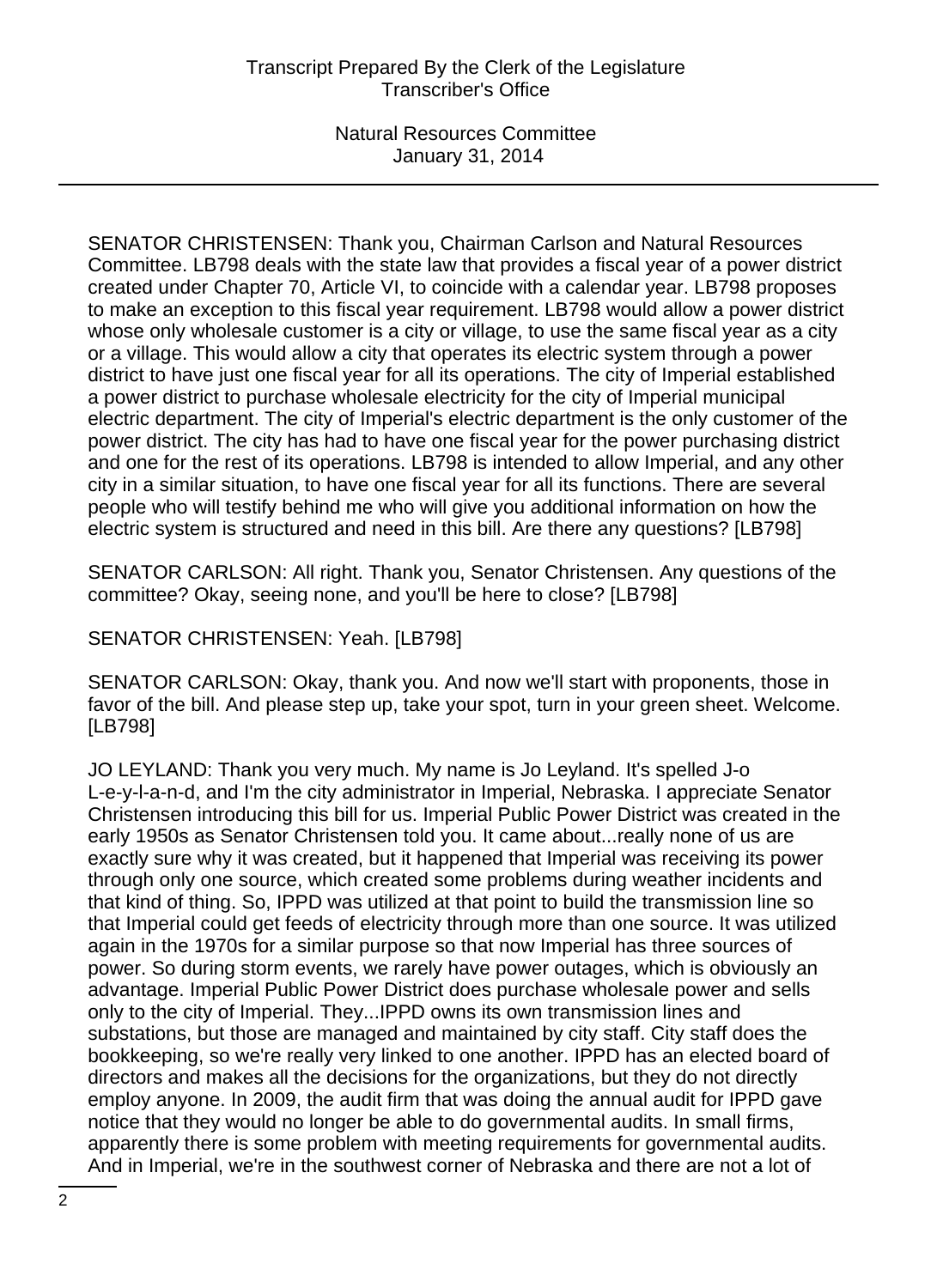audit firms that do governmental audits. So, IPPD contacted the same audit firm that the city of Imperial used, and they were willing to do the annual audit for IPPD. However, because our fiscal years did not link up, it was going to cost so much more for them to come out on another calendar year basis, so IPPD changed their fiscal year to coincide with the cities. And then we found out through the State Auditor's Office that that was not allowed. So we would like to go back to the ability to audit both at the October...on the October 1 fiscal year. And the bill, as I understand it, is not mandatory but permissive, so other power districts would not have to change their fiscal years if they chose not to. But it would sure help, both from an efficiency standpoint, and an economical standpoint, for Imperial Public Power District, so. [LB798]

SENATOR CARLSON: Okay. Thank you. You come a long way to make your testimony but, of course, Senator Christensen, he drives it several times a week. [LB798]

JO LEYLAND: Exactly. [LB798]

SENATOR CARLSON: So we appreciate you coming. [LB798]

JO LEYLAND: Thank you. [LB798]

SENATOR CARLSON: And it's rather straight...wait a minute, it's okay. Rather straightforward request. Any questions from the committee? Okay, seeing none, thank you for coming. [LB798]

JO LEYLAND: Thank you. [LB798]

SENATOR CARLSON: All right, next proponent. Welcome. [LB798]

LASH CHAFFIN: Good afternoon. My name is Lash, L-a-s-h, Chaffin, C-h-a-f-f-i-n. I'm a staff member at the League of Nebraska Municipalities. And first, I'd like to thank Senator Christensen for bringing this bill forward. This concept was brought to the League about a year ago and beyond the initial questions of, now, why do you do it that way? We kind of settled on how it actually worked and we brought this before two committees of city officials and they both voted to try to get this bill introduced as legislation and that it was a good idea and made good governance. The...also I've been asked to let the record reflect that NMPP Energy is also in favor of this bill. Imperial Power District buys their electricity from the Municipal Energy Agency of Nebraska under the NMPP Energy umbrella, so. Will answer any questions? [LB798]

SENATOR CARLSON: Okay. Thank you for your testimony. Any questions of Mr. Chaffin? Seeing none, thank you. Any other proponents? Anyone in opposition to the bill? Anyone testifying in a neutral position? And seeing none, then, Senator Christensen, you're recognized to close. [LB798]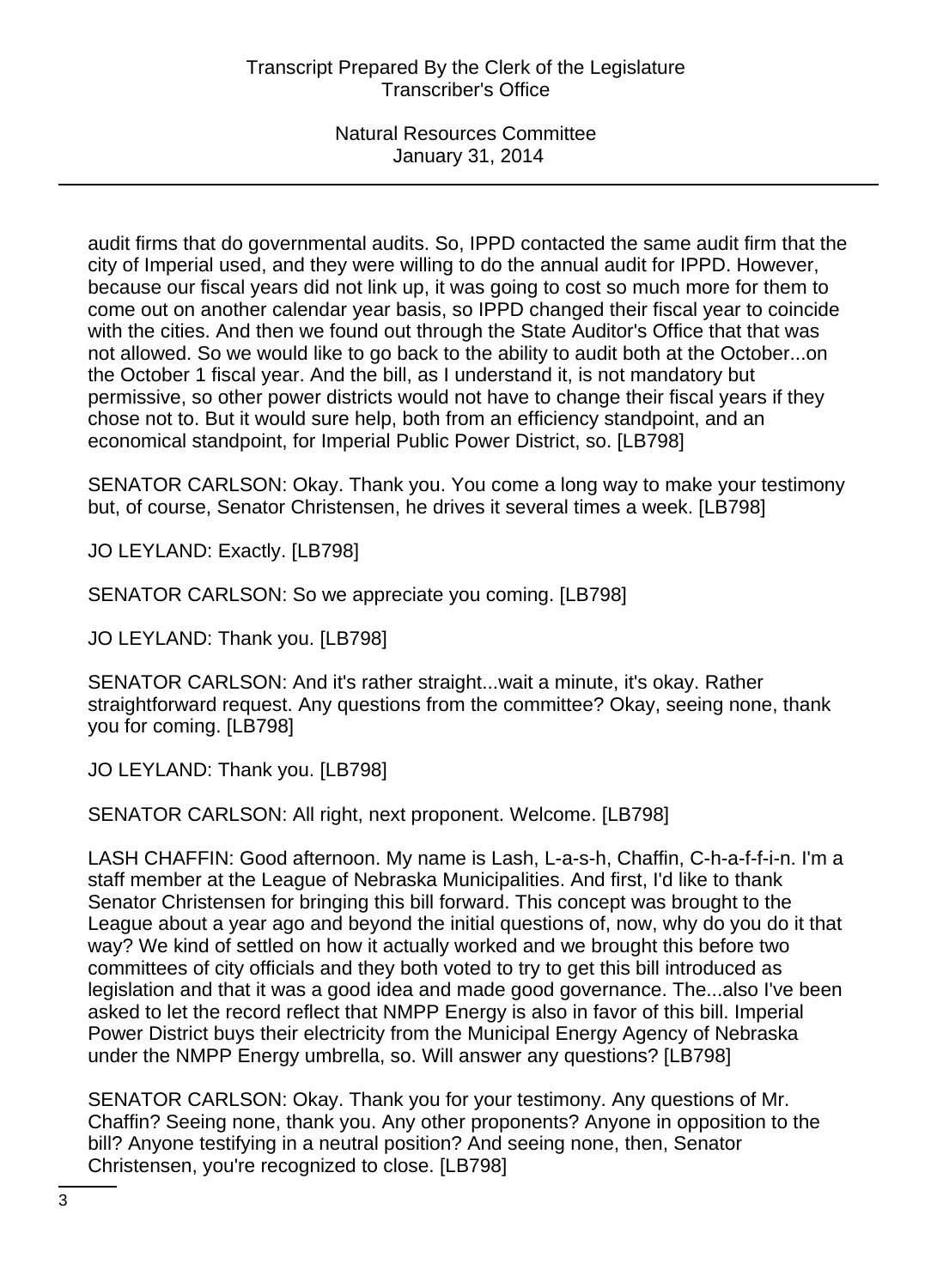SENATOR CHRISTENSEN: Well, thank you, committee. I appreciate your time. I know you've got another bill to go through here. It's nice to have a short, easy bill in front of you. And I would like to get this on consent calendar if it agrees with the committee. That's the question, I have. [LB798]

SENATOR CARLSON: Yes, questions? Senator Haar. [LB798]

SENATOR HAAR: Too easy for you, Mark. (Laughter) [LB798]

SENATOR CHRISTENSEN: I agree. [LB798]

SENATOR HAAR: No, you know, obviously this is a no-nonsense bill, but there are some reports that come out about all the public power districts and stuff. Will this raise any havoc with that kind of report or not? [LB798]

SENATOR CHRISTENSEN: No, it won't. [LB798]

SENATOR HAAR: Okay. [LB798]

SENATOR CARLSON: Any other questions? Okay, thank you. [LB798]

SENATOR CHRISTENSEN: Thank you. [LB798]

SENATOR CARLSON: And with that, we close the hearing on LB798. And we'll open the hearing on LB965. Senator Haar, you're recognized to open. [LB798]

SENATOR HAAR: (Exhibits 1, 2 and 3) Okay, I have some handouts, and I'll need one of each. Chairman Carlson and members of the committee, I think it's nice to have a little fun sometimes so there's a lesson in front of you in pinwheels. You'll be getting this map that shows several things. As you know, wind has been my passion, renewables in general, and this is the map from NREL showing what the developed wind capacity is for all the states. And then in a circle, you'll see a number on each of the top ten states. So you can see, for example, Texas, which is number one in wind potential, has 12,214 megawatts of developed wind capacity and so on. You'll notice number two is Kansas; number three is Nebraska in terms of wind capacity; number four is South Dakota and so on. What I did with the pinwheels, and I thought it would just be kind of fun, is to show you for these states, all the surrounding states, what their developed wind capacity is. And so each of those pinwheels stands for about 230 megawatts, and just like on this map, it's from December 31, 2012. So things have improved somewhat here and there, probably it's about the same. So, start with Senator Schilz. Senator Schilz, your cupcake represents Nebraska. (Laugh) And it's got two pinwheels so that's about, as you can see on the chart, 459 megawatts of developed electricity. Senator Brasch,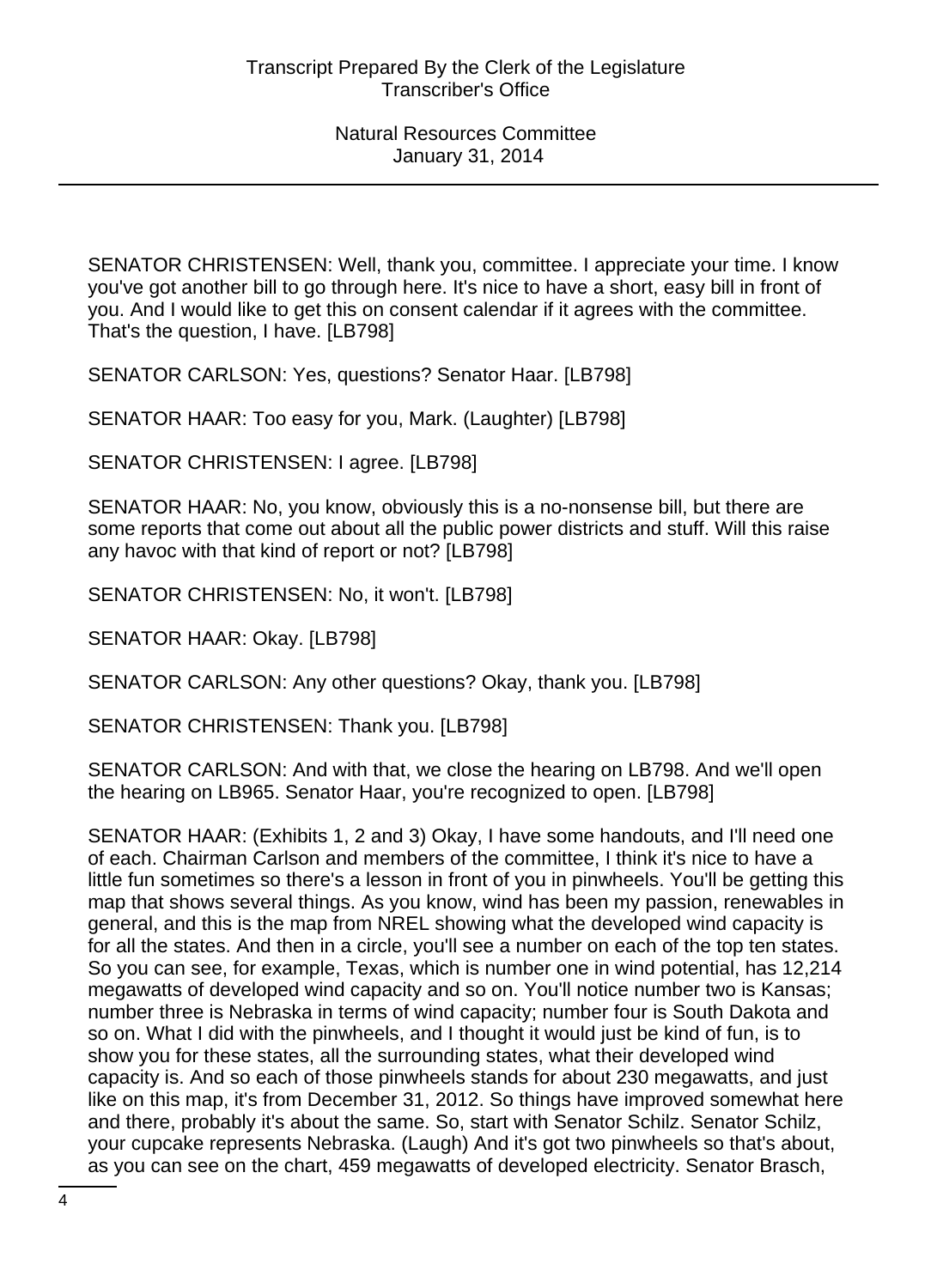you're Missouri. Missouri has about the same amount of developed wind potential as Nebraska. And as you'll notice from the map, Missouri isn't even in the top ten with wind potential. And then, the others, I believe, Senator Smith, if you count pinwheels, two, four, six, seven, you're going to be Wyoming, I believe. Senator Dubas, you're Iowa. Iowa has developed, as you can see from the map, about 5,133. So if each of those pinwheels is 250 megawatts, that's Iowa's development. And at first I was going to put the pinwheels in...just right into the cupcakes, but you would have had no cupcake left, so, be in Iowa. And Senator Carlson, I don't remember who you are, but it's on the bottom of your...if you pick that box up and look at it. [LB965]

# SENATOR CARLSON: Colorado. [LB965]

SENATOR HAAR: Oh, Colorado, okay. And as you can see from the map, Colorado is about 2,300 megawatts of wind capacity. Then I want to go into a couple of events that have gotten me to where I am today with this bill. And I will explain, by the way, how this is different than LB567. Much of the testimony may be the same, but the bill is somewhat different. In July of 2012, I attended an NPPD meeting in Columbus, and I save way too much. This is still the document from that meeting. It was their presentation to the public at the Holiday Inn Express of their planning process. Near the end of the meeting when it was time for questions, because I always have questions, I said, well, so where are you modeling the externalities, and the externalities for those things that don't show up on your utility bill? And the answer at that time is, well, we can't really model things like health and so on, that's a policy decision made by the board members. But, you know, if the Legislature changes the mandate of low cost and reliable, then we will address it. Well, in September 2013, LES made an announcement that they had purchased wind power from Oklahoma. Now, they have said, and I believe this, it will save LES ratepayers \$50 million over 20 years. Part of that is because Oklahoma has a production tax credit so the Oklahoma taxpayers are incenting our lower cost. And why did they buy from Oklahoma? Well, they were following the law because the law says low cost and reliable. At least one board member that I talked to said, had it...were the law written differently, maybe that wind power would have been purchased in Nebraska. If it wasn't just low cost and reliable, but because you have low cost, reliable, there's a fiduciary duty to carry that through. So the best bid was from Oklahoma. On November 2013, there was an announcement by the Northeast Public Power District. I have that here, in which they're buying coal generated--and there's a little bit of hydro in that mix--but coal generated basically electricity from Kentucky. And they said at present the laws--and that's right in here in their announcement--they said, at present the laws of Nebraska require then Nebraska NPPD board, that's the Northeast Nebraska Public Power District board, to make this power decision purchase for our retail electric customers. The Nebraska laws require, okay, low cost, reliable. And then we've been hearing word, and I've talked to various NPPD board members, that there's at least one coalition, I'm not sure the exact word is cooperative perhaps, of about twenty rural electrics that form the Nebraska Generation and Transmission,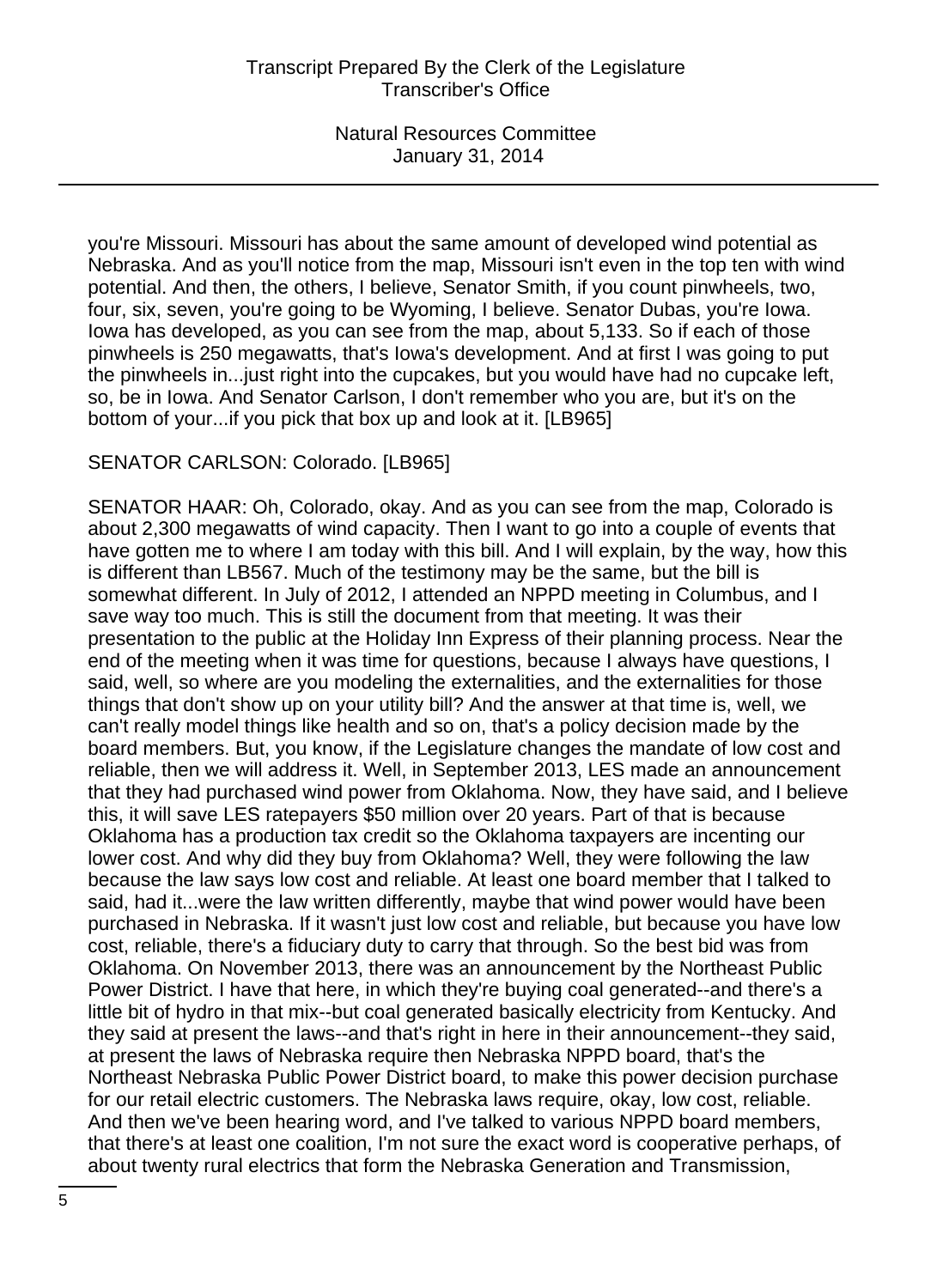NG&T, and basically they're saying to NPPD, you know, buy the cheapest and that doesn't include wind power. So it's interesting to start this by looking at what the current law says. If you look at your green copy, if you wish, but I'll just read this quickly. On page 2, this is what the law says now: In order to provide the citizens of the state with adequate electric service at as low overall cost as possible consistent with sound business practices and so on. So, there are two mandates there. One is as low overall cost as possible, and the other is adequate electric service. Now, I'm sure that's the part that's been interpreted consistently as reliable, but the law says, actually, adequate electric service. Then there's another...in another section of the law, 70-625.01 where it allows--and this is a quote--allow public power districts to promote economic development and job creation in rural areas. So that's an allowing. So then we get to LB965, so I'd like you to look at the handout that says Public Power Criteria-Bill Summary. What LB965 does is it requires that energy generation and purchase decisions must be based on all costs and all benefits, which I feel opens up new opportunities for all Nebraskans, especially rural Nebraska. It says, all costs and all benefits. Now, you can see under the lists of what costs include. And I'll take just a minute here. Energy use, of course, is vital to our needs, but many forms of energy have hidden costs and although these costs are not listed on our monthly utility bills, they are real. In some...and I've been reading, as you can tell, in some cases these are called private and social costs. The private costs are what show up on your bill. The social costs are those, I guess, you could call them subsidies that everybody pays. One of these, for example, is health costs and we'll hear more about that today. But just to let you know that in a publication from FERC and federal news, they say air pollution from electric generation is responsible for more than 29,000 premature deaths annually in PGM states. PGM states are...that's one of the RTOs, regional transmission organizations, in the northeast. It includes places like Maryland, New Jersey, the District of Columbia and so on. Then there are risks to the environment that don't show up on your bill, but we all pay for them. And depending on the testimony, I might go into some more of those later. So, LB965 defines cost and you can see as the cost of generation, current and projected fuel costs, costs of regulatory compliance, short- and long-term energy portfolio risks, environmental impacts including the cost of climate change, health impacts including costs relating to energy production. And I think from what you hear, in some ways you could say, our energy policy is part of our health policy in this state, and we have to start looking at that. Water usage and the fiscal impact of customer-owner dollars sent out of state. There is no residential property tax in Wyoming because we pay that in severance tax on coal. We pay their property tax. The benefits, as you can see from the handout, include economic benefits to the state or community which includes jobs and taxes, efficient use of resources, portfolio diversification, and so on. Things, benefits to all Nebraskans. So what LB965 is saying is that I want to see a new paradigm for public power boards that should consider a comprehensive cost-benefit analysis when generating or purchasing electricity. And, you know, if you pursue cost-benefit analysis, here's a quote. It says, the real trick to doing a cost-benefit analysis is making sure you include all the costs and all the benefits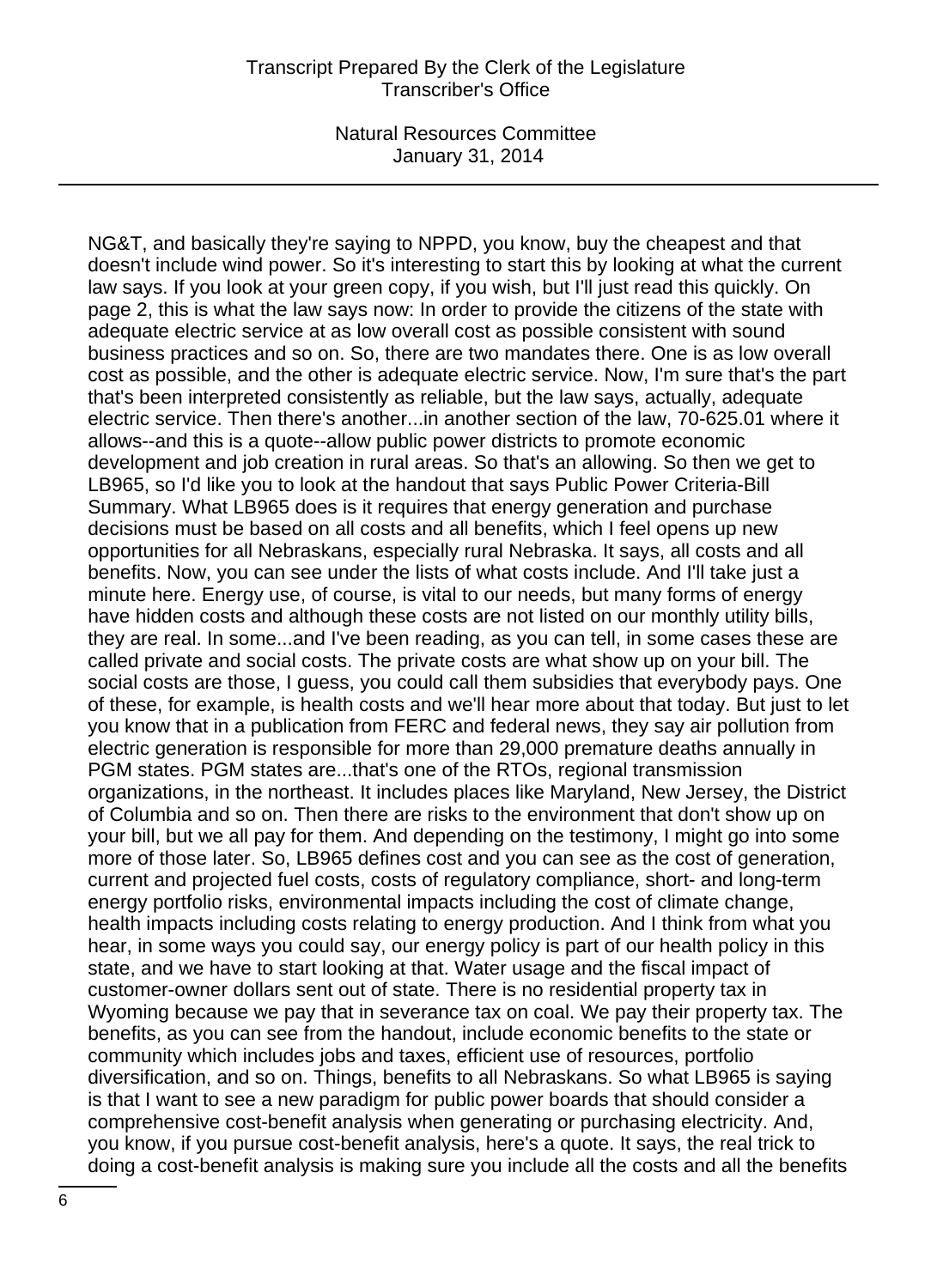# Transcript Prepared By the Clerk of the Legislature Transcriber's Office

Natural Resources Committee January 31, 2014

and you properly quantify them. So when you do a cost-benefit analysis, you weigh the costs and the benefits and then you make a decision, the bottom line. For an IOU, and independently owned utility, the bottom line is profit for shareholders and that's the way it should be. The bottom line for public power is...and I'm going to quote from the green copy here: In order to provide the citizens of the state with reliable--and this is how I would amend it--reliable and adequate electric service at as low overall cost as possible and to provide as many benefits to customer-owners as possible consistent with sound business practices. Real quickly how this would work. Already our utilities consider many things when they do their planning. The cost of fuel, the potential regulatory impacts and so on. And I'm saying that it has to include other aspects of the process. But we're not asking for new research on, for example, health. There's all kinds of information on the health cost and you'll hear some more about that later. So, we're saying, do what you've been doing, but include these other things that are already available in many forms in the literature. And then, the PRB, their responsibility would be not to do a determination as to whether all the costs and benefits were quantified precisely, but simply that every element had been addressed. Every element had been addressed. So we go from cost, low cost, reliable to a cost-benefit analysis of all of these factors. Why do we need to do this? Well, in my opinion, first of all, because the decisions that public power makes involve huge expenditures involving, sometimes, hundreds of millions of dollars. They're very long-term decisions. Many of these contracts go for 20 years. And there are impacts to these that we're now beginning to realize that affect all of us in society. For example, the health costs, the economic benefit. These are things that were probably not considered to be quantified when the first public power came into existence. So in conclusion, LB965 requires a comprehensive cost-benefit analysis when generating or purchasing electricity. It says, look at the whole picture, all the costs and all the benefits, take everything into consideration when making decisions on generation and purchasing. And then at the bottom of this page, you'll see what I consider the difference between these two, between this bill and LB567 from last year. So, I'm sorry about the length of the introduction, but it's quite a lengthy bill. [LB965]

SENATOR CARLSON: All right. Thank you, Senator Haar. Any questions of the committee? Senator Smith. [LB965]

SENATOR SMITH: Thank you, Mr. Chairman. Senator Haar, I have a few questions for you and when you look at the word that you're using "reliable," can you explain how you're defining "reliable?" [LB965]

SENATOR HAAR: I guess what I was trying to get at is in the past we've always heard low-cost reliable and that's really not what the law says. It says adequate. So, and adequate and reliable are, I think, are those similar...these are judgments to be made, of course. [LB965]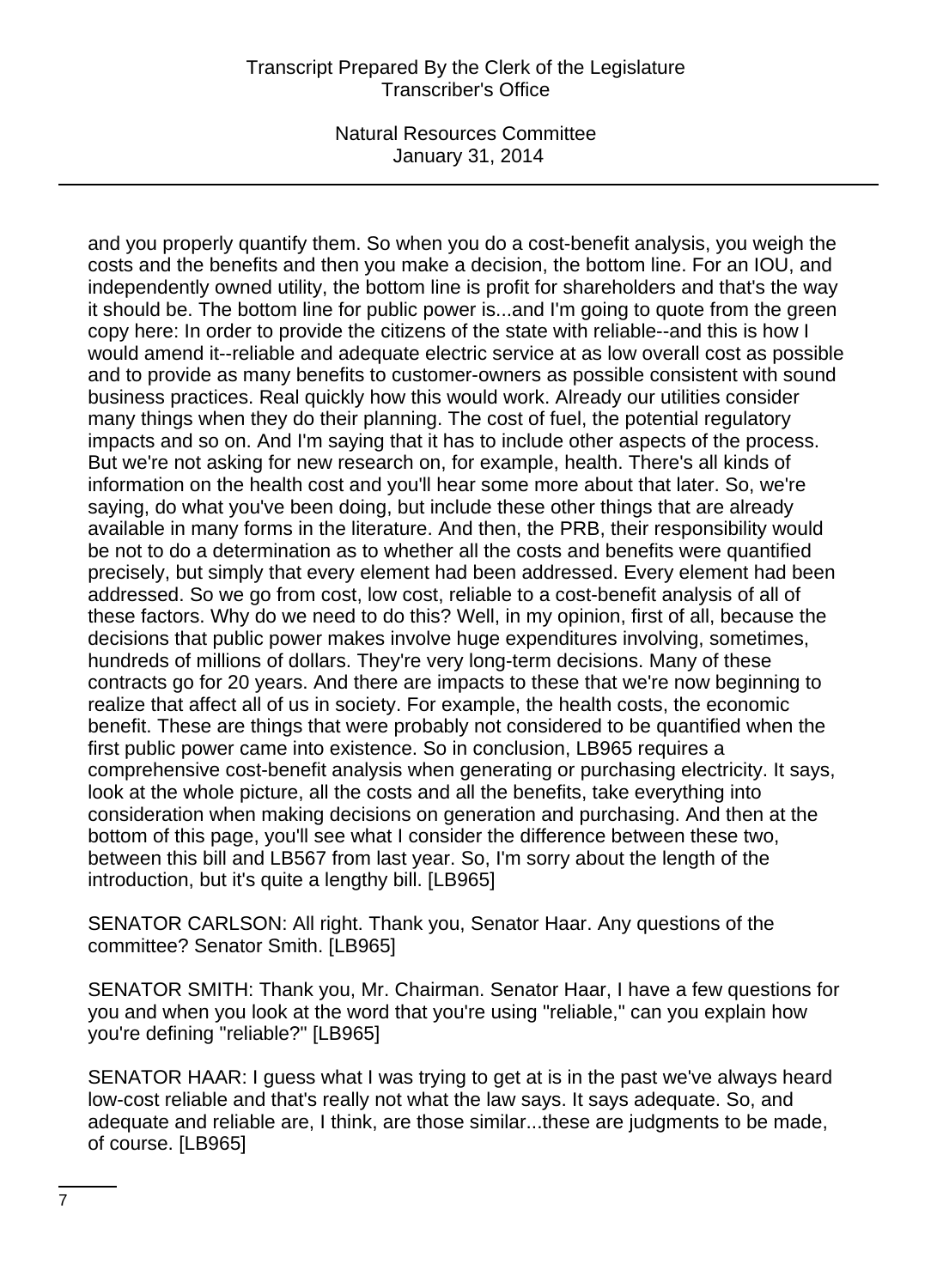SENATOR SMITH: In terms of power generation, the term "reliable" typically means uninterruptable, consistent, without interference. So is that what you're promoting? Is that your definition here? [LB965]

SENATOR HAAR: In my understanding, that's what you would consider to be reliable and this is, you know, what all the power districts work on is to have electricity there all the time. [LB965]

SENATOR SMITH: Okay. Now, the nature of renewables is not entirely reliable under that definition of uninterruptable. So on page 3 of the green copy where we talk about renewable energy facilities, it is also the policy of the state to encourage and allow opportunities for private developers to develop, own, and operate renewable energy facilities. And that's a line 11 on page 3. [LB965]

SENATOR HAAR: That's existing law. [LB965]

SENATOR SMITH: That's existing law. Would you be inclined then to want to modify that to keep it in line with the definition of reliable to include with that, other forms of low-emission energy, such as clean burning natural gas? [LB965]

SENATOR HAAR: Certainly, yeah. And... [LB965]

SENATOR SMITH: Okay. That was something we had on the floor last year in LB104, which did not have any support for that at that point. But that's something you would advocate for to help ensure the reliability component of the bill? [LB965]

SENATOR HAAR: Certainly. And if you look at the...again, I'm not going to go into these books, although I've read them. There's actually...you can pretty much quantify the cost of--and excuse my voice--coal versus natural gas, for example, for the generation of electricity. What the private costs are, what the social costs are, and so on, and the way I look at the whole issue is, you know, I wish I could snap my fingers and we wouldn't be burning fossil fuels anymore. That can't happen, obviously. There has to be a transition. And so, I certainly see natural gas as part of that transition, and I may disagree with some of my friends here when I say I think nuclear has to be part of that transition. [LB965]

SENATOR SMITH: All right. Another question for you, and this is page 2, line 6, where it talks about consistent with sound business practices. So the current law says, energy service at low overall cost consistent with sound business practices, and you're adding "reliable," so there will be reliable and low cost and it's determined with consistency with sound business practices. How do you define "sound business practices?" [LB965]

SENATOR HAAR: Uh-huh. Well, as you notice in line 5, I said, and to provide as many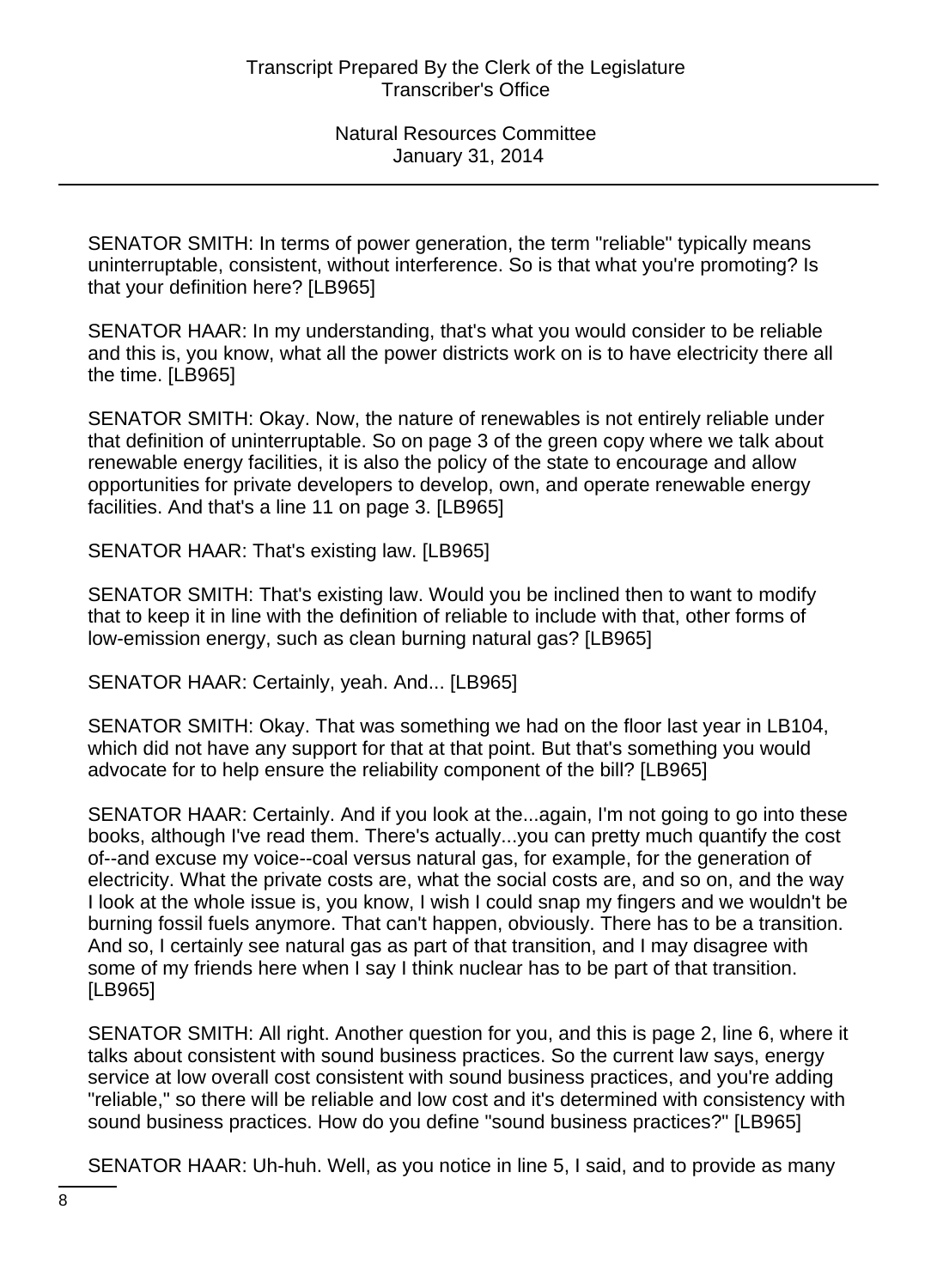benefits. Right now when these kinds of decisions are made, there is no precise metric for even, you know, for what it says in the law right now, adequate electric service or sound business practice. That is why we have boards. I want to simply add to the definition of what they consider. [LB965]

SENATOR SMITH: Okay. So what I'm curious about here, currently in law we say that these things need to be considered consistent with sound business practices. I would suggest that all the language that's added in the bill, lines 14 through 24, are things you consider consistent with sound business practices. Is there redundancy in this language? [LB965]

SENATOR HAAR: There may be. And what we tried to do with the language is expand...expand the vision of what it is now so that...and, you know, some people might say, that's micromanaging, but I think we need to say, here are some of the things that have to be considered now that weren't considered before. [LB965]

SENATOR SMITH: But they're not all inclusive either? [LB965]

SENATOR HAAR: No, that's correct. [LB965]

SENATOR SMITH: And so, we're saying we want to measure every benefit, make certain that every benefit has been addressed, but we don't have a list that's all inclusive... [LB965]

SENATOR HAAR: That's correct. [LB965]

SENATOR SMITH: ...of the things to consider, so then I would suggest that that's why we have that language consistent with sound business practices so that we consider all those things. [LB965]

SENATOR HAAR: I agree. Yeah, yeah. And if you notice in line 5, it doesn't say every benefit. It says, as many benefits as possible. And so that qualifies it as well. [LB965]

SENATOR SMITH: All right. [LB965]

SENATOR HAAR: We may in the future come up with other costs and other benefits that we have no idea, but these are good questions. Thank you. [LB965]

SENATOR SMITH: All right. Thank you, Senator. [LB965]

SENATOR CARLSON: Thank you. Any other questions? Senator Haar, you mentioned two costs, social costs, what was the other one? [LB965]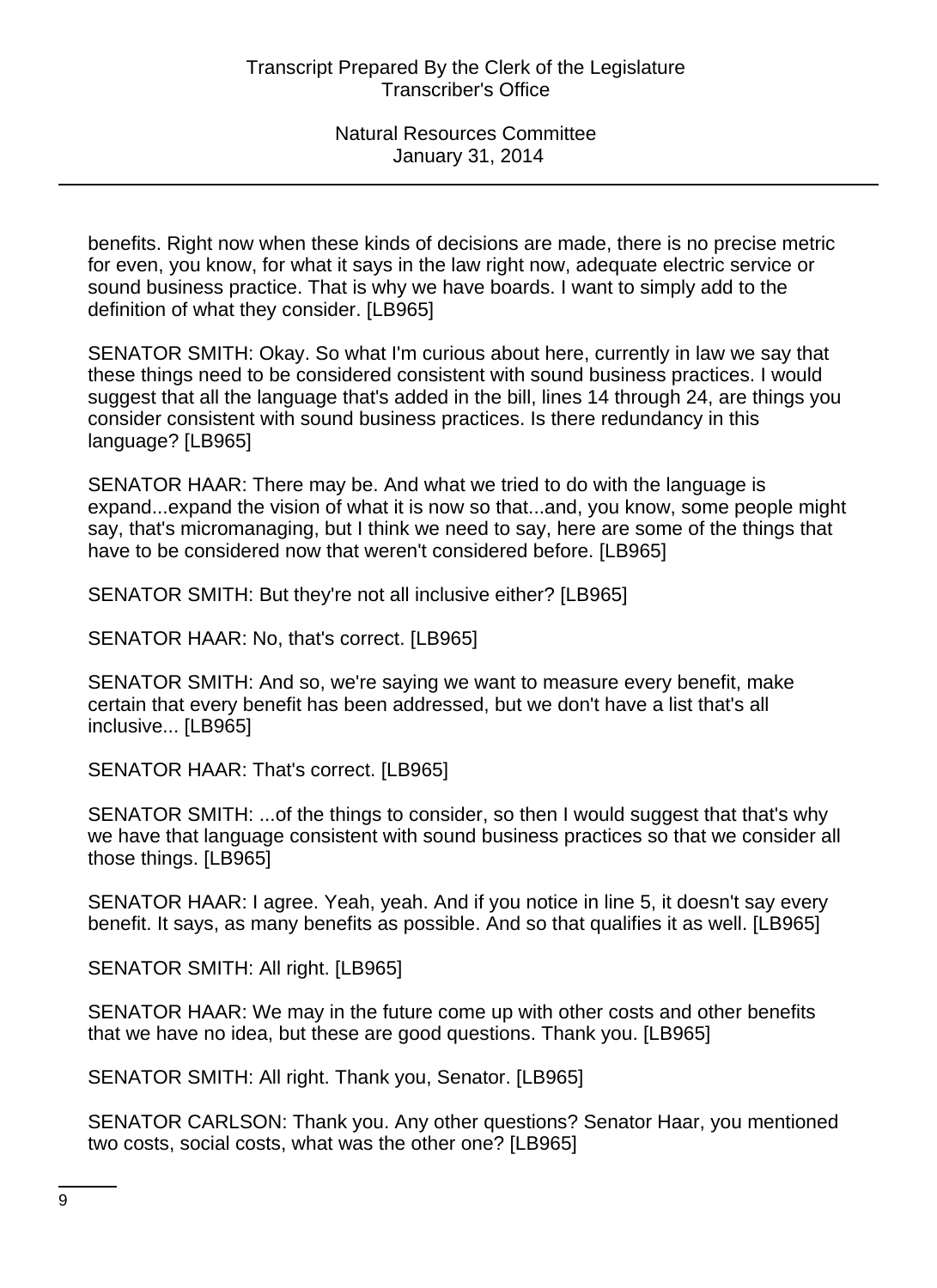SENATOR HAAR: Private. [LB965]

SENATOR CARLSON: What's the difference between social and private? [LB965]

SENATOR HAAR: Well, the way it's used in the literature in these books is, private is what shows up on your bill. The social costs are those things that everybody pays for but don't show up on your bill like...and the biggest social cost that can begin to be quantified is health cost. The cost of the additional deaths and asthma and all those kind of bronchial disease. [LB965]

SENATOR CARLSON: Okay. All right. Any other questions? Thank you. [LB965]

SENATOR SMITH: Senator Carlson. [LB965]

SENATOR CARLSON: Oh, I'm sorry. Senator Smith. [LB965]

SENATOR SMITH: And I'm sorry, and I just want to make certain that maybe some of those that are here today and listening and maybe listening on TV understand what my initial question was dealing with, adding low-emission generation to renewable generation as part of this law. That was something we did have on the floor as an amendment last year, and it was not adopted. And there was very little support for my introduction of that amendment to add low-emission generation, which would help to address the exact things you're bringing forward. Any particular reason, you think, that we did not have the level of support on that amendment last year? [LB965]

SENATOR HAAR: I really don't remember, but I'll go back and look at it. [LB965]

SENATOR SMITH: Okay. [LB965]

SENATOR HAAR: And again, I think we have to realize that we're in a transition phase and it's going to take...it's going to take low emission ten, twenty years from now, it's all going to be a different picture. [LB965]

SENATOR SMITH: All right. Thank you, Senator. [LB965]

SENATOR HAAR: You bet. [LB965]

SENATOR CARLSON: Okay. Any other questions? Thank you, Senator Haar. [LB965]

SENATOR HAAR: Okay. Can I leave my stuff sit here? [LB965]

SENATOR CARLSON: Sure. I think so. [LB965]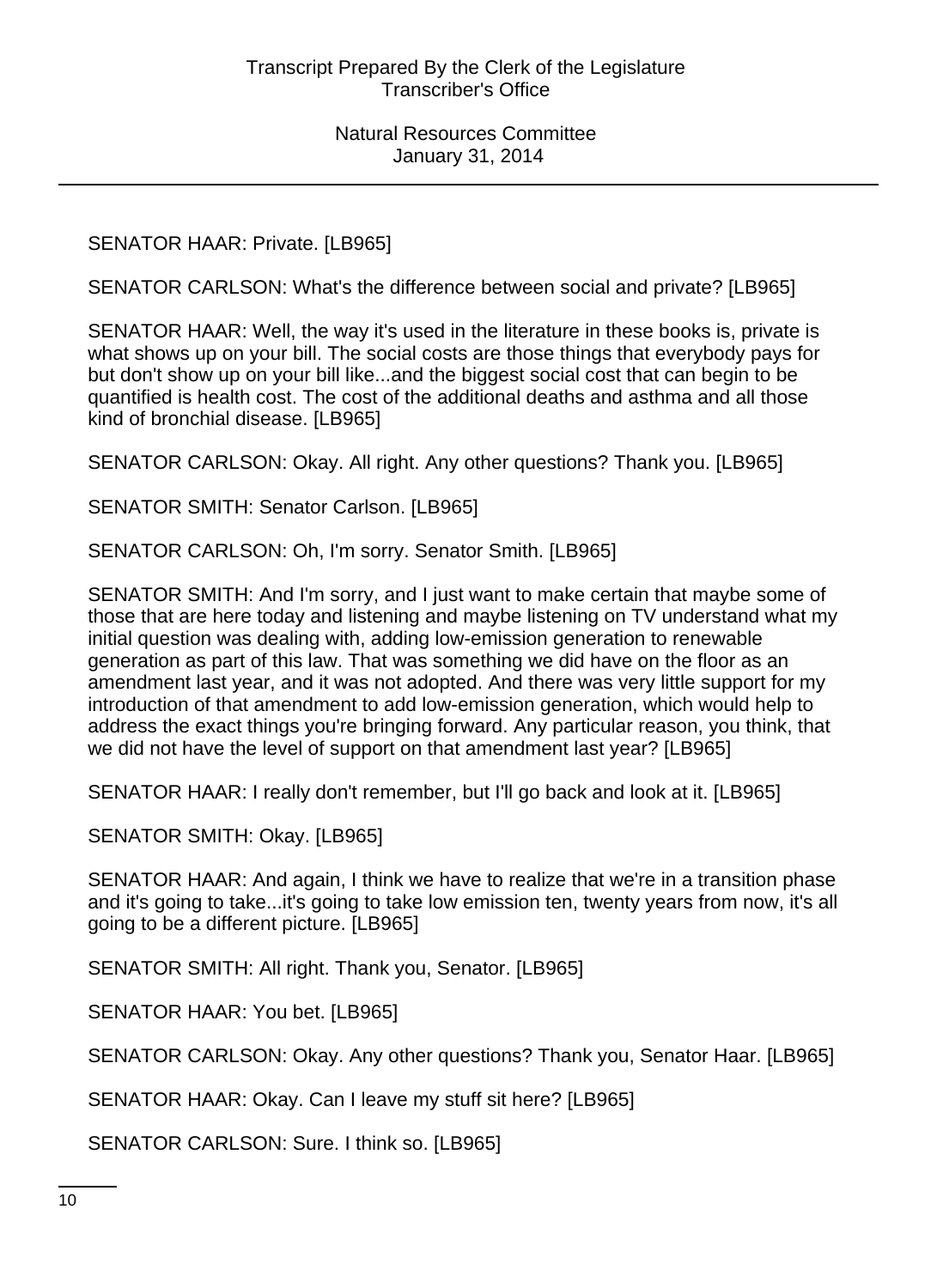#### SENATOR HAAR: Okay. Thanks. [LB965]

SENATOR CARLSON: All right, we're ready to listen to the proponents. And again, I'll review with you that after you give your name and spell it, the light will come on, the green light for two minutes, then the yellow light for one minute, and then the red light. And I would...we have a lot of testifiers here today, and that's part of the purpose of a hearing. Try not to repeat what somebody in front of you has said other than, maybe, I just agree with so and so, and then add what you need to your testimony, if you would try and do that. Okay. Welcome. [LB965]

DAVID CORBIN: (Exhibit 4) Thank you. My name is Dr. David Corbin, D-a-v-i-d C-o-r-b-i-n. I'm an emeritus professor of health education and public health at UNO. I'm here today as the Nebraska affiliate representative to the Governing Council of the American Public Health Association which is the largest and most prestigious public health association in the world. Every year we have over 250 delegates representing all the states of the United States who deliberate on policies that we should pass, just as you are deliberating on policies now, to represent the views of our organization. And they must be rooted in scientific principles. I'm going to focus my testimony today on three sources. One, American Public Health Association policy affirming the necessity of the secure, sustainable, and health protective energy policy, which was passed back in 2004, a 2009 report from Physicians for Social Responsibility entitled Coal's Assault on Human Health, and the National Academy of Sciences 2010 report entitled The Hidden Costs of Energy. You have samples of all of those before you. Because of the time limit, I'll focus only on the hidden costs of coal since coal is Nebraska's largest source of energy and because Nebraska, according to the Lincoln Journal-Star just a few days ago, is fourth among the states in spending per capita on coal that's brought into the state primarily to generate energy. I've been involved in similar public health issues for many years when researchers made the connection between tobacco smoke and human health. In response to the scientific evidence on tobacco, the Unicameral has wisely passed laws to protect the health of people in Nebraska and signed on to the National Master Tobacco Settlement Agreement which has helped to fund our local health departments, tobacco prevention programs, and other health initiatives. The list of coal's contributions to major health effects, like tobacco's, is long: asthma, chronic obstructive pulmonary disease, increased infant mortality, lung cancer, a host of cardiovascular diseases and disorders, ischemic stroke and developmental delay. These diseases and disorders carry huge human, environmental, and financial costs. The parallels between the health consequences of burning fossil fuels and smoking are quite startling. And both industries denied the science connecting health with their products, both denied the economic costs to society, and both industries mounted expensive campaigns in an attempt to dissuade the public. As with the tobacco industry, we must use science as our guide regarding our laws and policies. And those reports that I gave you, and there are many others, but those are some of the main ones, show you what that connection is. LB965 is a step in the right direction to protecting our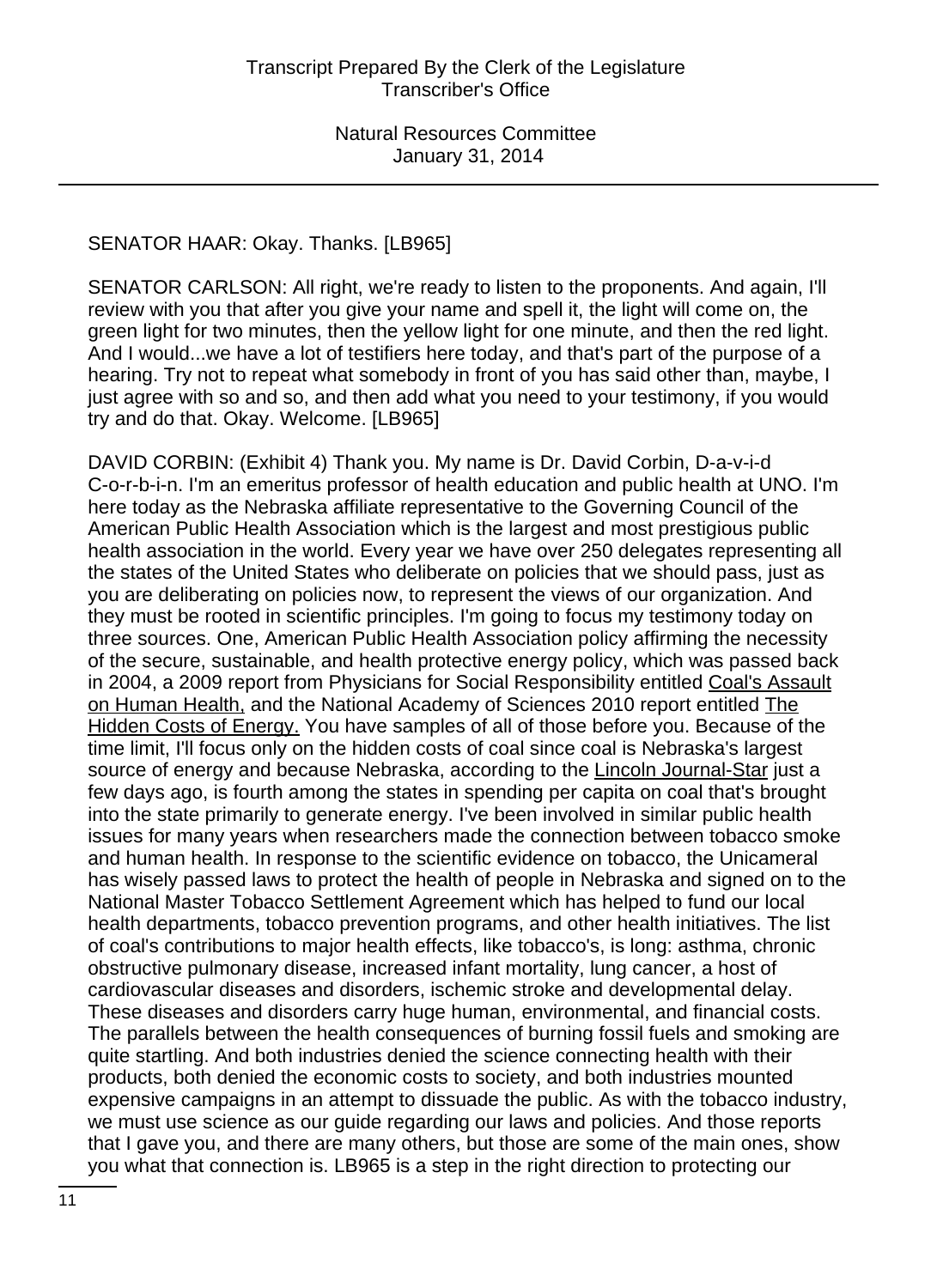health, our environment, and our economy while...looking at all the externalities. When the true cost of coal is calculated by scientists, the actual cost to society is three times the cost of the actual coal. So it's inaccurate to say that coal is the cheapest form of energy. Thank you. [LB965]

SENATOR CARLSON: Okay. Thank you for your testimony. Questions of Dr. Corbin? You testified last year didn't you, here? [LB965]

DAVID CORBIN: I did. [LB965]

SENATOR CARLSON: You did. I thought so. Any questions? Okay, thank you for your testimony. [LB965]

DAVID CORBIN: Thank you. [LB965]

SENATOR CARLSON: Next proponent, please. [LB965]

LAVERNE THRAEN: Laverne Thraen, 4728 Cass, Omaha, Nebraska. Based on the reading of the law... [LB965]

SENATOR CARLSON: Spell your name, would you, please? [LB965]

LAVERNE THRAEN: Laverne Thraen, T-h-r-a-e-n. And based on the reading of the law of reliability and least cost, it looks like every utility in the state has failed because humans don't use energy, buildings use energy. And every building in our community uses 60 to 80 percent more energy than it needs to use to perform the exact same task. So windows, doors, and insulation, it's very reliable. You can't turn that off. Orientation. This room for example, if you put the desk behind us and flipped us all and faced that way, this light could be used for daylighting these windows. This window also could be on tile on the floor heating the room. That's efficiency. And that is not being considered. We're talking "negawatts" instead of megawatts. The utilities should be purchasing this waste as baseload. For every kilowatt of coal you save at your home in this business, you save ten at the power plant. So if you want to reduce overall costs, you need to insulate everybody's buildings because that's what's using the power. So, if you only need one kilowatt of coal instead of ten, well, the power plant would only need to generate three, instead of 100. So nobody is considering purchasing efficiency as a power source. It's called "negawatts" instead of generating megawatts. And I really would like for you to somehow include that in your bill in the sense that if you lowered the overall usage, not using power is always going to be cheaper than using power. That's just the bottom line. So, anyway, I'm very excited about you guys even considering taking in more costs into the energy bill. I would rather have you call it instead of least cost, change that single word to "cleanest" cost because we all know, ultimately, if it's clean, it will be less expensive. Now you made a mention of interrupted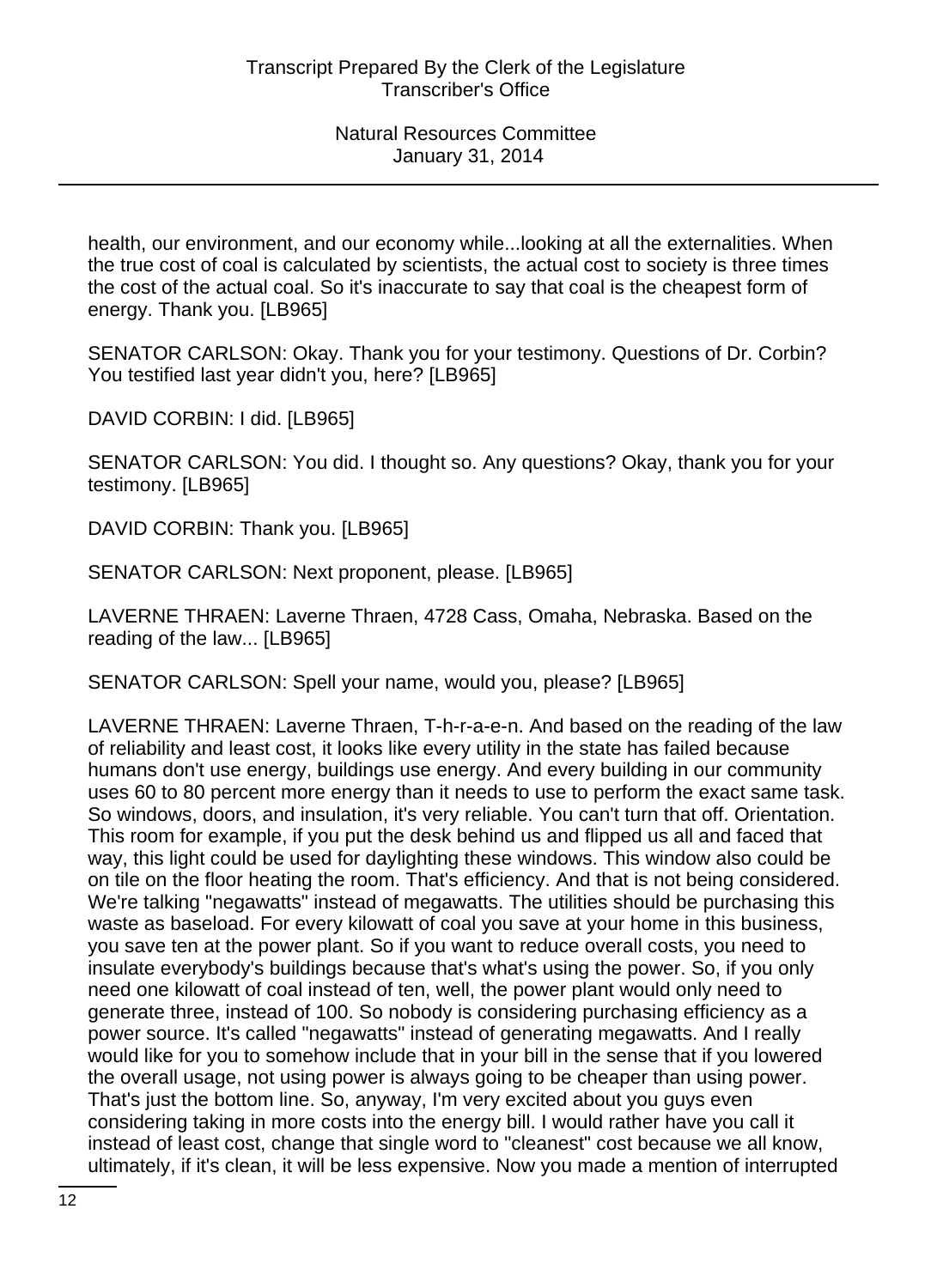renewable energy supply. Well, the nuclear power plant was off for two years, unexpected interruption. Coal plants get shut down all the time for cleaning and for rehabbing. They're currently fixing a boiler at OPPD right now in the north Omaha coal plant. Those are all interrupted energy suppliers. You can't say any energy system isn't interruptible. Okay? Germany, the leader in renewables and wind energy and solar, has figured out exactly by watching the weather. You can turn the weather on and they'll say, well, 50 mile an hour wind tomorrow, well, you know the wind turbines are going to be spinning. Oh, it's a sunny day tomorrow, you know, the solar panels are going to be on. So you can just simply look at the weatherman and his prediction and know exactly how much energy you're providing, and if those are going to be interrupted or not. So, there's my little thing. I don't know if I'm at three minutes or not, but please, efficiency, efficiency, efficiency, using less. Doing more with less is what I'm trying to say, not conservation. Thank you. [LB965]

SENATOR CARLSON: Okay. Thank you, Mr. Thraen. Any questions of the committee? Okay. Thank you. Next proponent. [LB965]

KEN WINSTON: (Exhibits 5, 6, and 7) Good afternoon. My name is Ken Winston, K-e-n W-i-n-s-t-o-n, appearing on behalf of the Nebraska Sierra Club in support of LB965. LB965 has been called the true cost of power act, but it also could be called the prudent power investment act. And as Senator Haar indicated, the public power districts are not in the business of making money, but rather they have a fiduciary responsibility to make the best investments on behalf of their...of the public. And in order to make the best decisions, they have to consider all the potential costs and benefits. Now, here's a couple examples of costs and benefits that aren't being considered. First of all, water usage is not currently being considered. Fossil fuel and nuclear power production requires enormous amounts of water. The Union of Concerned Scientists has calculated that the Sheldon Station uses approximately 1.5 billion gallons of water per year, or about 4,500 acre-feet, and they consume a significant portion of that. This is water that could be devoted to purposes that are considered more beneficial under Nebraska law, such as agriculture and domestic use. It's also important to consider whether energy generation keeps money in the state or sends it away. Every dollar kept in the state of Nebraska is a dollar that gets spent in the community and is multiplied. It also provides revenues for state and local government. And as Mr. Corbin indicated, Nebraska residents spend about \$203 per person annually, or about \$365 million total per year on coal to generate electricity. That means about \$1 million a day is going out of the state of Nebraska in order to purchase coal. This provides economic benefits for other states, but not for the state of Nebraska. In contrast, the booklet that I passed out regarding the tax benefit of windfarms, a windfarm uses no water, emits no pollutants into the air, and can provide significant economic benefits. A 200 megawatt windfarm, according to that study, would generate \$1.3 million in annual property taxes, of which about \$950,000 would be distributed to local public schools. So this provides a significant benefit, or could provide significant benefits for local schools. Finally, prudent investment considers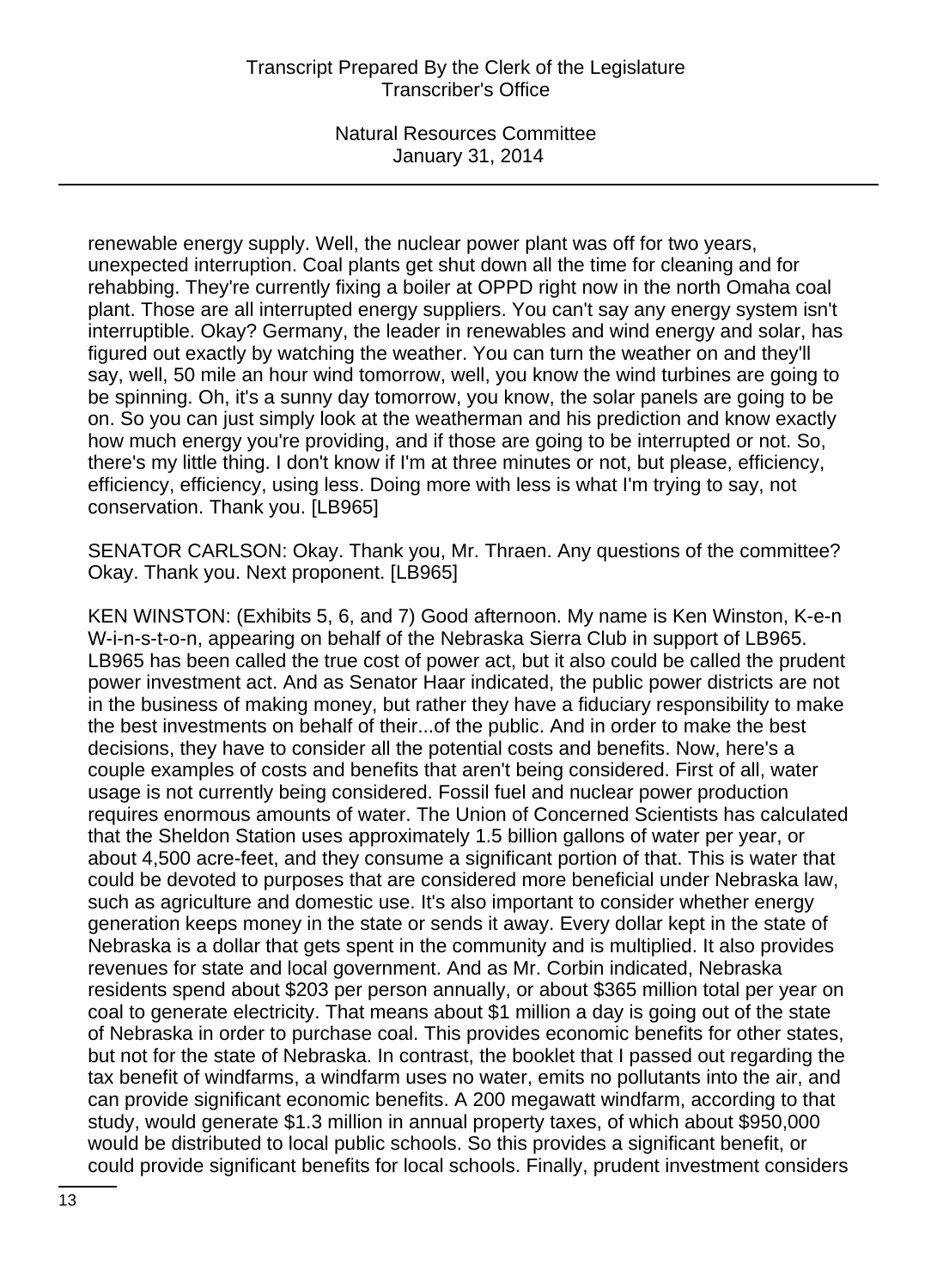the statewide impact of energy decisions. Economic benefits in rural Nebraska flow to Lincoln and Omaha in the form of revenue and expenditures that enrich our entire state. At a time when many economists are predicting a downturn in the rural economy, it behooves public policymakers to create policies that benefit...that generate economic benefits that will withstand that downturn, such as wind development. LB965 provides a policy framework that supports prudent energy investments to benefit all Nebraskans. We would ask that LB965 be advanced to General File. Thank you. [LB965]

SENATOR CARLSON: Okay. Thank you, Ken. Any questions of the committee? Senator Smith. [LB965]

SENATOR SMITH: Thank you, Mr. Chairman, and good afternoon, Mr. Winston. [LB965]

KEN WINSTON: Good afternoon, Senator Smith. [LB965]

SENATOR SMITH: I want to circle back around to some of the same questions I had with Senator Haar during his introduction. How do you reconcile the word "reliable" with the inconsistent nature of renewable generation in this bill? [LB965]

KEN WINSTON: Well, actually, I would...the way that I would look at it is that, and the fact that Senator Haar is adding it, it's my understanding it was because of the fact that there's always this references that it should be reliable, low cost. And he said, where is it in the statute? And I said, it's not there. And so he said, well, we should add it. So that was my understanding of his original intent. Now, as far as reliability, I know that a number of states and a number of utilities have made major investments. For example, in Iowa, as Senator Haar indicated, they made over 5,000 megawatts of wind investment and yet it's very reliable. And a large part of that is, as Mr. Thraen indicated, well, obviously it's a lot more sophisticated than just looking at the weather, but they are constantly monitoring meteorological conditions. And so they know when they're going to be able to have that on line and when it's not going to be on line. And so, you can be very reliable and use lots of intermittent resources and still be very reliable. [LB965]

SENATOR SMITH: But the bill would imply that if you're looking at all the costs and all the benefits, and you have a low emission source of generation, other than renewable such as natural gas fire turbines, and you're making that comparison of pros and cons between all the costs and benefits, and you factor in reliability--and when I talk about reliability I'm talking about the hour to hour dispatch of generated power--that you may want to consider sources other than renewables. But yet, the bill does not include any reference to anything other than renewables which, again, I think we can all agree, that the sources of renewable generation, are not consistent in hour to hour dispatching. So, going back to...again, circling back around to the question I had for Senator Haar, we're only looking at renewable in this bill. Why would we not also open it up to look at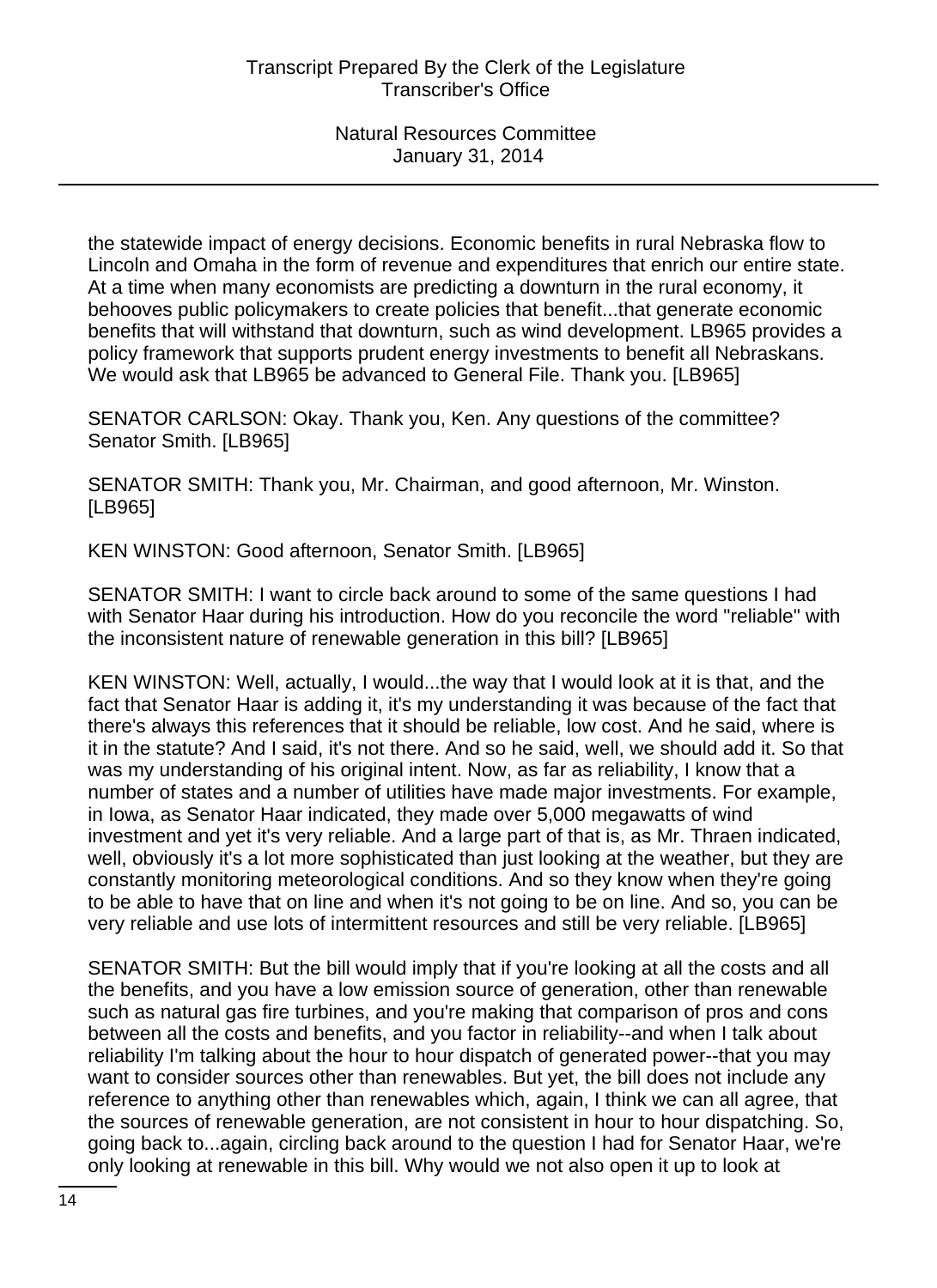low-emission forms of generation, if we're adding the language, reliable? [LB965]

KEN WINSTON: Well, actually I would disagree a little bit with your interpretation of the bill. And...as I think I responded to a question from a senator last year, that's always bad form to disagree with a senator when you're sitting in this chair, but I don't think that the bill is specifically focused on renewables. There is some language about renewables in current law that is part of the statute that is being amended. So I think that's what you're referring to. But actually the way that I read the statute, it's fairly...or the bill, it doesn't necessarily prefer one form over the other. It says you have to consider all the costs and all the benefits. And the costs may well be, and there was a study...a gentleman who spoke in favor of...in support of LB567 last year, one of the things that he pointed out is that some of the things that we consider lowest cost today are actually the riskiest and highest cost investments down the road. And so that would be the way that I would interpret the bill. [LB965]

SENATOR SMITH: Right. And first of all, it's okay to disagree. I appreciate, you know, the challenging me if you feel as if I'm not interpreting something correctly, so you're always welcome to do that, so. But if you look at, going back to this bill, it's very specific to renewable sources of energy. It's very specific. It's not open-ended. It's very specific to renewable energy facilities. And there was a legislation that we looked at last year, LB104, which was a wind generation bill, and at that time, there was an amendment to introduce low-emission forms of energy along with that so we could give utilities better choices. You did not lobby, you did not help with that amendment at all, leaving us to only see renewable forms of energy in this bill. So it does limit what we can look at. And so, I'm going to just leave it that I...if we're limiting this to renewable and we're adding in "reliable," I think you're putting the consideration of renewable forms of energy at a disadvantage. [LB965]

KEN WINSTON: Well, I'm not sure that I'm following everything that you're saying, but one thing that you said earlier when you said that you thought that the items in lines 14 through 24 were actually definitions of sound business practices, I would certainly agree with that statement. So...but the idea would be that everything would be competing. So if coal...say the coal price right now is very cheap, but you would have to look at what are going to be the long-term impacts of that? Is there an economic benefit in the state of Nebraska? Does it consume water? Is there a health impact? If there's mercury being deposited in the water bodies of the state, if there's studies that show that there's asthma in the neighborhood of...or high incidents of asthma in the neighborhood of the power plant, that's something that should be considered. So, those are the kinds of things that the bill directly addresses. Now, I believe the language that you're referring to is current law. And the Sierra Club has a position of supporting renewable energy and we're...but we don't support expansion of gas development and that would be a long discussion, which I would be glad to go into you with. We do support gas for peaking plants as a means of bringing more renewable energy on line. So just to clarify...to let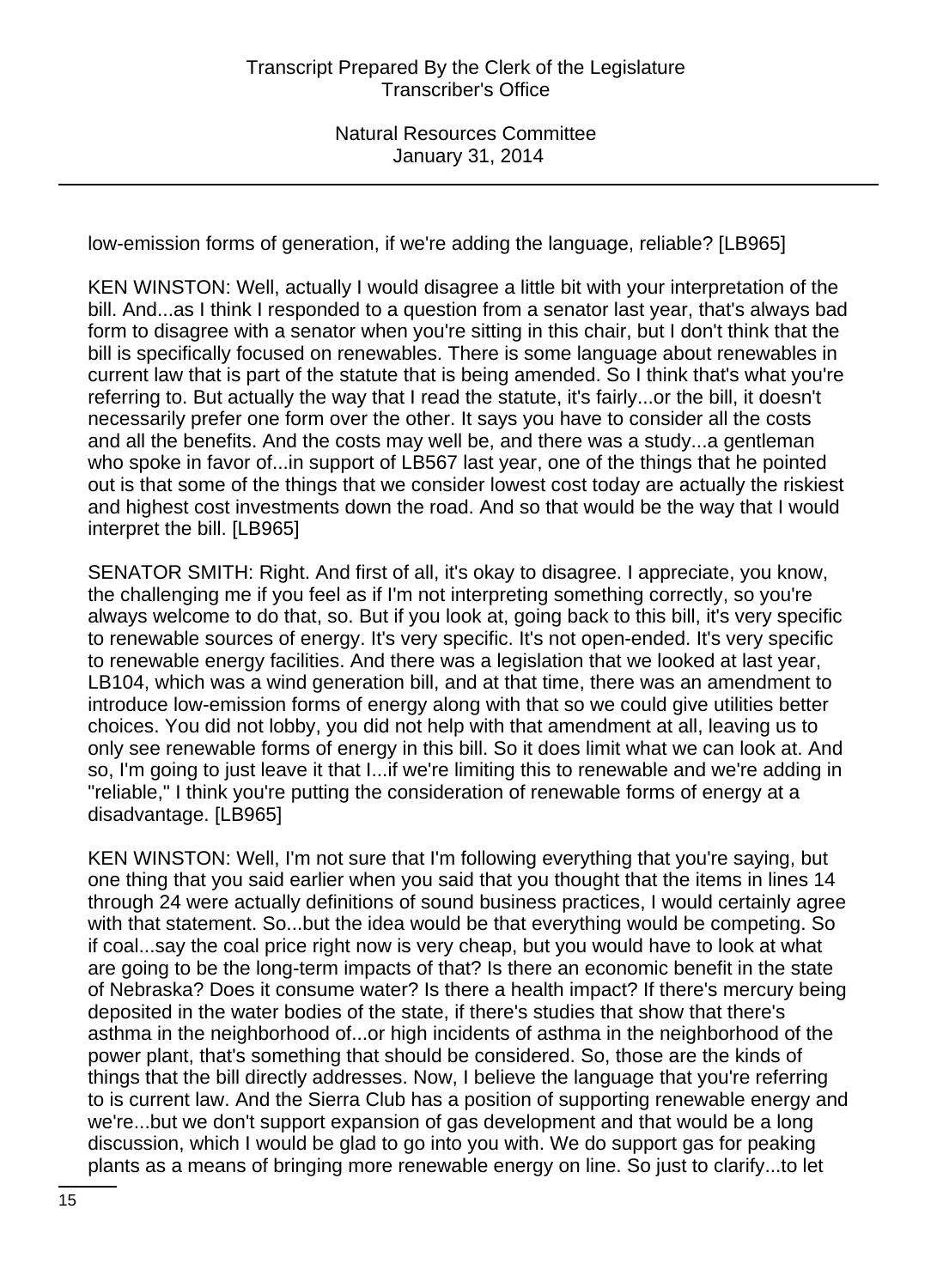you know what our position is on that subject. [LB965]

SENATOR SMITH: All right. Thank you, Mr. Winston. [LB965]

KEN WINSTON: Did I explain what...that adequately? [LB965]

SENATOR SMITH: I understand. [LB965]

KEN WINSTON: And I'd be glad to visit with you more privately about that. [LB965]

SENATOR CARLSON: Okay. Any other questions of the committee? Thank you for your testimony. [LB965]

KEN WINSTON: Thank you, Senator. [LB965]

SENATOR CARLSON: Next. Welcome. [LB965]

CYNTHIA TIEDEMAN: Thank you. My name is Cynthia Tiedeman, T-i-e-d-e-m-a-n. As the Natural Resources director for the League of Women Voters of Nebraska, I'm speaking in support of LB965. I'm especially speaking in support of considering the three factors, the greenhouse gas emissions contributing to climate change, the effects on human health, and water usage. Defending the environment is a League priority issue. Our national league president, Elizabeth McNamara has called climate change the greatest challenge of our lifetime. Greenhouse gases contribute to climate change. Climate change comes at a high cost to all of us, contributing to more frequent and deadly weather, resulting in billions of dollars of recovery for communities and government each year. It makes sense to consider the amount of greenhouse gas emissions. It makes sense to protect our children, our state, and our nation from the devastating effects of climate change. Regarding the effects on human health, peer reviewed at scientific research links air pollution and public health problems such as heart disease, asthma attacks, and other diseases. The pollution from public power generation should, most certainly, be weighed in relation to public health. Lastly, the League of Women Voters of Nebraska recognizes Nebraska's water as a great resource. An extensive League water study focused on water quantity and also quality management was addressed. Water quantity and quality should be considered when making energy generation decisions. LB965 is a step toward protecting and wise management of natural resources and public health, which is critical to our state's future. Thank you. [LB965]

SENATOR CARLSON: Okay. Thank you for your testimony. Any questions? Thank you. Next proponent. Welcome. [LB965]

PATRICIA FULLER: Welcome back. My name is Patricia Fuller, F-u-l-l-e-r. I'm from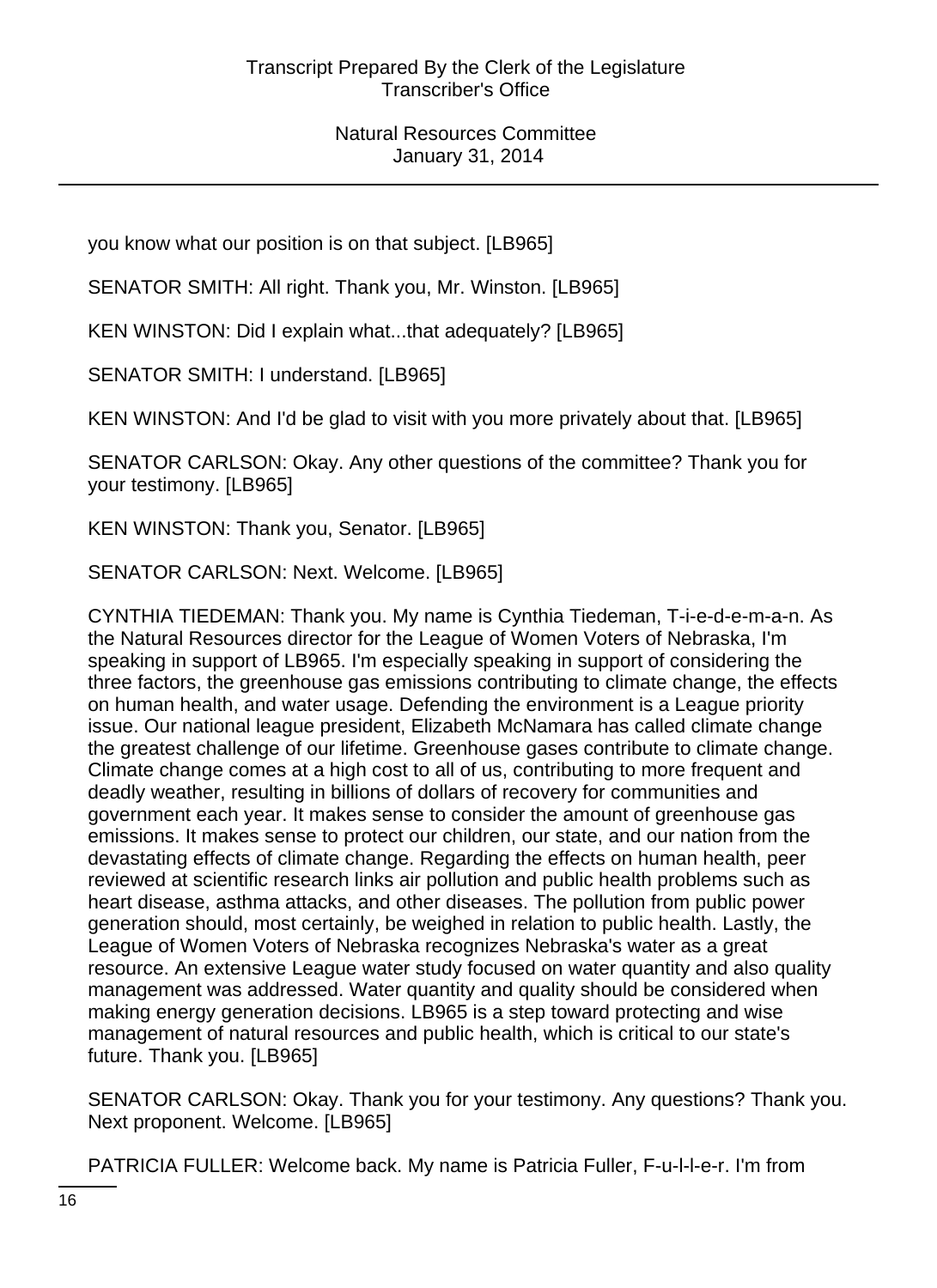Council Bluffs, Iowa, so that puts me in one of the top cupcake states, (laugh) and producing almost 5,000 megawatts of wind energy. I'm also a retired nurse and I think one of the reasons I'm concerned is that the decisions that are made by OPPD also affect the people of Council Bluffs. The river doesn't divide us there. Myself, along with other nurses, we've been talking to OPPD this last year about some of the health impacts of burning coal, and we very much welcome that this bill has come back. We do feel that public power should consider health. If a product that you're producing, such as coal, emits 50 different air toxics, including acid gases, particulate matter, then there's bound to be respiratory consequences, cardiac consequences. There can be little debate that both mercury, soot, or particulate matter are harmful to our health. Coal fire power plants are the largest sources of mercury in the United States. The north Omaha plant emits more mercury than any other plant located in the city the size of Omaha or larger. According to the Centers for Disease Control and Prevention, 8 percent of American women of childbearing age had unsafe levels of mercury in their blood putting their newborns at risk. Mercury exposure at high levels can harm the brain, heart, kidneys, lungs, immune system of people of all ages. There's a growing body of research that links fine particulate matter, commonly known as soot, with increased rates of asthma and other respiratory diseases. The primary one again, is PM2.5 and that's the most hazardous because it's about the size of a human blood cell and can be inhaled very deeply into the lung. According to the Omaha Asthma Alliance...and this is old research. We did talk to Douglas County today about doing more research on asthma in Omaha. Parts of Omaha have some of the highest rates in the country, and Omaha asthma rate hospitalization has nearly doubled in the national average. So the highest rates are east of 42nd Street, with the highest number of asthma-related emergency room visits were in northeast Omaha. Again, this is old research and we would like to see that updated. There are, obviously, other pollutants that contribute to respiratory disease and premature death. But we feel that when clean renewable energy is available at a pretty low cost, this is the path that we should take. Iowa, for example, has had a renewable energy standard since 1983. I'm a MidAmerican customer. I've done a lot in wind generation. And we're also paying a whole lot less for it, so. [LB965]

SENATOR CARLSON: Okay. Thank you for your testimony. Now, we may ask you some questions here. Any questions of the committee? I'm going to ask you one and it's not to embarrass you, but one by one and I remember our testimony that we had last year. If you moved over to the Nebraska side and became governor, how quickly would you try and outlaw coal fired electrical generation? [LB965]

PATRICIA FULLER: (Laugh) Pretty quick, yeah. [LB965]

SENATOR CARLSON: Pretty quick. (Laughter) Okay, thank you. Any other questions? Thank you for your testimony. Welcome. [LB965]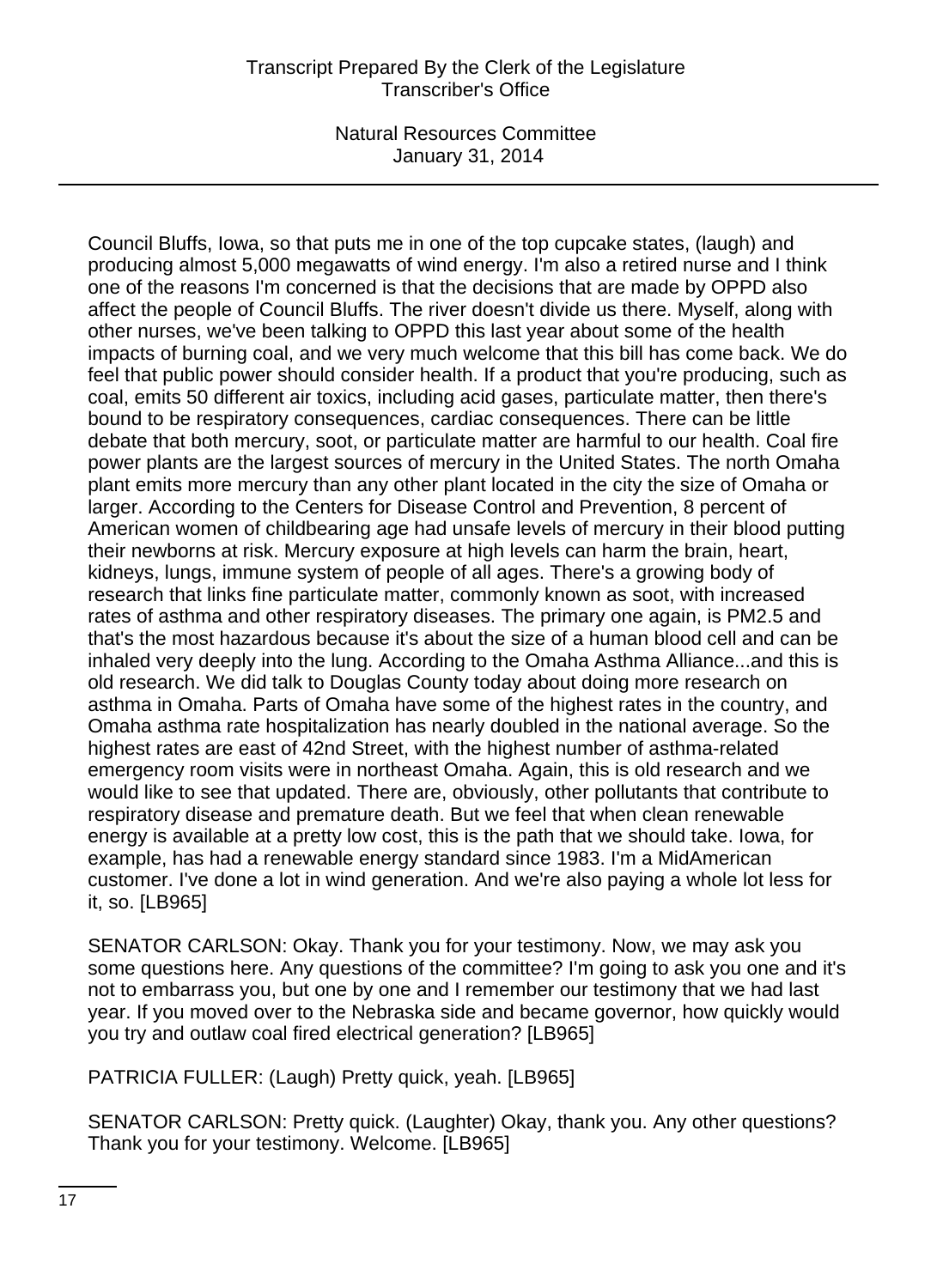MARK WELSCH: (Exhibit 8) Thank you, Senator. My name is Mark Welsch, W-e-l-s-c-h. I live at 5611 Howard Street in Omaha, Nebraska. I want to thank Chairman Carlson and the committee members for holding this public hearing on a very important bill, LB965, introduced by Senator Ken Haar. I'm here today speaking with two hats. One is as a 56-year-old family farm kid, but first I will speak as an owner and customer of OPPD. And I will tell you why this bill is important to people on farms and in cities. First, I'm extremely proud of the work done over the past few years by the OPPD board of directors and their senior staff. Four years ago in 2010, the OPPD board set a goal of producing 10 percent of their electricity from wind energy in ten years, by 2020. OPPD has amazed everyone by negotiating with windfarm developers and agreeing to purchase their electricity for what CEO of OPPD, Gary Gates, calls a very, very low price. OPPD is a leader in this state, region, and possibly the nation by leapfrogging their current goal of producing 10 percent of their power from wind by 2020. They will be getting 30 percent of their retail power from windfarms next year, in 2015. This is five years before their much lower goal. This is amazing. They tripled their goal in half the time. They have proven that public power can make this happen in the fourth windiest state in the nation. OPPD is probably generating at least 20 percent of their power from another noncarbon fuel source, the recently rebuilt and restarted Fort Calhoun nuclear power plant. They've taken advantage of the downtime caused by the flood of 2011 to do work that was needed to assure the plant is ready to run for at least another 20 years. By the end of next year, at least 50 percent of OPPD's retail power will be generated from noncarbon-based fuels. This positions OPPD to avoid a lot of the extra costs that will be caused by EPA regulations on carbon dioxide pollution, and higher costs of coal that will be passed on to their customers. Now, as an aging farm family kid, I'm pleased that OPPD's actions because it will help protect my families and all other farms from catastrophic climate change. I'm one of a growing number of Republicans who have accepted the overwhelming climate scientist consensus that climate change is happening because humans are burning fossil fuels. Agriculture is the lifeblood of our state. Farmers, especially dryland farmers like my family, need reliable weather with rain and dryness at certain times. But all farmers who grow corn need temperatures that are not too hot when the corn is pollinating, or they will get reduced or no yields. Weather extremes that are caused by burning fossil fuels will take the little profit that is in farming out of too many years. This could bankrupt many farmers and ranchers and ruin agriculture, as we know it, in our state. If Nebraska farmers want to be able to continue to grow corn, our public power districts need to stop burning fossil fuels. We need to show the rest of the country and the world that it can be done, and OPPD is already showing us how. I hope more elected officials, especially Republicans, will accept what the scientists agree on, and take bold action to reduce carbon dioxide in our atmosphere. I hope the committee will give serious consideration to the concepts laid out in this bill because they are concerns that the entire Legislature deserves an opportunity to discuss. Thank you for your time. I'm sorry I went over, Senator. [LB965]

SENATOR CARLSON: Okay. Thank you. Thank you, Mr. Welsch. Any questions of the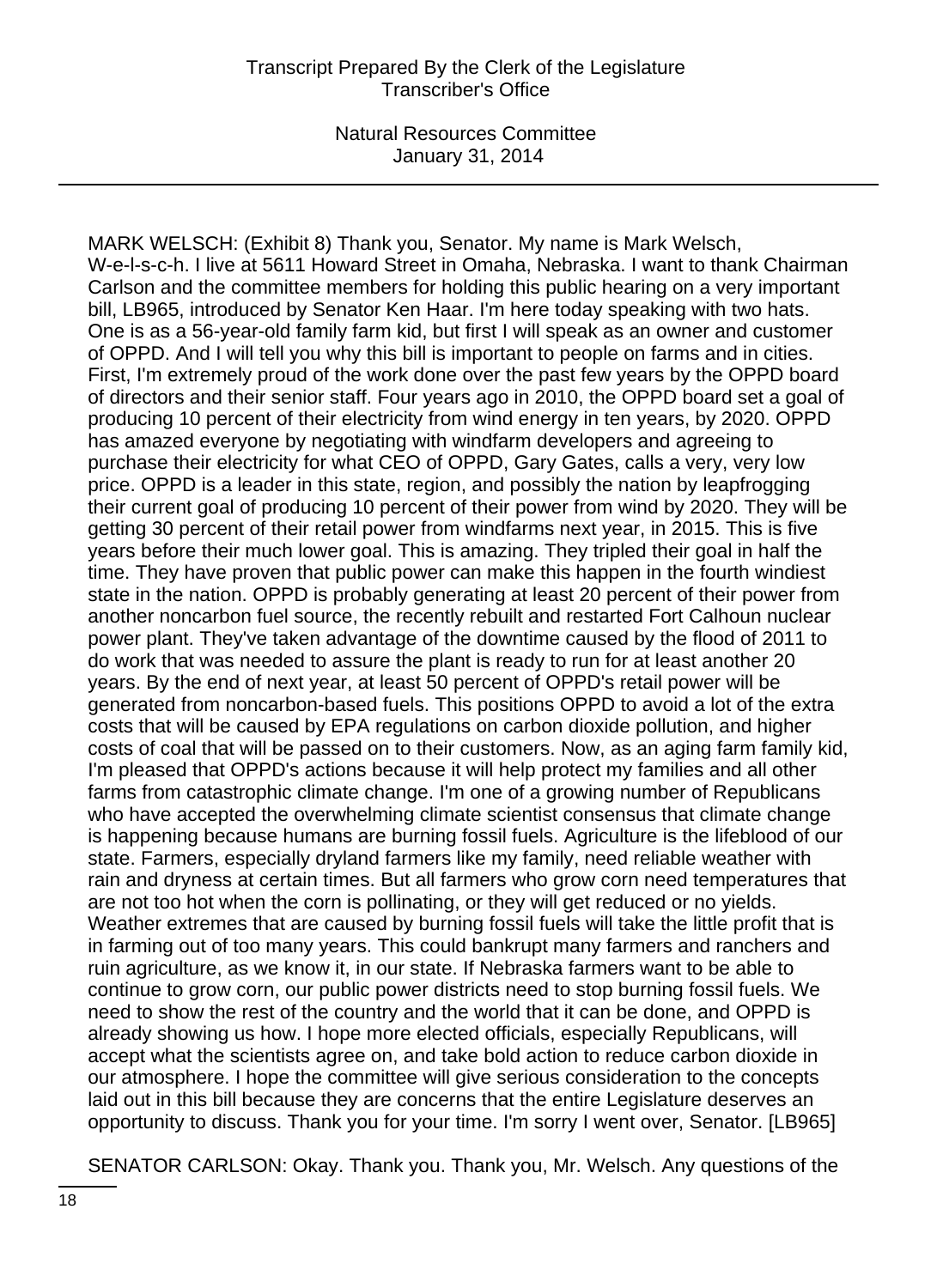committee? Yes, Senator Smith. [LB965]

SENATOR SMITH: Thank you, Mr. Chairman. Thank you, Mr. Welsch, for being here today and for testifying. And you painted a really good picture of what OPPD is doing and I agree with you. OPPD is a fine company and I think they're very responsive to the communities they serve. So what more would you have seen them doing had this law been in effect, than without this law? [LB965]

MARK WELSCH: You know, I'm not sure that OPPD would do more than they're already doing. You know, I'm not privy to their internal conversations, but OPPD is, like I mentioned, is a leader in our state and possibly the nation as far as how quickly they have purchased wind power from private windfarms and they're just doing a great job. I wish and hope and pray that other power districts in our state, where they are building their power plants, or getting their power from other districts, realize that this is cheap power and we should be using that. It's not just cheap today, but it will be relatively speaking, I think, cheaper in the future for...and if I may, our state is very large. And if it's not windy here, it's windy over there. So if you put up enough wind towers, like they have all along Iowa, along their Interstate, it's going to be blowing somewhere. So reliability, when you stretch it out, I think it...from wind power, I understand it will be shut down here, but it's going to be blowing over here. [LB965]

SENATOR SMITH: And the question is whether...you know there's a diminishing effectiveness and efficiency with a transmission of power over long distances as well. So thank you. Appreciate it. [LB965]

MARK WELSCH: Certainly. Certainly. [LB965]

SENATOR CARLSON: Okay. Any other questions? Thank you for your testimony. [LB965]

MARK WELSCH: Thank you, Senator. [LB965]

SENATOR CARLSON: Welcome. [LB965]

WILLIE HAMILTON: My name is Willie Hamilton. H-a-m-i-l-t-o-n, and I'm the executive director of Black Men United. First of all, we believe that the cost should be considered besides the bottom line, such as the health costs that affects on the community and planet, and also we should be looking at renewable and reliable private and social costs as risks to the environment and climate change. Because there's so many health issues in the north Omaha community, and tied to the coal plant and lead, it is imperative for us that cost-benefit analysis should be a prerequisite for any new acquisition or building of any new energy facility. Again, I want to thank all the discussion around this, but I believe from living in that particular zip code, 68104, 68110, that the evidence speaks to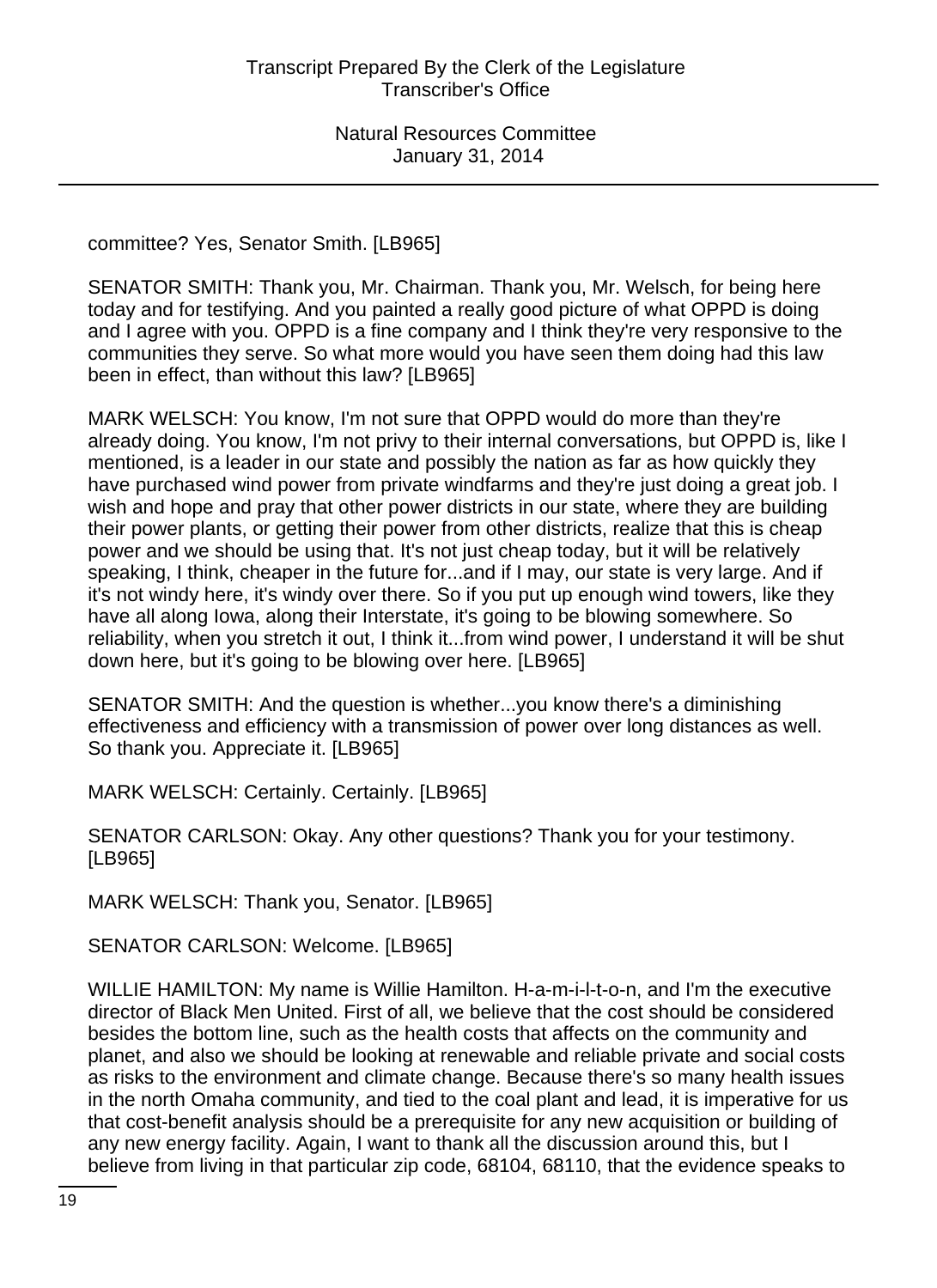itself when it comes to the health effects of the coal plant. So again, I thank you so much for allowing me to come and speak on why I support this particular bill. [LB965]

SENATOR CARLSON: Okay. Thank you for your testimony. Any...now, just wait a minute. (Laughter) Any questions of the committee? [LB965]

WILLIE HAMILTON: Still trying to get out of here quick. (Laugh) [LB965]

SENATOR CARLSON: You're not going to get away from Senator Smith. (Laughter) [LB965]

SENATOR SMITH: Someone has to keep the conversation going, right? Thank you, Mr. Hamilton. Thank you, Mr. Chairman. And thank you, Mr. Hamilton, for being here today and nice testimony. And you're speaking primarily on the matter of the health consequences to the generation of power. And I know in the zip code you were referring to there, you're dealing with a coal fired plant. You're not opposed to low-emission fossil plants necessarily, then. So say for the conversion of a coal plant to a natural gas that burns low emission, that would be acceptable? [LB965]

WILLIE HAMILTON: Yes. [LB965]

SENATOR SMITH: Okay. All right. Thank you. [LB965]

WILLIE HAMILTON: Thank you. [LB965]

SENATOR CARLSON: Any other question? Thank you for your testimony. Next proponent. Welcome. [LB965]

GRAHAM CHRISTENSEN: (Exhibit 9) Thank you, Chairman Carlson and members of the Natural Resources Committee for allowing me the chance to come speak to you on this important legislation today. If I lose my voice, I've been battling a cold, so I apologize ahead of time. I'm the president of Burt County Wind. [LB965]

SENATOR CARLSON: Name and spell it, please. [LB965]

GRAHAM CHRISTENSEN: Oh, excuse me. Graham Christensen, G-r-a-h-a-m C-h-r-i-s-t-e-n-s-e-n, president of Burt County Wind. I reside west Omaha and will be moving back at some point to my family farm by Oakland, Nebraska. Burt County Wind is a 22-member LLC comprised of farmers from around the Burt County area. This bill initially came...the idea initially came from several folks that were involved with this group. And the reason that this happened is because every time we would talk to our friends at public power, we would be told that low cost, reliability, everybody knows we need reliability. But low cost and everybody knows we want to search for the lowest cost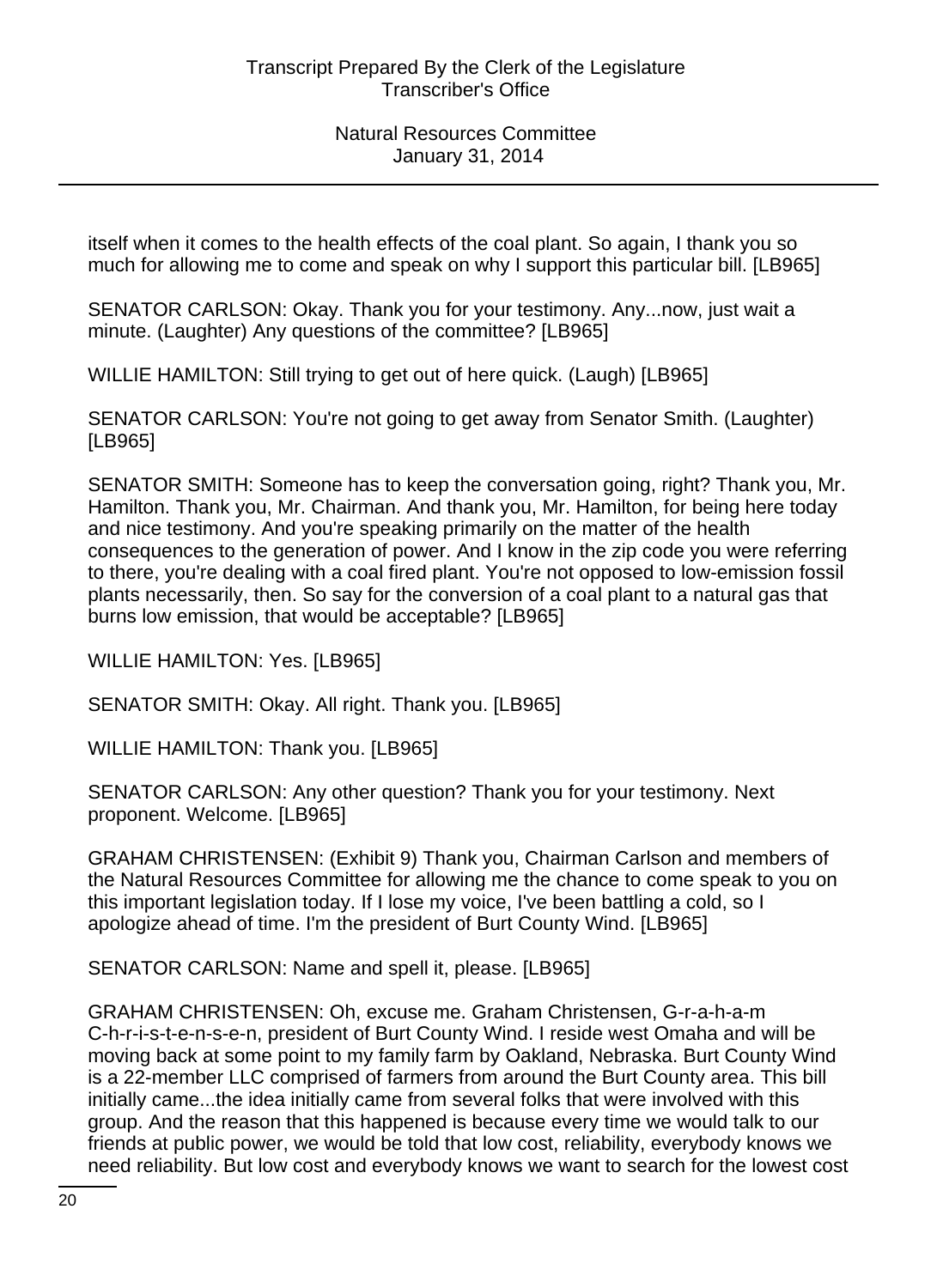# Transcript Prepared By the Clerk of the Legislature Transcriber's Office

Natural Resources Committee January 31, 2014

options, but we felt that we weren't looking at the long-term picture and we weren't looking at economic development. And economic development is something that is very key for us to factor into these kind of equations. I've passed out something that I'd like to run through with everybody. I'm going to have to do this quick, so bear with me. But the front page of this is based on numbers that we have stripped right out of our project pro forma from the latest bids that we have done with our public utilities, and also updated wind speeds from met towers that have been up for almost four years now. And what you can see is that out of a total of about \$61 million in net electricity revenues, we're able to, if we dedicate ourself to finding ways to have ownership options in the energy that we produce in the future, we have the potential to return almost \$40 million out of the \$61 million in net electricity revenues back into the state. These top four lines, these are new revenues that ownership models can actually bring to the state of Nebraska by teaming up with local construction, local banking, local equity financing, and also just having local ownership. And on the back of that sheet is an analysis that NPPD actually did that also shows that economically, ownership projects like Burt County are number one over the life of the project. And then this third sheet is an investment that Burt County Wind has made in the spinning wind farm up in Minnesota that uses the ownership model. We never want to have to be able to spend our dollars in Minnesota again when we're investing in our energy. We want these opportunities right here in Nebraska. This is extremely, extremely important at this time. We have a chance to do things in a certain way that create more economic development, but we need bills that are looking at the whole picture, all the costs included. All the dollars need to be on the table from here on out and this bill does that. And I would just say one final thing in closing. You know, it's not anyone's fault where we are today, you know, as far as the portfolio that we have. But we are in a changing time and it's what is to come in the future, you know, as far as our decision-making process that really matters. This bill would be a giant step in the right direction to looking at the big picture. [LB965]

SENATOR CARLSON: Okay. Thank you. Questions from the committee? Yes, Senator Brasch. [LB965]

SENATOR BRASCH: Thank you, and thank you for coming forward today. And as you know, Burt County is in my district so I will be brief, but...and I'm familiar, very familiar with the studies and the time and the due diligence and great lengths Burt County has gone to in being accurate in their research. And the fact that I believe I know is that with these numbers, that was done by a third party independent. It was not done within your company. Is that correct? [LB965]

GRAHAM CHRISTENSEN: The first page is an analysis that's stripped off of our pro forma that was done by our developer, Jewel Wind Energy, and is based on actual data that we've been using in bidding and also in testing wind speeds. The back number was...the back page was an NPPD analysis done by NPPD economist, Ken Lemke. [LB965]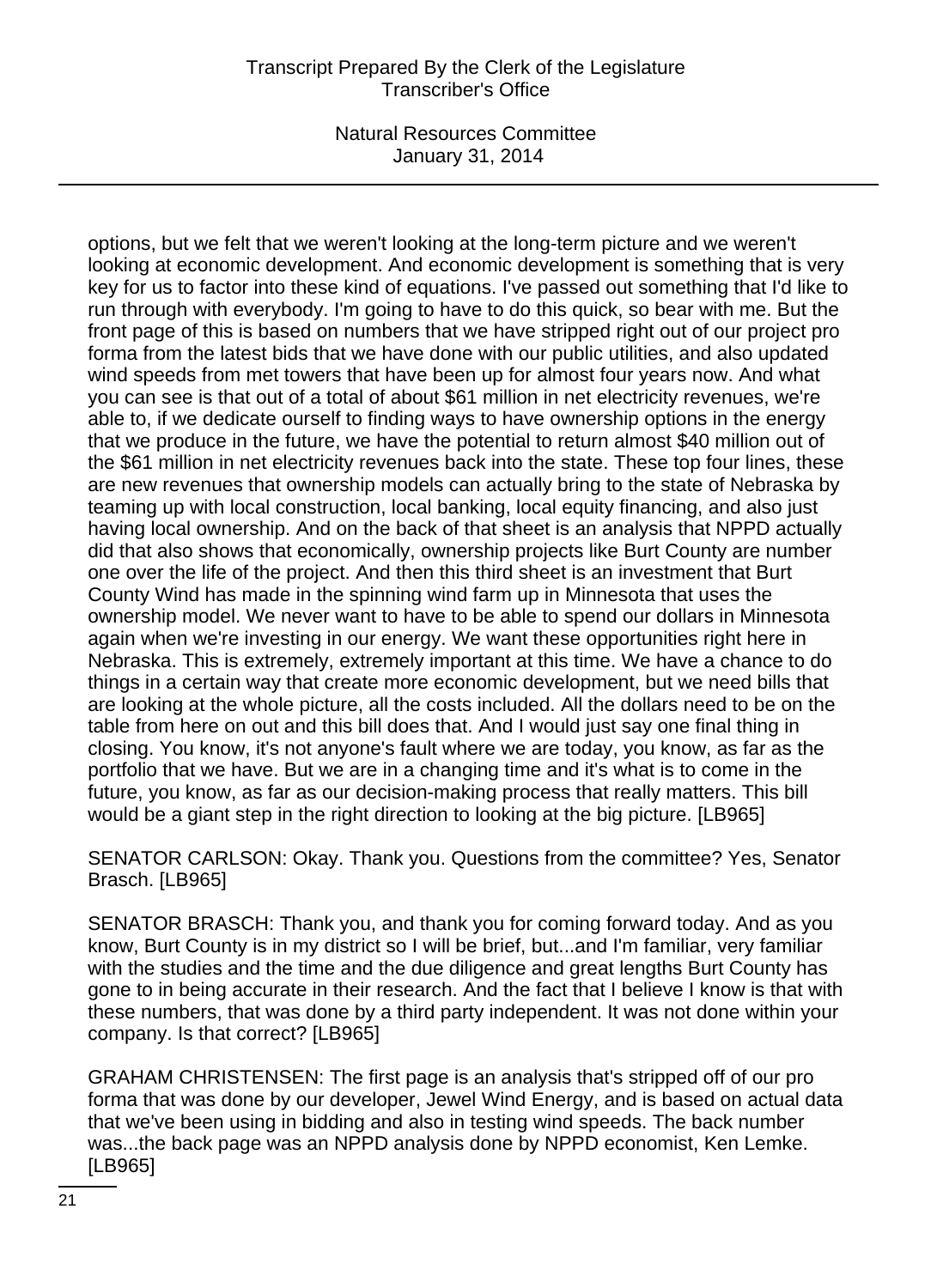SENATOR BRASCH: Very good. I just wanted to establish that fact because I do realize that your project and the company is based just, what, 30 miles from Omaha? From metropolitan city? [LB965]

GRAHAM CHRISTENSEN: A short hour, yes. [LB965]

SENATOR BRASCH: A short time and your accomplishments have been written up in trade journals across the country, is that correct? [LB965]

GRAHAM CHRISTENSEN: This is true. [LB965]

SENATOR BRASCH: And you still remain enthusiastic. I'd like to commend you on that. (Laughter) [LB965]

GRAHAM CHRISTENSEN: Thank you, and we believe we have a model that, you know, is strategically thought out. We could start here and spread across the state for the greater benefit of an entire community. [LB965]

SENATOR BRASCH: Absolutely. And so thank you for your diligence, coming forward, and look forward to hearing from you again. [LB965]

GRAHAM CHRISTENSEN: Thank you, Senator Brasch. [LB965]

SENATOR CARLSON: Okay. Thank you. Any other questions? I have one. Would you take this sheet. And I think, if I'm looking at this correctly, at the bottom it's over a 20-year life of the project. [LB965]

GRAHAM CHRISTENSEN: It's true. [LB965]

SENATOR CARLSON: So over the 20-year life, the total land lease payments would be \$720,000? [LB965]

GRAHAM CHRISTENSEN: Yes. To comment on that, Senator Carlson, yeah, that's accurate and more land lease payments have been fairly standard especially at the time when we started this. This is an ownership in a local investment model so most of the returns coming back into the community as far as landowners that are taking place, the 22 landowners that are taking place will actually be seen under the in-state sponsor equity investor return. And that would be \$4.5 million so that would be split amongst investors, you know, in the community as well. And actually, we opt in and have additional investment opportunities that come that allow a broader group of folks as this Minnesota project did that we invested in as well. But that's, you know, how the dollars are more made in this. And on that, I would also point out that our landowners have all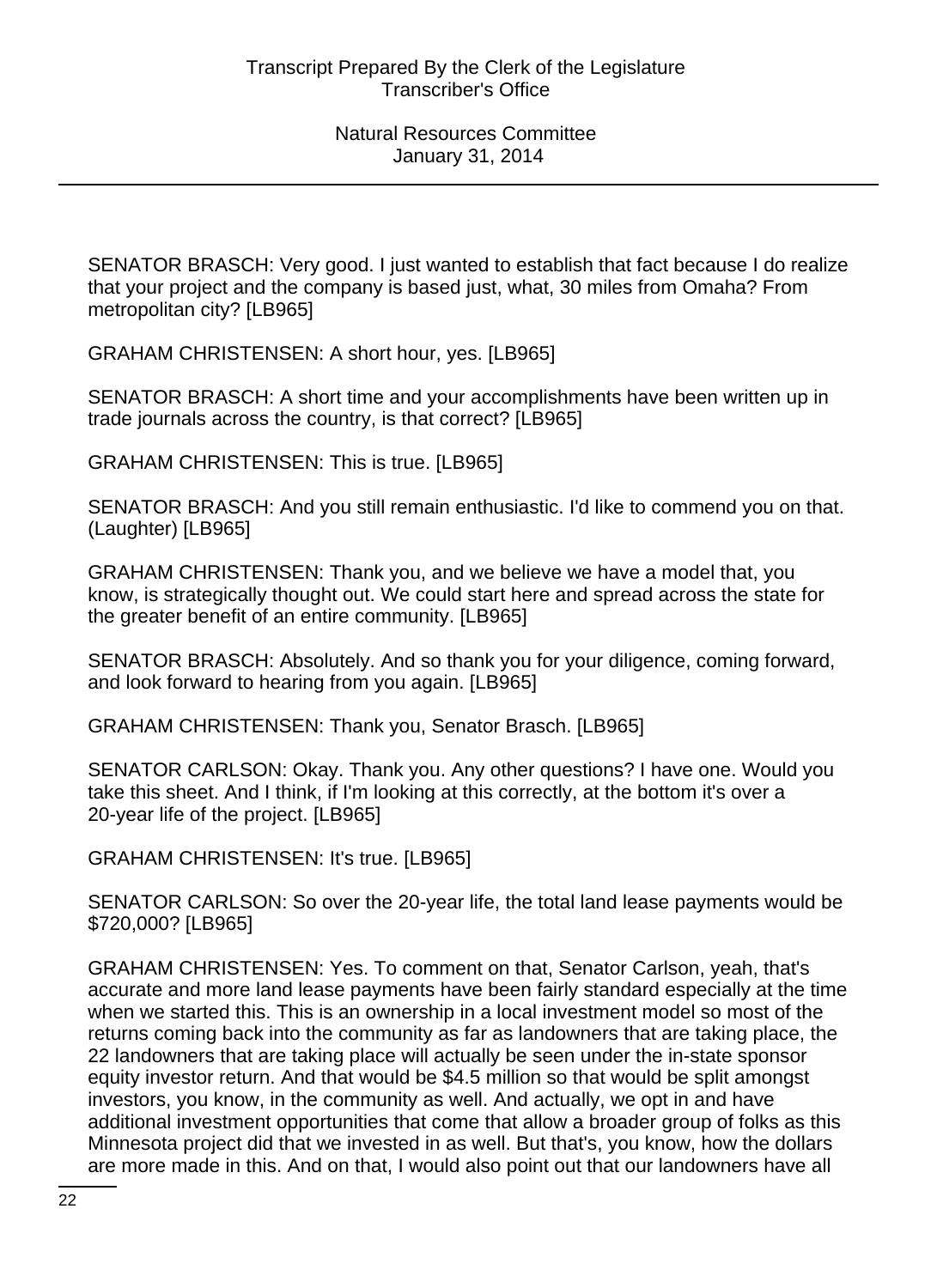invested private money to do, you know, the steps to get us into the place we are to do all the feasibility studies. So we have dedicated, you know, our own dollars knowing that there's risk in doing this, however, believing in this strong enough where we wanted to pursue this. [LB965]

SENATOR CARLSON: Okay. So in terms of return then to investors, it's the \$720,000 plus a \$4.5 million. [LB965]

GRAHAM CHRISTENSEN: Yes, that would be pretty accurate. And then the in-state tax equity investor return would be equity partnership that is also local investment. And, for example, there's companies currently in Nebraska, one that I would mention, would be one that helped do that property tax revenue study, Blue Stem, who is currently a Nebraska-based company doing equity partnerships. [LB965]

SENATOR CARLSON: Okay. But in terms of cash flow, it's really the \$4.5 million plus the \$720,000. [LB965]

GRAHAM CHRISTENSEN: Yep, more folks, not just the three landowners, that have turbines up in our project tract. [LB965]

SENATOR CARLSON: What...how many towers are there? [LB965]

GRAHAM CHRISTENSEN: This is a smaller project and we've dealt with economies of scales issuing this. And another reason why we like this bill for including all the dollars on the table, and so this is a six-turbine project compared to a lot of the bigger ones that go. Six turbines, about two megawatts each for an approximate ten to twelve megawatts. [LB965]

SENATOR CARLSON: Okay. That's where the twelve comes from. Okay. Thank you. Any other questions? Thank you for your testimony. [LB965]

GRAHAM CHRISTENSEN: Thank you, Chairman Carlson. [LB965]

SENATOR CARLSON: Next. Welcome. [LB965]

KIMBERLY MORROW: Thank you. Good afternoon. My name is Reverend Kim Morrow, M-o-r-r-o-w, and I speak to you as a representative of the faith community in Nebraska. I serve as director of Nebraska Interfaith Power and Light, an organization that seeks to bring the faith community together on sustainability issues, including climate change and environmental stewardship. I also serve as minister of sustainability at First Plymouth Church, a congregation of 3,500 people here in Lincoln. And on behalf of all the people of faith in Nebraska who believe that climate change is the most pressing moral issue of our time, I offer my support of LB965. In the second creation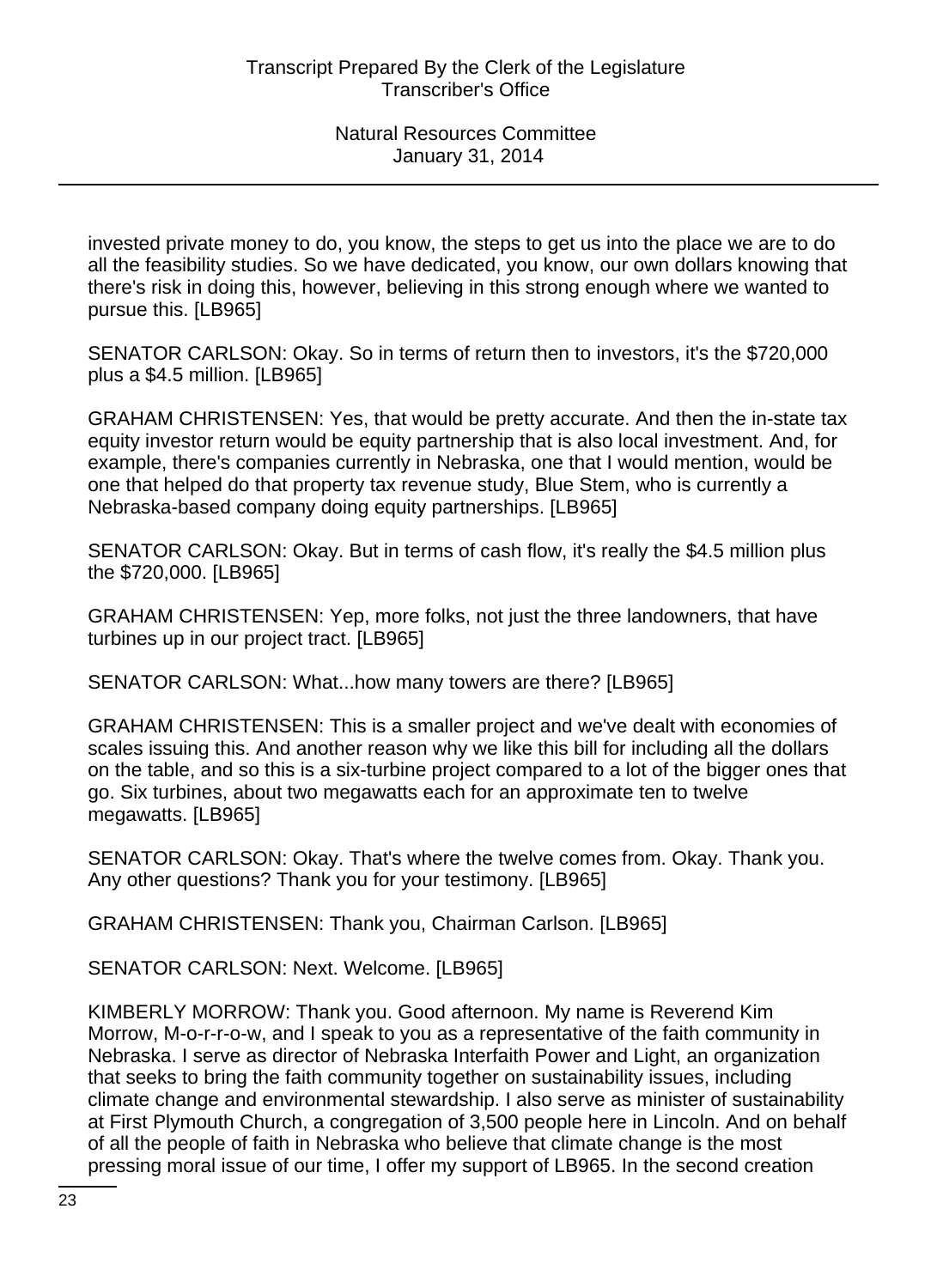#### Transcript Prepared By the Clerk of the Legislature Transcriber's Office

Natural Resources Committee January 31, 2014

story in the book of Genesis, we read that God calls for His creation from the ground itself. All of life, animals, plants, humans, have their common origins in this sense of the sacred and fertile ground. Scripture says that God then put the first human in the Garden of Eden to till it and to keep it. Not to plunder or exhaust it, but to keep it. In Deuteronomy, we read that the Lord, your God, is bringing you into a good land, a land of flowing streams, a land of olive trees and honey where you will lack nothing and where you will bless the Lord, your God, for the good land He has given you. In Psalm 104, we hear a moving testament to the awesome beauty of creation that God has made. We're all living streams...all living systems are dependent on one another to sustain the gift of life. In these examples we are reminded that we are only here but for the grace of God who brought forth all of creation in God's image. The land on which we live has been entrusted to us as a gift of life, and we have been asked from the beginning to be its stewards. We depend on the earth for our very lives. Unfortunately, the reality of climate change has placed this dependency in danger. Climate scientists are unanimous in their warnings of a significantly altered climate in the years ahead and the dramatic effects it will have on agriculture, public health, housing, transportation, the economy, and more. We are at a time when the solutions of the past are no longer viable. We must take action in every way we can. Coal plants are the nation's top source of carbon pollution and the main contributor to climate change. Power plants emitted 2.1 billion metric tons of greenhouse gases into the atmosphere in 2012, about 31 percent of the total U.S. production. In addition, coal plants are responsible for releasing sulfur dioxide, nitrogen oxides, mercury, and particulate matter into our air and water. I feel quite sure this is not what God intended when he promised a good land to his people. We have the opportunity, however, to change this. I have worked with our public power districts for many months now on efforts to help them move off their reliance on coal and to adopt more renewable energy. Understandably, perhaps, they want to rely on time-tested solutions that have delivered low-cost reliable electricity to Nebraska for generations and they are reluctant to make changes. In order to make the significant changes needed for our future, they will benefit from the support and structure of legislation to guide their choices. And that is why I think that LB965 would go a long way toward opening up renewable energy solutions in our great state. This bill would allow the utilities to stay true to their mandate of providing the lowest cost reliable energy to their customer-owners, but would expand the definition of cost to include the real factors of climate change in environmental degradation. This would open up a far wider range of conversation in the board rooms of our public power districts and allow for forward-looking decisions to be made on the generation and transmission of power that will positively impact Nebraska for generations to come. Finally, this bill is not about the technicalities of amending language. It is about moral leadership. The issue facing all of us now is how we will live upon the earth. For our people, for the land that God has bestowed to us, and for a future in which we have solved our challenges with courage and compassion, I urge you to support LB965. Thank you. [LB965]

SENATOR CARLSON: Okay. Thank you for your testimony. Any questions? Yes,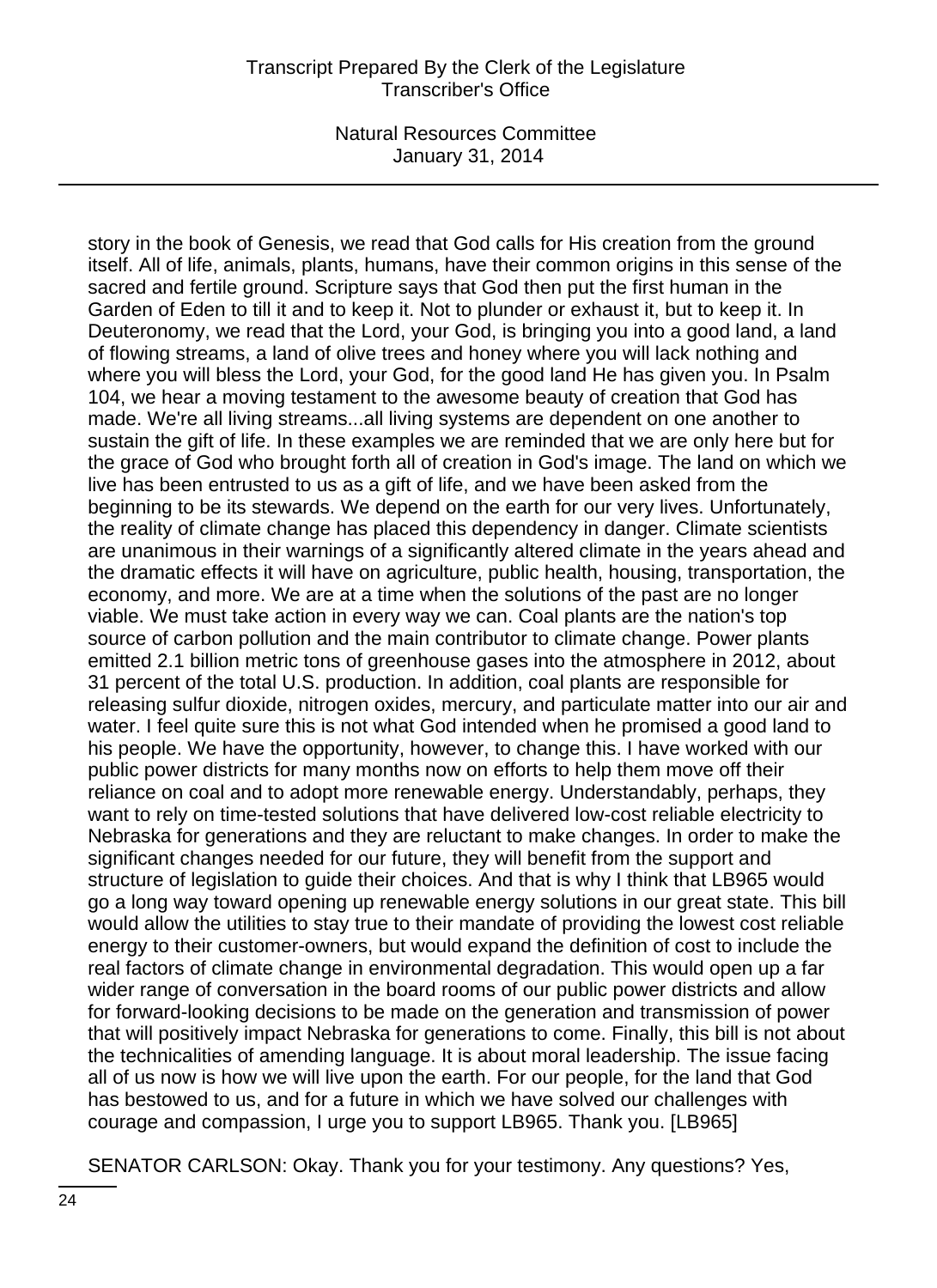Senator Kolowski. [LB965]

SENATOR KOLOWSKI: Thank you, Mr. Chairman. Reverend Morrow, thank you very much for your testimony and the issue of the moral leadership, which I really appreciate your mentioning. Considering the...not only on the statewide basis, but on a national basis, what's taken place and what are the priorities, sometimes perverted priorities of American society at times today, how do we go about changing the mentality of what we are facing when you look at, fill in the blank, big anything and the power they have, which means the money they have, and what's invested and what is currently purchased or bought off to make things the way they are today? [LB965]

KIMBERLY MORROW: Absolutely. I think it is an excellent question, a very important question. And in my mind, what I have seen, I have been in Washington, D.C. and listened to hearings that go on in those spaces as well. And what I see is that people are sort of in own their worlds, their own silos, and they make decisions according to a strict set of factors that's in front of them. And that's sort of the way we do business in America today. And part of the problem is, we don't have a wider viewpoint, which is exactly what Senator Haar's bill seeks to do, to encourage us to really keep our eyes open to the whole range of factors that are implicated in our decisions. And I think that corporate boardrooms and city, state, and federal governments all need to start making decisions with that wider perspective in mind. That's moral leadership. [LB965]

SENATOR KOLOWSKI: Thank you. [LB965]

SENATOR CARLSON: Okay. Thank you. Other questions? Thank you for your testimony. [LB965]

KIMBERLY MORROW: Thank you. [LB965]

SENATOR CARLSON: Next proponent. Welcome. [LB965]

DARREL HAYEK: Thank you, Senator. My name is Darrel Hayek, D-a-r-r-e-l H-a-y-e-k. I'm a member of the Saline County Wind Association and I am testifying in favor of this bill so that cost is not the only factor with electricity at the present time. The benefits, if we could get more wind, we'd have more revenue, jobs, and property tax relief. And I look at this as one way to try to revitalize rural Nebraska. [LB965]

SENATOR CARLSON: Okay. All right. Thank you. Any questions? All right, thank you for coming. Next proponent. How many more proponents do we have? Okay. Welcome. [LB965]

BOBBIE DAVIS: Thank you. Good afternoon. My name is Dr. Bobbie A. Davis. Bobbie is spelled, B-o-b-b-i-e, Davis, D-a-v-i-s. I'm testifying today in favor of this bill. There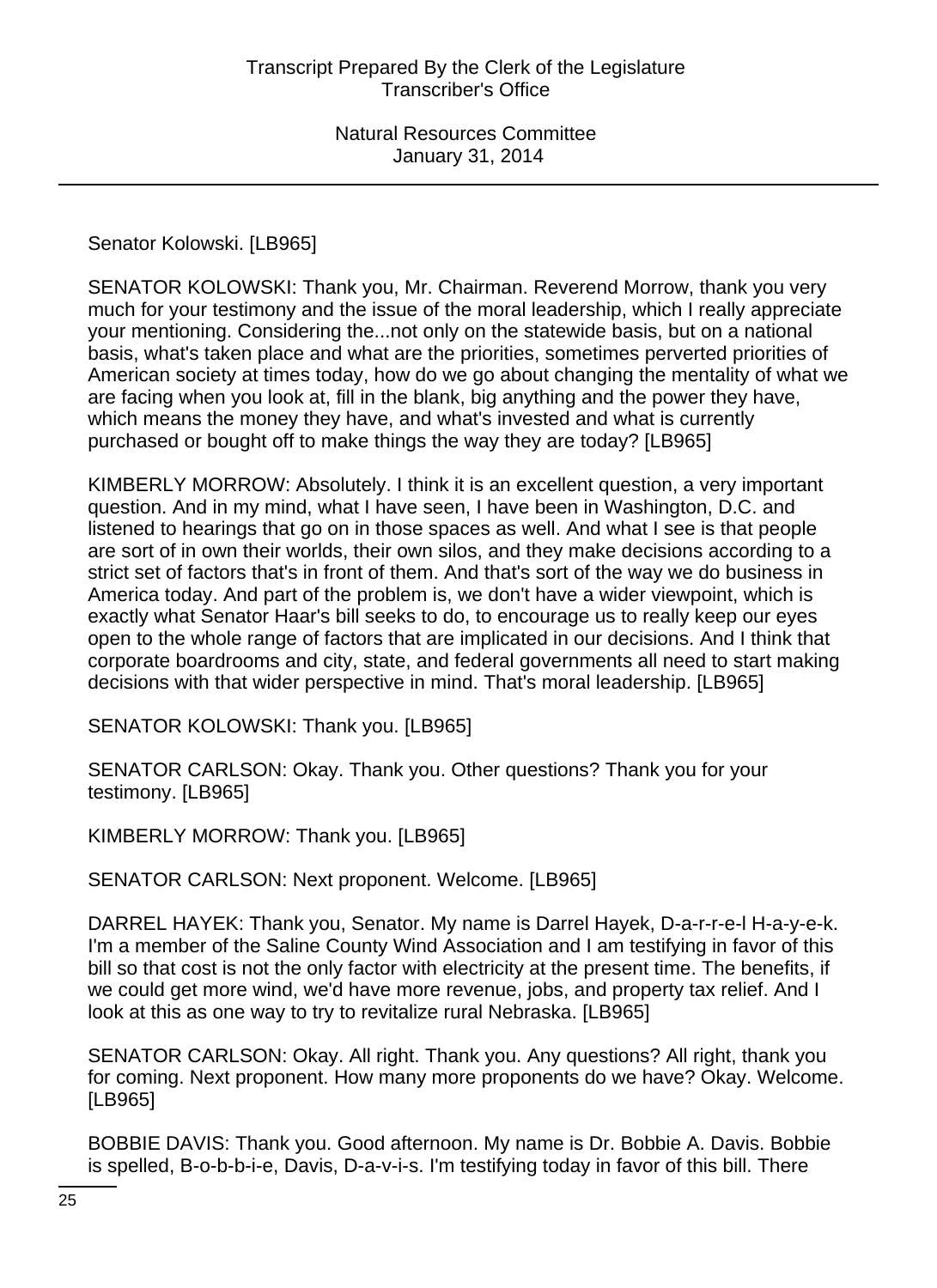have been a lot of things that have been mentioned and you've asked for us not to be redundant, but I just want to mention the health issue, and you've heard about that and the economic issue, and you've heard about that. But I want you...I was on a national telephone...teleconference last night and the federal government is also including looking at legislation that has to do with coal burning and the devastating effect upon our communities. And so I think it would be, behold Nebraska to get ahead of the game, not have the federal government tell us what to do, but to get ahead of the game and know that these kind of controls must be put into effect. That we must stop polluting and causing illnesses within our communities, and that we may look...must look at those areas that make it possible for us to have energy without having health effects. Thank you very much. [LB965]

SENATOR CARLSON: Okay. Thank you for your testimony. Any questions? All right, thank you. Next proponent. Next. Welcome. [LB965]

KRYSTLE CRAIG: Hello. My name is Krystle Craig, that's K-r-y-s-t-l-e, Craig is C-r-a-i-g, from La Vista, Nebraska. I am here today in support of this bill. I'm here as a mother. I'm here for my children and the future. And I feel that it is my responsibility to help ensure I...the best future possible...that I help to create the best future possible for my children. It's a part of my responsibility as a mother is to help support this legislation. When bills come out that are like this one that supports the big picture, which is, as a mother, what I need to look at. There are so many more costs involved in our energy than we have really understood in the past. We have...the science is out there now, and we know that there are serious health effects that are caused by the burning of fossil fuels, particularly coal-fired plants. And there are also huge amounts of clean water that are being used and in this water as it comes out, it also contains tiny, little particulates, and it also contains mercury, and it contains arsenic, and lots of other terrible things. There's not exactly a ton of clean water on this planet and we need to take into account...we need to be responsible...we need to be responsible for our actions and we need take moral responsibility for what we are doing and what type of place we are going to leave for the future generations. We cannot afford to be shortsighted. Climate change is a very serious issue. You know, 98 percent of climate scientists agree on this. So it is science, it's not a belief system. And I am just here to emphasize for the future. We...there's a native belief that we need to consider seven generations into the future. There is also a belief that we...the earth is not lent to us by...given to us by our parents, but it is loaned to us by our children. We need to take care of it and we need to be responsible and we can be a leader. This is an opportunity for us to be a leader. You know, not only is it a challenge, but it is also an opportunity. And a lot of times the right thing to do is not the easy thing to do. That's all I have to say. [LB965]

SENATOR CARLSON: All right. Thank you. Any questions of the committee? Seeing none, thank you. Next proponent. Welcome. [LB965]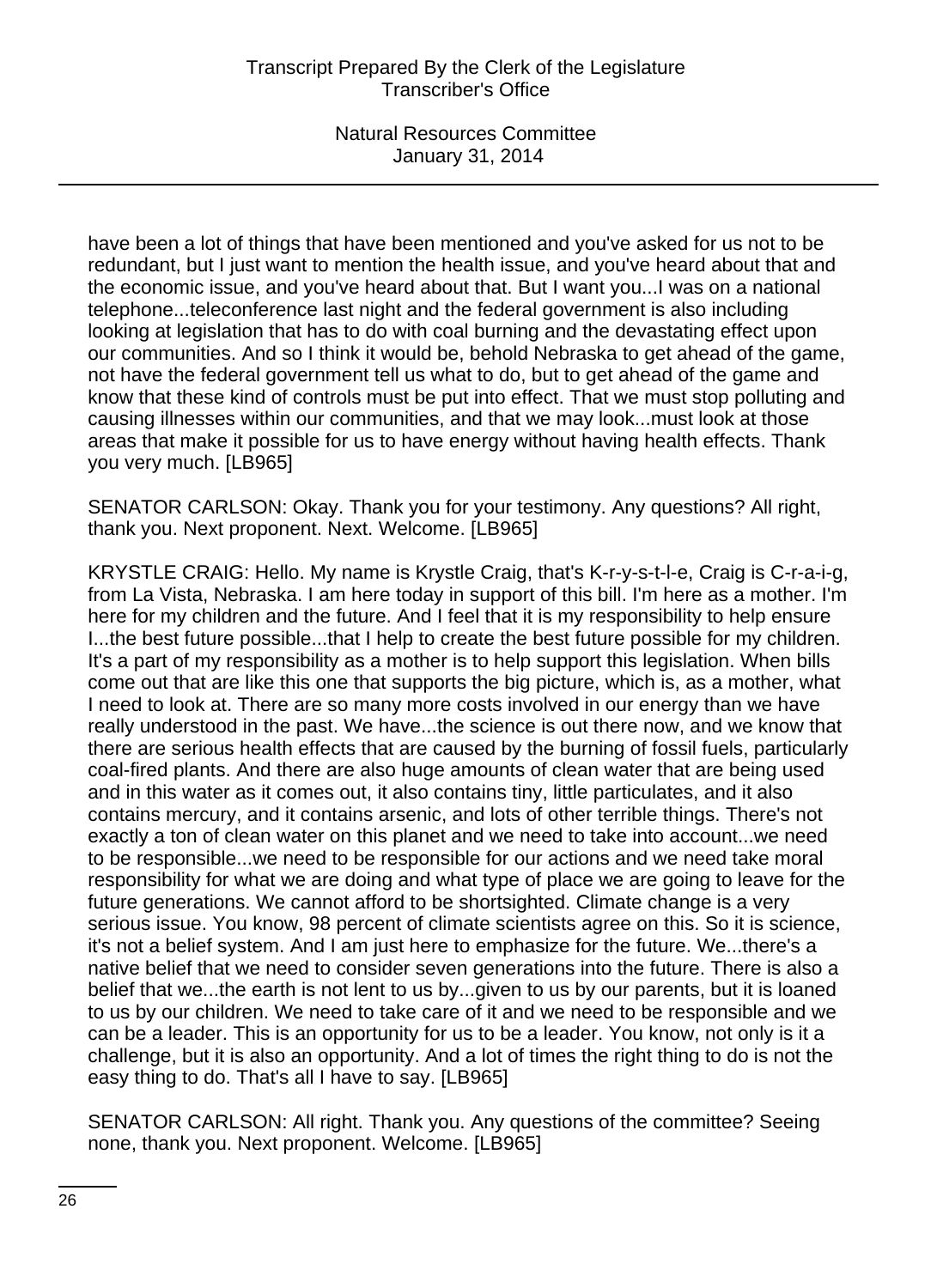ANTHONY SUMPTER: My name is Anthony Sumpter, A-n-t-h-o-n-y, and then Sumpter, S-u-m-p-t-e-r. I am the next generation. Like my generation now is going to be the ones that are taking control, like...the generation right now that are making all of the options. They're making all of the options, the decisions. When I get older, I mean, I want...specifically I want to be a butler when I'm older. And then what I'm representing is, all of the other kids that have what they want to be when they're older. But what I've been thinking of was, like, am I and everybody else going to be able to fulfill, like, their dreams, or are we going to have to sit back and clean up after all the other decisions that people have made? With the pollution, the climate change, and with this bill, I mean, it might be able to help. And if we take into, like, consideration with all of the other generations, where else are we going to be at? Because with decisions that we make now, the older, we're going to think back and think, what decisions did we make to help the next generations? Did we help, or did we just ruin it? And so, there's guilt and there's shame, thinking, did you make the right decision or not? And that would be it. [LB965]

SENATOR CARLSON: Okay. Thank you your testimony. Any questions? You may be...excuse me, just wait a minute here. This the first time you testified in front of a committee at the Legislature? [LB965]

ANTHONY SUMPTER: Yes. [LB965]

SENATOR CARLSON: All right. Well, congratulations, you may be one of the younger ones and so that was a good job. Thank you. [LB965]

#### ANTHONY SUMPTER: Thank you. [LB965]

SENATOR CARLSON: How many additional proponents? Okay. Three more. All right. I'd ask you to kind of come up and get in an on-deck position and...welcome. [LB965]

JOHN ATKEISON: Thank you. I'm John Atkeison, Nebraska Wildlife Federation. That's J-o-h-n A-t-k-e-i-s-o-n. People ask us why the Wildlife Federation is interested in energy issues and in climate issues. And, because we think the good life means wildlife, requires wildlife, that compels us to participate in these discussions. We believe that LB965 will give the public power entities the tools that will help preserve the habitat for wildlife and us, sort of tame wildlife, in the state. One of the key things that would now be considered, of course, is the negative climate changes caused by the greenhouse gas pollutions, the largest single one of which, of course, is burning fossil fuels type electricity. Everything in our state lives within certain bounds of what we expect and we have to live with reality. Terms of wildlife, of course, trout, for instance, require cool water. They don't do good in hot water, and so not only the trout require that, but the sports industry, the anglers, also have that same requirement. It's not just the wildlife. Corn doesn't do too good if it gets too hot at certain times. It's not just the wilt and the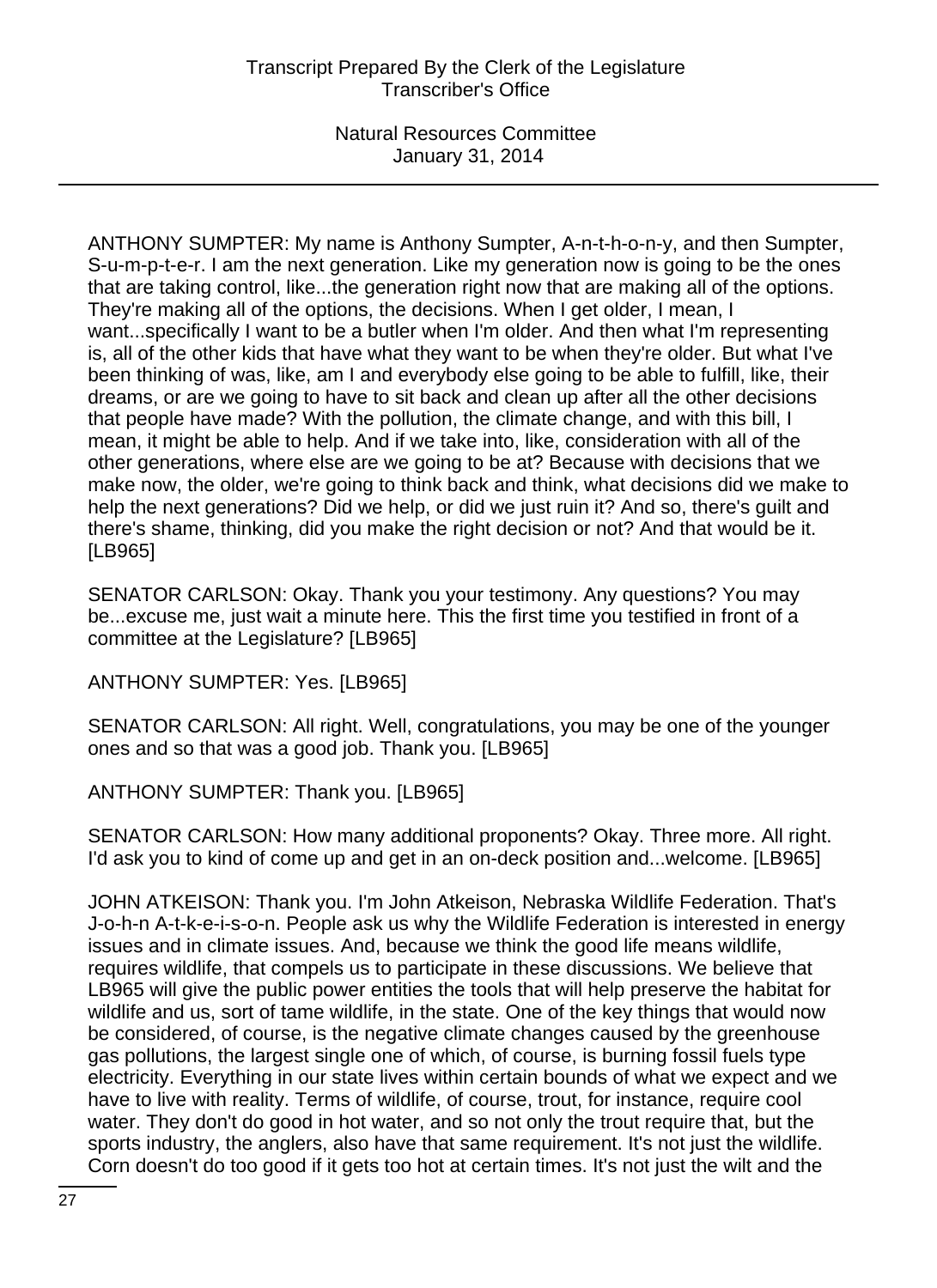dryness that we see, but I found out that if it's not the right conditions at the right time, we can also have a negative impact on pollination and other growth stages. So, the ramifications are pretty universal. Preventing the worst consequences that come from the greenhouse gas pollution requires shifting from our traditional fossil fuel generation to clean energy generation. Now, none of us is proposing that we make this shift and do it all at the same time, and tomorrow we'd be totally wind and solar and efficiency. But we really should have been moving about 25 years...we're about 25 years late because that's when the warnings started coming in very seriously from senior scientists. And, you know, we've got to do something because we're really pushing our luck here. I speak to community and civic groups and we talk about these issues, renewable power, and global warning, and climate change, and people out there get it. I do not get the push back on this that I did some years ago. People in Nebraska agree with the rest of the country and depending on where you're talking about, 60 to 90-some percent of the people know that global warning is a problem, and that we need to tackle it at the source, in this case the greenhouse gas pollution that comes out of power plants. This bill represents a key part...a small, but a key part of what we need to do. It's the right thing to do. It's what the people want us to do and so it seems to us we ought to get busy and do it. Thank you. [LB965]

SENATOR CARLSON: Okay. All right. Thank you. Any questions of John? Seeing none, thank you for your testimony. [LB965]

JOHN ATKEISON: Thank you. [LB965]

SENATOR CARLSON: Next proponent. Welcome. [LB965]

MATTHEW CRONIN: Good afternoon. My name is Matthew Cronin, M-a-t-t-h-e-w C-r-o-n-i-n. I live in Omaha, 4515 Charles Street, and I have come to support LB965. The guiding principles of the public power system has been to produce the most cost-effective and cheapest forms of power and reliable as well. But in this pursuit, it has become dangerously myopic, lost sight of the greater path of what the public power system has stood for, and what it should mean in the future if we are to keep it, as I hope we should, in the next...all of my children to be able to have public power system because it is, by God, one of the most unique things to our state. And, you know, I really thank Senator George Norris for doing what he did. But I don't know if he had in plan what we have now being so dependent upon the systems and this spread out...this spread-out centralized form of production. You know when he was first originally trying to pursue the public power system and got us, what was it, 75 million of the federal funds, it was so we could develop more localized, decentralized forms of power through our waterways and through our different systems. He tried to bring independence to our farmers. But every step of the way, the OPPD and our public power system has been trying to gridlock and maintain full ownership of the power system, when in reality, we are all the citizens. I come here to try to bring to light some of the different costs that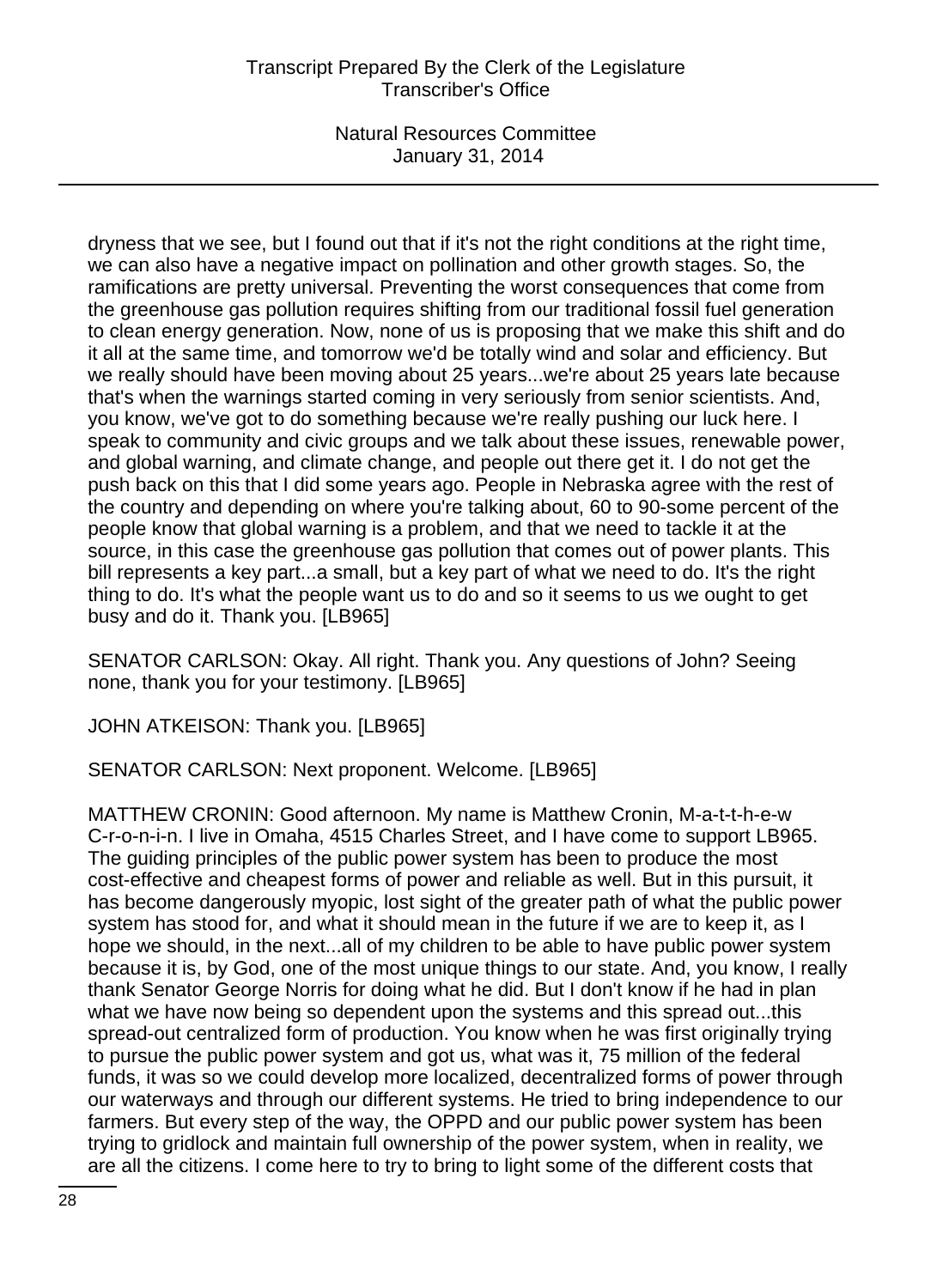# Transcript Prepared By the Clerk of the Legislature Transcriber's Office

Natural Resources Committee January 31, 2014

aren't really included, which is the whole point of this bill. And we're talking about an aging grid and the only idea that, you know, it's all that we can have is these large economies of scale windfarms. You know, but this is not the truth. There...we just need larger natural gas facilities. And one of the biggest ways we can help mediate the strain on our grid is decentralize solar in helping to try to ease the tensions that our baseload...that are needed to power all the service in all these different systems that we've become so dependent on. You know, our publicly owned power system and our Unicameral should not be standing in the way of citizens of Nebraska from working cooperatively from reclaiming the right to produce their own power. You know, lowest cost possible is truly a relative thing when we think down the line of increased freight, increased, you know, regulations by our federal representatives. Just...and the social costs and the, you know, collective peer pressure we're going to see from the states around us as, you know, we're already seeing businesses leave this state to go across the river to Iowa and that's a huge cost to our economic viability and just the sustainability of our state. And so, I've come here to try to bring to light, you know, we have this idea that if it's intermittent, it's not valuable or it's not reliable. There's no magic bullet, you know. Natural gas isn't going to solve all of our problems. You know, these huge windfarms are not going to solve all of them either. But what they will do is help keep the money in our state so we don't have to keep paying these exorbitant freight costs and these exorbitant coal costs. So, please, just take into account, we need to have a larger discussion and bring this to the full...out of committee to the full Unicameral. Thank you. [LB965]

SENATOR CARLSON: Okay. Thank you for your testimony. Any questions? Yes, Senator Dubas. [LB965]

SENATOR DUBAS: Thank you, Senator Carlson. Thank you, Mr. Cronin, for coming here. I especially appreciated the comment that you made about how much you value public power and what public power has done for the state of Nebraska. And sometimes I've wondered for just the average citizen out on the street if they really do understand what public power is, what public power has given to them and to our state. Do you think you represent the average citizen, or are you just a little more in tune to what's going on and that makes you aware of what public power means? [LB965]

MATTHEW CRONIN: Well, I pay my taxes. I do what...I work multiple jobs, so by that stance, I guess I do represent an average citizen. I was privileged, was able to go to college, so by that stance, I guess, I'm, you know, I am educated. I think the public power system can once again be a proud thing for a lot of people, but it just becomes so...we've been so disconnected from the systems that keep us going. You know, where...I teach kids for one of my jobs and I ask, you know, kids, where does your power come from? They say, the light switch. You know, where does your food come from? The grocery store. And it's only when we begin to connect those things. If you could be like, where does your power come from and be proud to say, oh, that came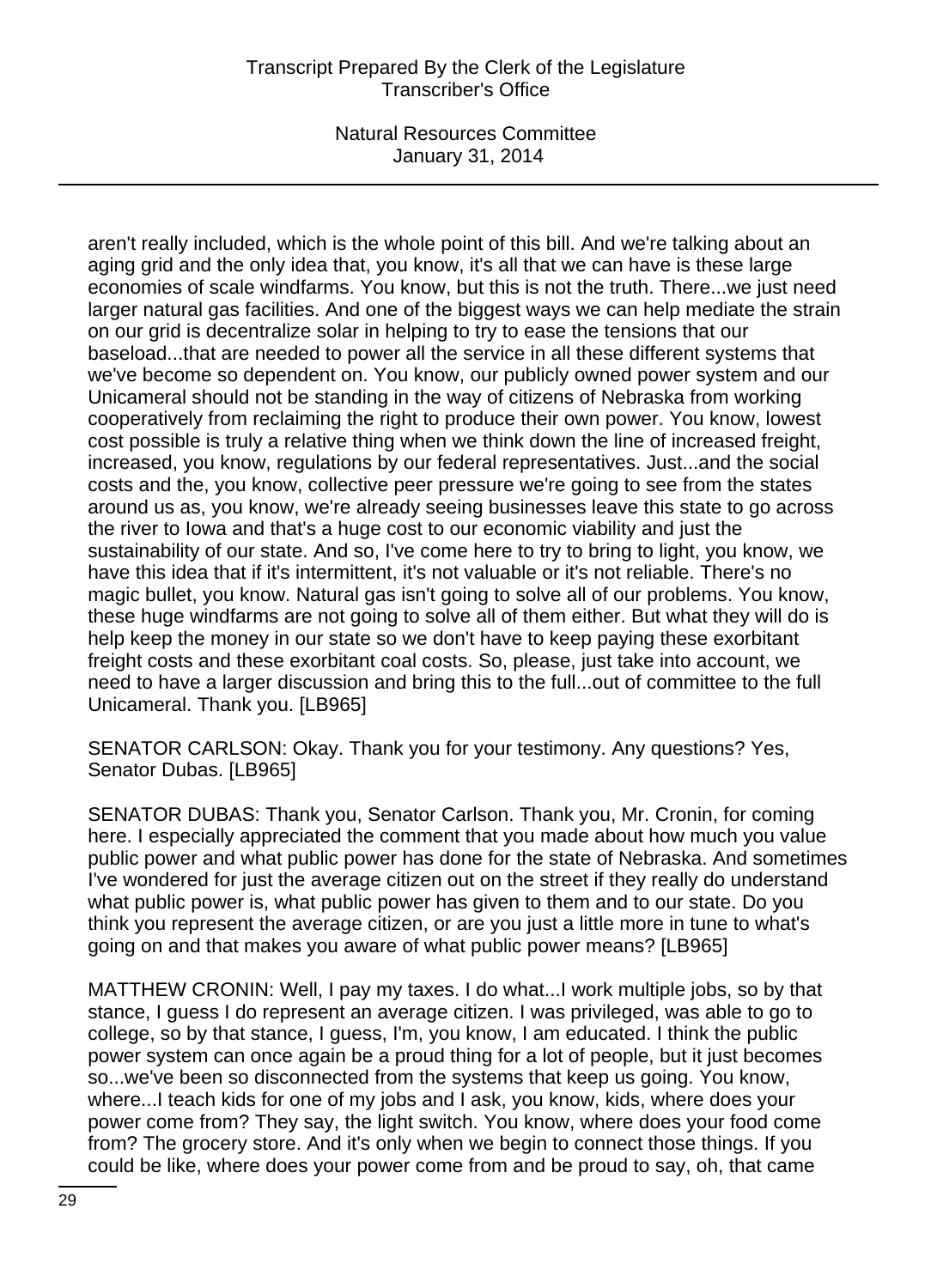from right down the way there, that came from the sun, or that came from, you know, just these systems that people could really connect with, they aren't harming us and they aren't threatening their futures, I think that that would be a huge, huge incentive for people to be truly proud of what it means to be Nebraskans and to have this very unique system, so. [LB965]

SENATOR DUBAS: I think that point again that you made about just, you know, when you ask them where does your power come from and they say the light switch, I think probably most of us are guilty at some point along the line where things that we just take for granted that we've never had to think about because they've always been there. [LB965]

MATTHEW CRONIN: Exactly. [LB965]

SENATOR DUBAS: And so, having...I'm very excited to hear that you're having those kinds of conversations with young people because it is important. [LB965]

MATTHEW CRONIN: It's most important. [LB965]

SENATOR DUBAS: And maybe we have to educate ourselves more about those things that we take for granted and grow up with, than the things that we think we need to get out there learning about. [LB965]

MATTHEW CRONIN: I think having...the whole having our really, truly, cheap power has been one of those things that's put it to the back burner, but that is not going to stay around if we continue on the course. This is not a given that just because it has been this way, that's going to continue, especially now that we're part of the Southwest Power Pool and we're dealing with different market competition that we haven't seen. And our ability to be resilient to react is going to determine the course of this state's publicly owned power system. [LB965]

SENATOR DUBAS: Well, I really appreciate your interest and I also appreciate the fact that you are out there talking with young people and others alike. And we probably all have a responsibility there to be having those kinds of conversations, so thanks for what you do. [LB965]

MATTHEW CRONIN: Thanks, Senator. [LB965]

SENATOR CARLSON: Okay. Any other questions? Senator Kolowski. [LB965]

SENATOR KOLOWSKI: Thank you, Mr. Chairman. Matthew, thank you. Refreshing to hear where you're coming from and the homework that you've done to get to where you are. Having come from a couple different states in my past where Commonwealth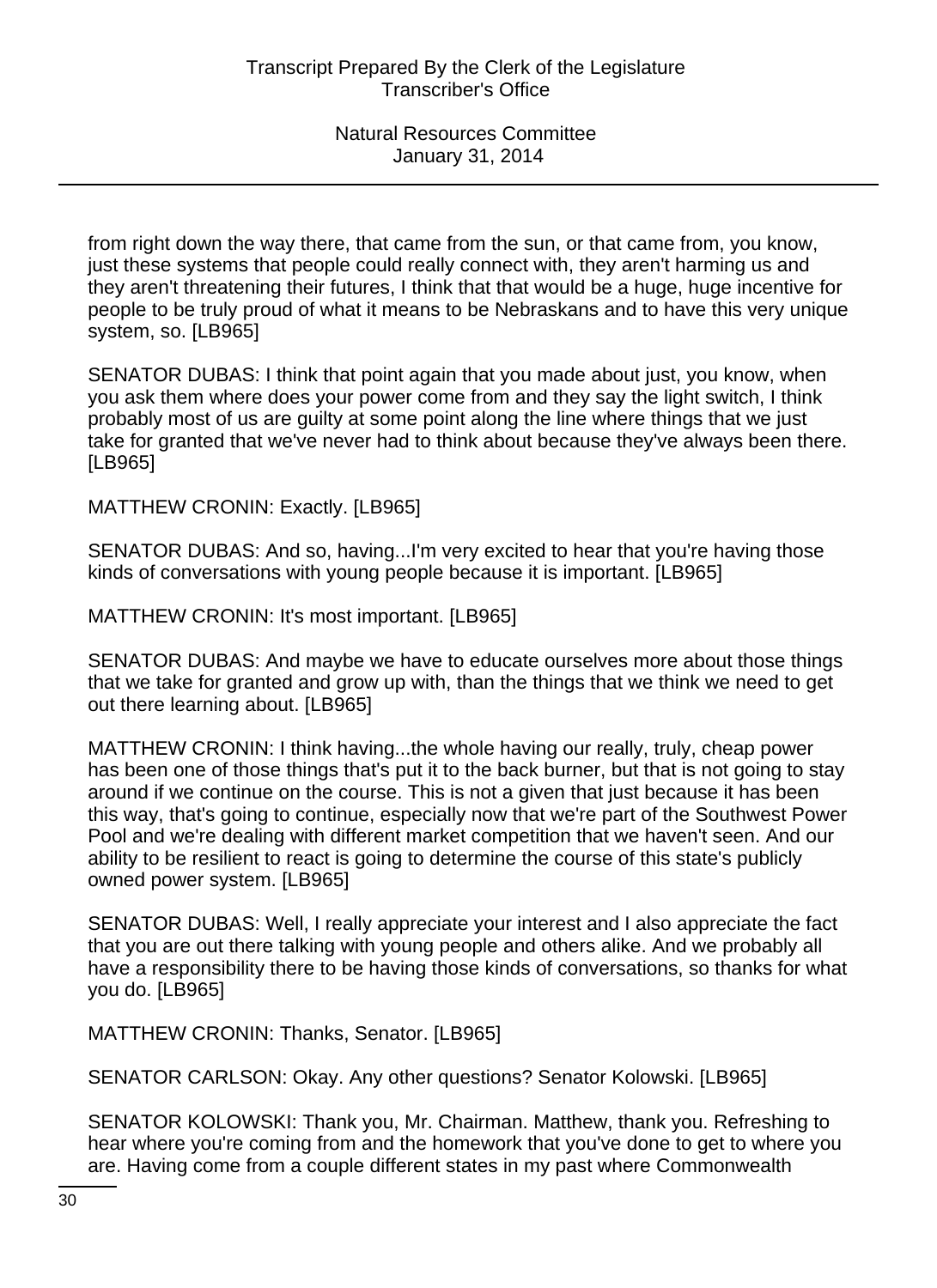Edison was the major provider of power, in that sense we have a bargain compared to other places and other states around this country. And I love your back to the roots issue, like the light switch. Keep using those examples with your peers, and younger people as well, so they have a connectivity to the roots of all these things. So have those roots discussions and keep those going because it's extremely important to us. And remember, you might do some study on what those costs are like in northern Illinois or other states with Commonwealth Edison, kind of costs and prices compared to where we are, and we'll be very thankful to share those information...that information with others because it's very impactful. Thank you. [LB965]

MATTHEW CRONIN: Definitely. Thank you, Senator. We have a common...our own Commonwealth here, if we continue to have a public power system, so. Thank you. [LB965]

SENATOR CARLSON: Okay. Thank you. Next proponent. Welcome. [LB965]

MIKHAIEL SCOLLARD: My name is Mikhaiel Scollard, M-i-k-h-a-i-e-l, Scollard, S-c-o-l-l-a-r-d, and I live at 4310 North 11th. I'm just...I support the bill because, in a way, it opens up the criteria for use to potentially use less coal or other fossil fuels. Because when you think about it, fossil fuel is nothing but a battery, a storage unit. When we think about renewable, something that we can tap into directly from the sun. So what if we need that battery later on down the road? We run out of it, or it's too expensive for us to potentially tap into, we've increased our costs. Right now we're at a point where we can start thinking about energy and be able to go away from that battery and plug directly into the wall. And this is just another, support it because it's another way of starting to get into it where it is there. That's the main part of the rant. [LB965]

SENATOR CARLSON: Okay. All right. Thank you. Any questions of the committee? All right, we appreciate you coming. Thank you. [LB965]

MIKHAIEL SCOLLARD: Thank you. [LB965]

SENATOR CARLSON: Any more proponents? One, two, three, okay. [LB965]

REED BRODERSEN: Hello. My name is Reed Brodersen, R-e-e-d B-r-o-d-e-r-s-e-n. I'm a student at the University of Nebraska-Lincoln, also a Lincoln resident, 6924 South 52nd Street. I'm here today really just to talk about the student perspective. In April, the student government at the University of Nebraska-Lincoln really started a discussion about what climate change means to young people, and also what we can do to mitigate that. And really the conclusion was, renewable energy is really our first step. And as a student body and a student government, we passed a resolution supporting renewable energy and what it can do for our state, recognizing that right now, Nebraska is behind. You can see the pinwheels in front of you, that's pretty clear. But as students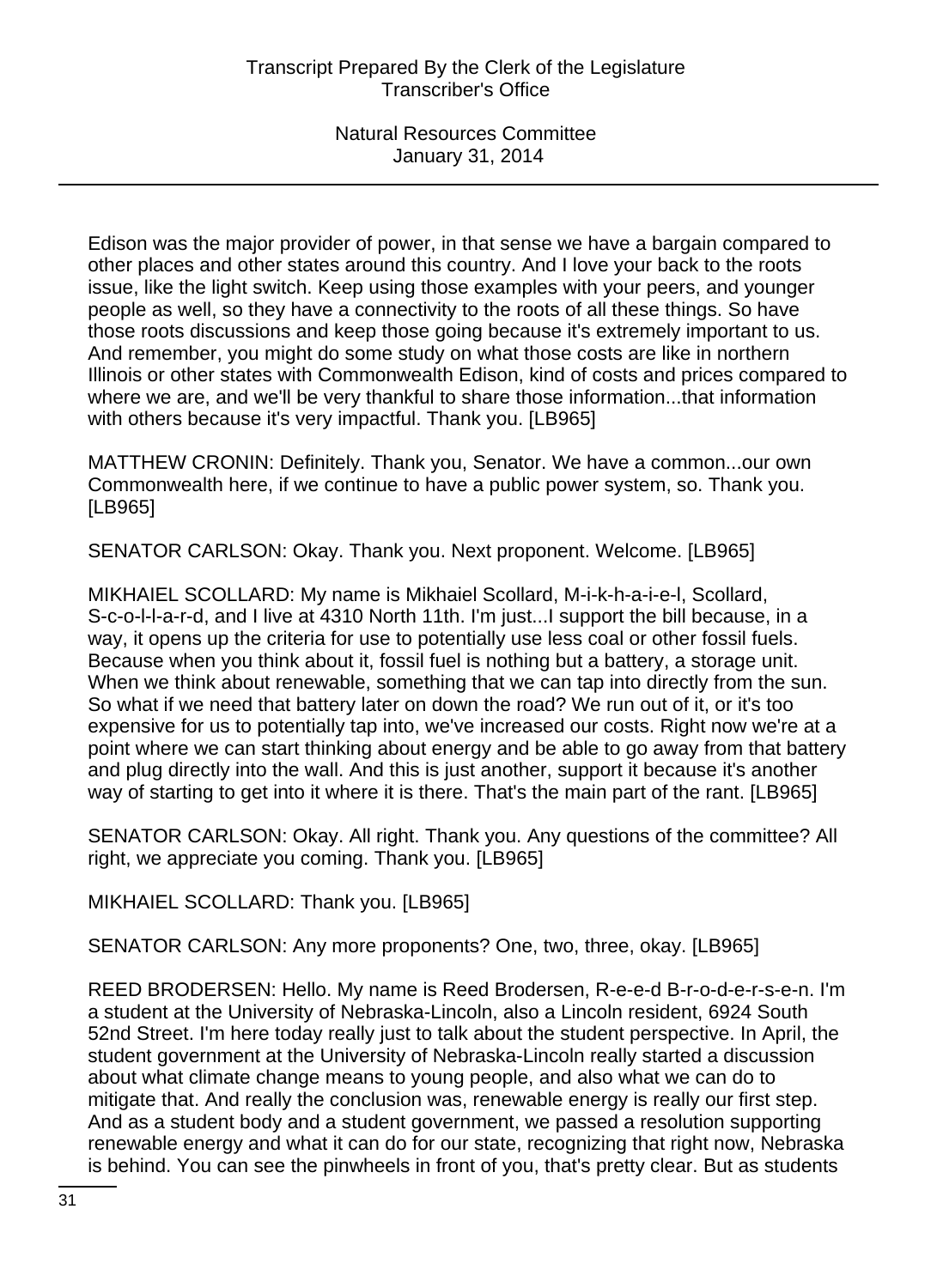and as young people, sustainability is really an important cause for us. And, you know, 80 percent of UNL, it's Nebraska students. I think that speaks a lot to this voice in saying that when we look to where to start a career, to where to, you know, establish the rest of our lives, we're going to take these things into account. Right now, Nebraska is looking pretty bad. And so, I think it's something that we need to look at power as a really holistic concept and it speaks a lot about what we as a state value. So, I think that's important to keep in mind. And that's really all I have. I don't have copies of that resolution that we passed with me, but I'll send those to you guys via e-mail. It does speak on behalf of the 24,000 UNL students. So, I think, it speaks volumes. Are there any questions? [LB965]

SENATOR CARLSON: Okay. Thank you for your testimony. Any questions? Thank you for coming. [LB965]

REED BRODERSEN: Thank you. [LB965]

SENATOR CARLSON: All right, next. Welcome. [LB965]

SCOTT WILLIAMS: (Exhibit 10) Good afternoon. My name is Dr. Scott Williams, S-c-o-t-t W-i-l-l-i-a-m-s. I live at 1139 South 93rd Avenue, Omaha, Nebraska, 68124. And actually before I start, I've been asked to deliver a letter to the committee from another member in Omaha who couldn't be here today, so I'm going to hand it to the clerk now. Good afternoon, members of the committee and guests here in the gallery. I'm here today to speak in strong support of LB965 addressing the total costs of energy generation and distribution. For the past two years, I've held a position at Johns Hopkins University as a postdoctoral researcher. My scientific research has been in advanced biofuels. Prior to that time, I worked at Humboldt Center in Berlin, Germany, using neutron tomography to investigate hydrogen fuel cells. During my graduate research, I worked at Los Alamos National Laboratory in New Mexico using neutron defraction to investigate advanced intermetallic materials. After 14 years away, I'm excited to be coming home to live in Nebraska. Bills like the one in front of you today give me optimism about the sustainability of the good life now and into the future. I have opted not to speak to you today, quoting from the tomes of peer reviewed scientific literature citing countless costs of fossil fuels and the advantages of clean renewable sources of energy. No doubt the weight of scientific findings would crack the table here in front of me. I would be happy to answer questions to the best of my knowledge when I'm finished or to advise any of you at a later time. Instead, I ask you to consider the total costs of energy and the impacts on the future for all Nebraskans. An old proverb states, a society grows great when elders plant trees in whose shade they know they will never sit. Recognizing and considering the total cost of energy is essential to avoid foisting those costs on to others, separated by time and geography from the sticker price of the here and now of power. The total cost of dirty energy will be paid in healthcare costs, in climate change, in diminished agricultural productivity, in environmental costs, in water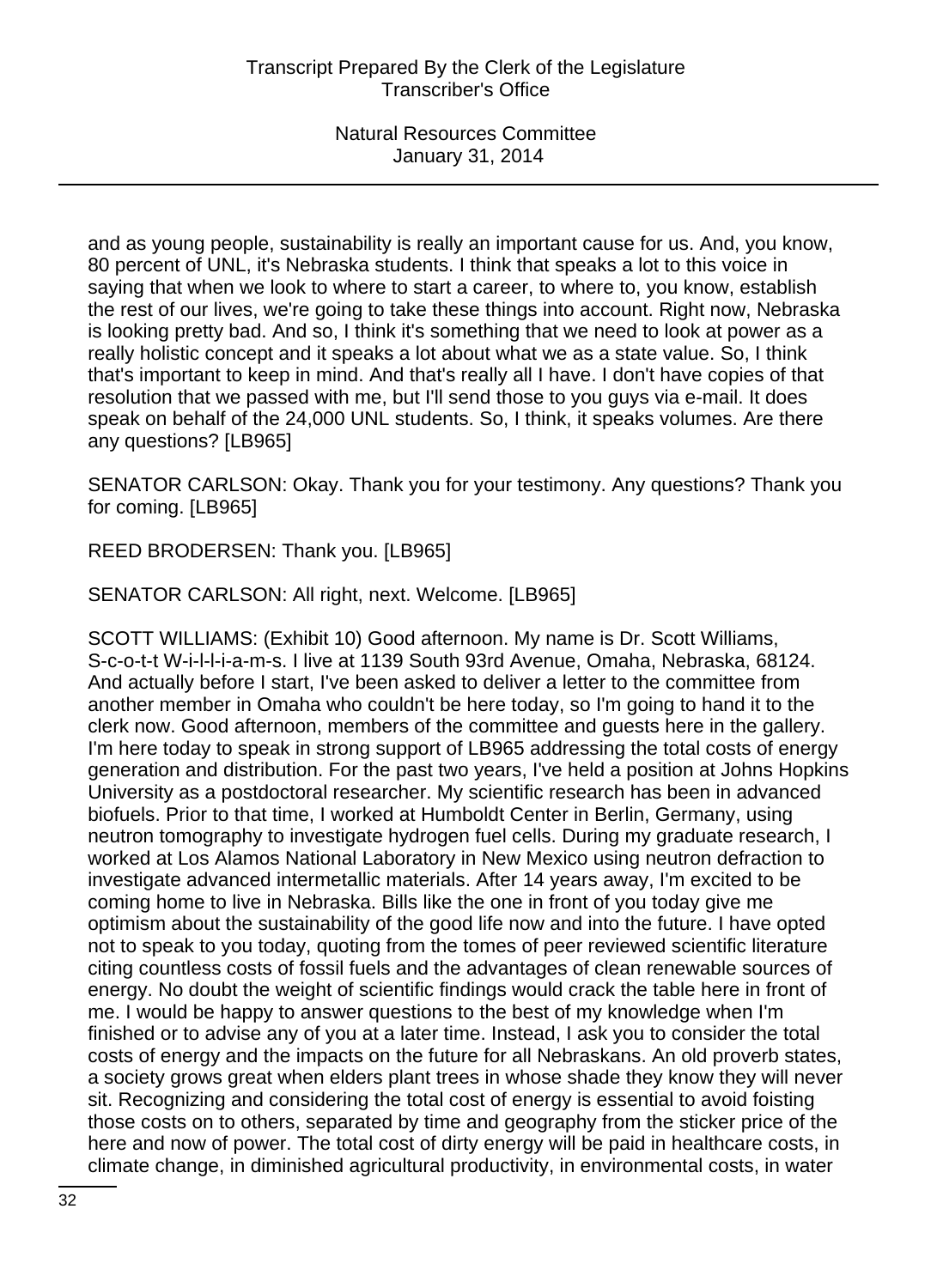usage, and local economic impacts. One specific example is the fact that Omaha will shortly be entering a noncompliance period with ground level ozone. The direct financial cost to the city of Omaha will range in millions of dollars. This is the direct result of the fact that Omaha has a coal-fired power plant located within the city, which is directly creating ground level ozone pollution that causes the noncompliance. The foresight to consider these costs when evaluating generation and distribution projects helps to protect all citizens of Nebraska. I sit before you today as a proponent of LB965 and encourage you all to support this legislation, bringing it from this committee out into the forefront of the general Unicameral. Please, plant the tree of shade for our future. I'll be happy to take any questions. Thank you. [LB965]

SENATOR CARLSON: Okay. Dr. Williams, thank you for your testimony. Senator Dubas. [LB965]

SENATOR DUBAS: Thank you, Senator Carlson. Thank you, Dr. Williams. Could you give me a little more information about Omaha not being in compliance, and are there any repercussions to that...I mean, outside of the obvious repercussions, are there penalties or are there things like that? [LB965]

SCOTT WILLIAMS: Yeah, there are penalties. The ground level...I'm sorry, this is not my area of expertise. I've been discussing with Rick Yoder and Eric Williams, my twin brother in Omaha, and I just received an e-mail not 20 minutes ago about this topic. There is a compliance level of 75 parts per billion ground level ozone averaged over a length of time within a given municipality. And Omaha recently has achieved an average of 73 parts per billion. So within about the next year, it's likely that Omaha will be in noncompliance with ground level ozone. And the higher level of noncompliance has direct fiscal penalties, as well as higher enforcements for future projects, municipal projects, generation projects, building codes, etcetera. [LB965]

SENATOR DUBAS: Are these federal regulations...? [LB965]

SCOTT WILLIAMS: It's from the EPA. [LB965]

SENATOR DUBAS: From the EPA. [LB965]

SCOTT WILLIAMS: That's right. [LB965]

SENATOR DUBAS: Thank you. Thank you. [LB965]

SENATOR CARLSON: Any other questions? Senator Kolowski. [LB965]

SENATOR KOLOWSKI: Thank you, Mr. Chairman. Dr. Williams, number one, welcome home. [LB965]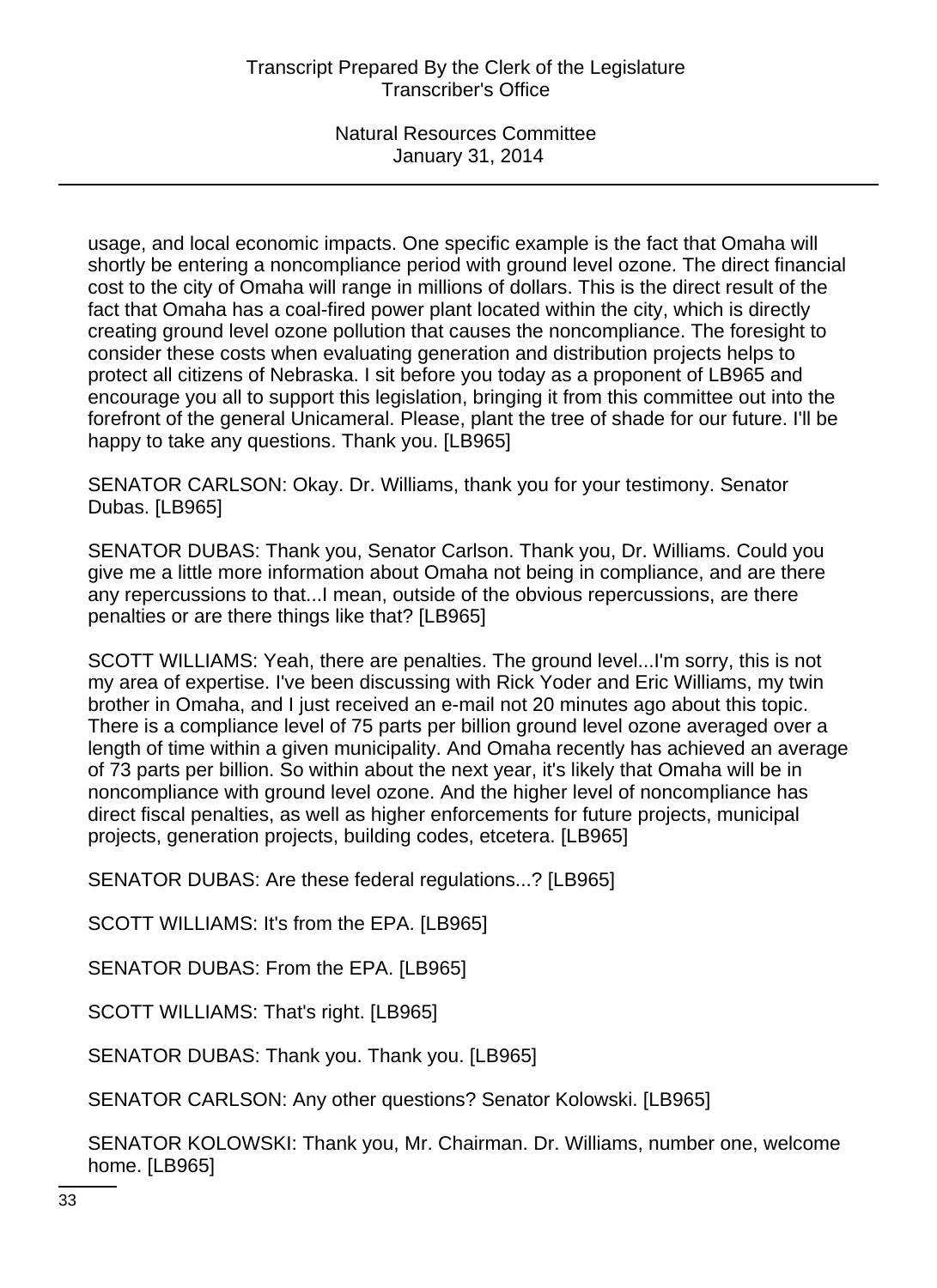SCOTT WILLIAMS: Sure. Thank you. [LB965]

SENATOR KOLOWSKI: It's good to have you here. And you're a living model of reversing the brain drain for Nebraska so we want to see and have that happen more and more. So that's very good. Can I ask where you're going to be working in our local communities? [LB965]

SCOTT WILLIAMS: Yeah, sure. I plan to be living in Omaha and working with the Omaha Biofuels Cooperative in the Omaha Biofuels Center. One is a cooperative, privately held, to generate renewable fuels for use in individual vehicles. And the Omaha Biofuels Center will be a not-for-profit organization associated with this cooperative which focuses on education and outreach impacts of biofuels. [LB965]

SENATOR KOLOWSKI: Thank you very much. And you'd be willing to act as a resource in the future... [LB965]

SCOTT WILLIAMS: I'd be more than happy to, yeah. [LB965]

SENATOR KOLOWSKI: ...with Senator Haar and anyone else involved? [LB965]

SCOTT WILLIAMS: Absolutely. [LB965]

SENATOR KOLOWSKI: Thank you very much. [LB965]

SCOTT WILLIAMS: Sure. [LB965]

SENATOR CARLSON: Okay. Thank you. Other questions? I'm going to ask and this...I don't know, but you mentioned 75 parts per billion on the ozone, and that's EPA. [LB965]

SCOTT WILLIAMS: Yeah, that's right. [LB965]

SENATOR CARLSON: And do you have any idea where that figure came from? Why isn't it 50 or why isn't it 100 or...? [LB965]

SCOTT WILLIAMS: Sure. I'm sorry to say, you might have noticed while reading my notes, the direct fiscal cost was added as a side note to my costs here. I have an e-mail that contains this information, but this is not my area of expertise, like I say. The ground level ozone discussions that I've had have only been in the past two days since I've gotten back to Omaha. If I could speak with you at a later time about the direct implications of ground level ozone compliance, would that be acceptable? [LB965]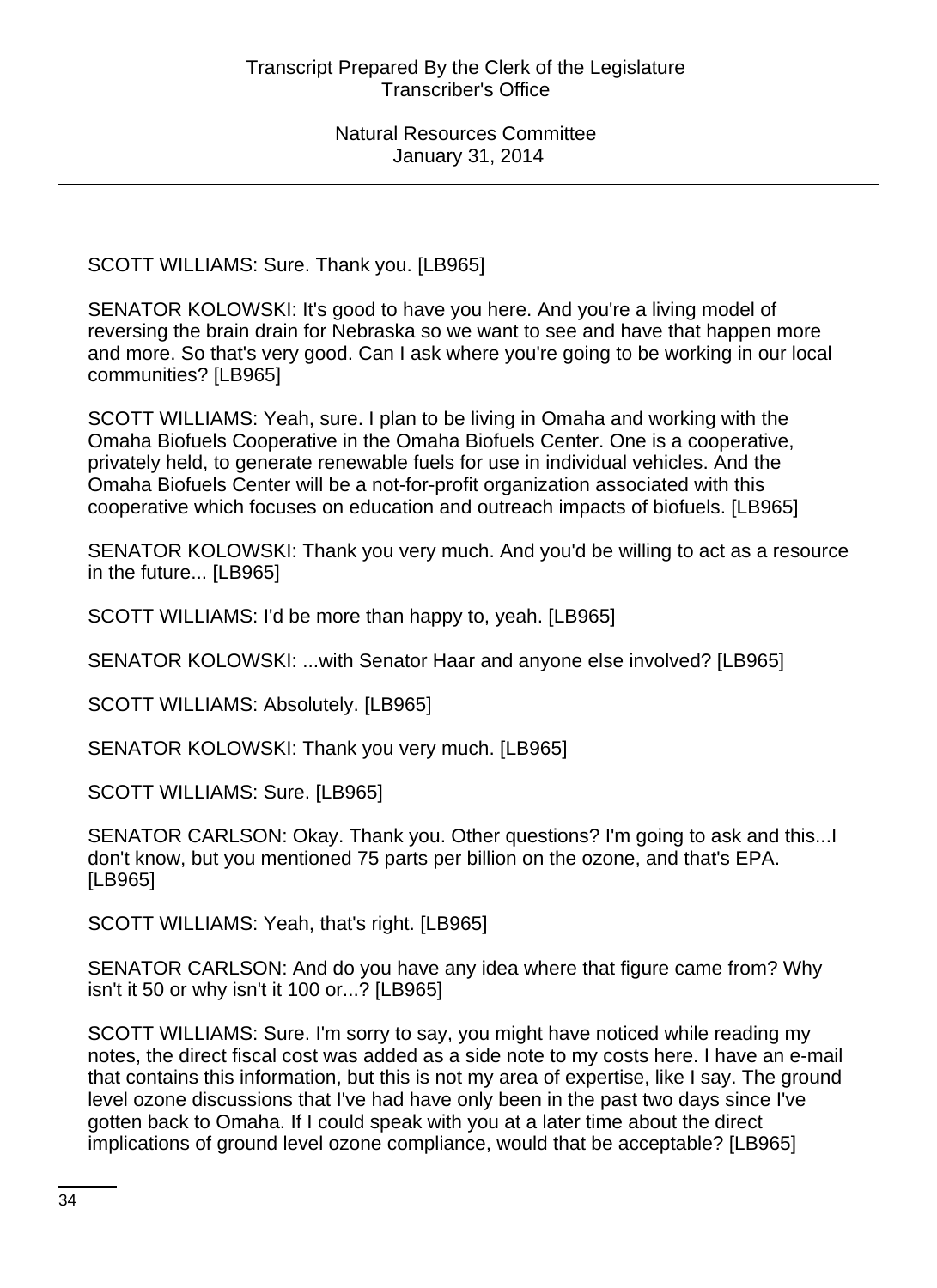SENATOR CARLSON: It would be very acceptable. And it may be accurate, it may be correct, but a lot of us get skeptical about EPA. And regulations and requirements come down and force us into action and 75 parts per billion, what does that mean and where it came from? If you've got any information on that, and how it was arrived at, that's asking a lot of you, but I'd be really interested in that. [LB965]

SCOTT WILLIAMS: Sure. Yeah, like I said, I do have a wide variety of scientific literature that talks about the direct health impacts and environmental impacts of ground level ozone in a municipal setting, as well as the compliance standards from the organizations that are...that have the precedent here for being in compliance. I'd love to provide that at another time, but I wouldn't like to speak out of turn at this committee hearing today, if that's all right. [LB965]

SENATOR CARLSON: You would like to what? [LB965]

SCOTT WILLIAMS: I would not like to speak out of turn... [LB965]

SENATOR CARLSON: No, no, that's fine. That's fine. [LB965]

SCOTT WILLIAMS: ...or speak out of my own depth from my knowledge on this subject, but I'd be happy to provide you with a summary of this topic for a later reading. [LB965]

SENATOR CARLSON: Okay. Thank you. Thank you. Any other questions? All right, thank you for coming today. [LB965]

SCOTT WILLIAMS: Thank you. [LB965]

SENATOR CARLSON: Welcome. [LB965]

MICHAEL SHONKA: Good afternoon. My name is Michael Shonka, that's S-h-o-n-k-a. I have a company called Solar Heat and Electric. I teach classes at Iowa Western Community College. Also been a lecturer at Creighton University, UNL, all the community colleges in the state regarding solar. I've been in this business since 1983. I recently had the best year for several decades because of the changing attitudes about solar. Consumers are finding it much more acceptable, and the commercial industry is seeing the dollars and cents add up in the appropriate direction. I think this is a very significant turn for Nebraska in a macro sense because the economics are there for solar today on a large scale. Germany has proved this also. The country is on the same latitude as approximately as Canada and parts of Alaska, but yet over 50 percent of the renewable energy is now generated...or excuse me, of their base load, over 50 percent of their base load is now generated with renewable energy. And that is very significant. They don't have all the resources we do in wind and solar and I think we're missing out. And one of the things we're missing out about, I want to address two specific things with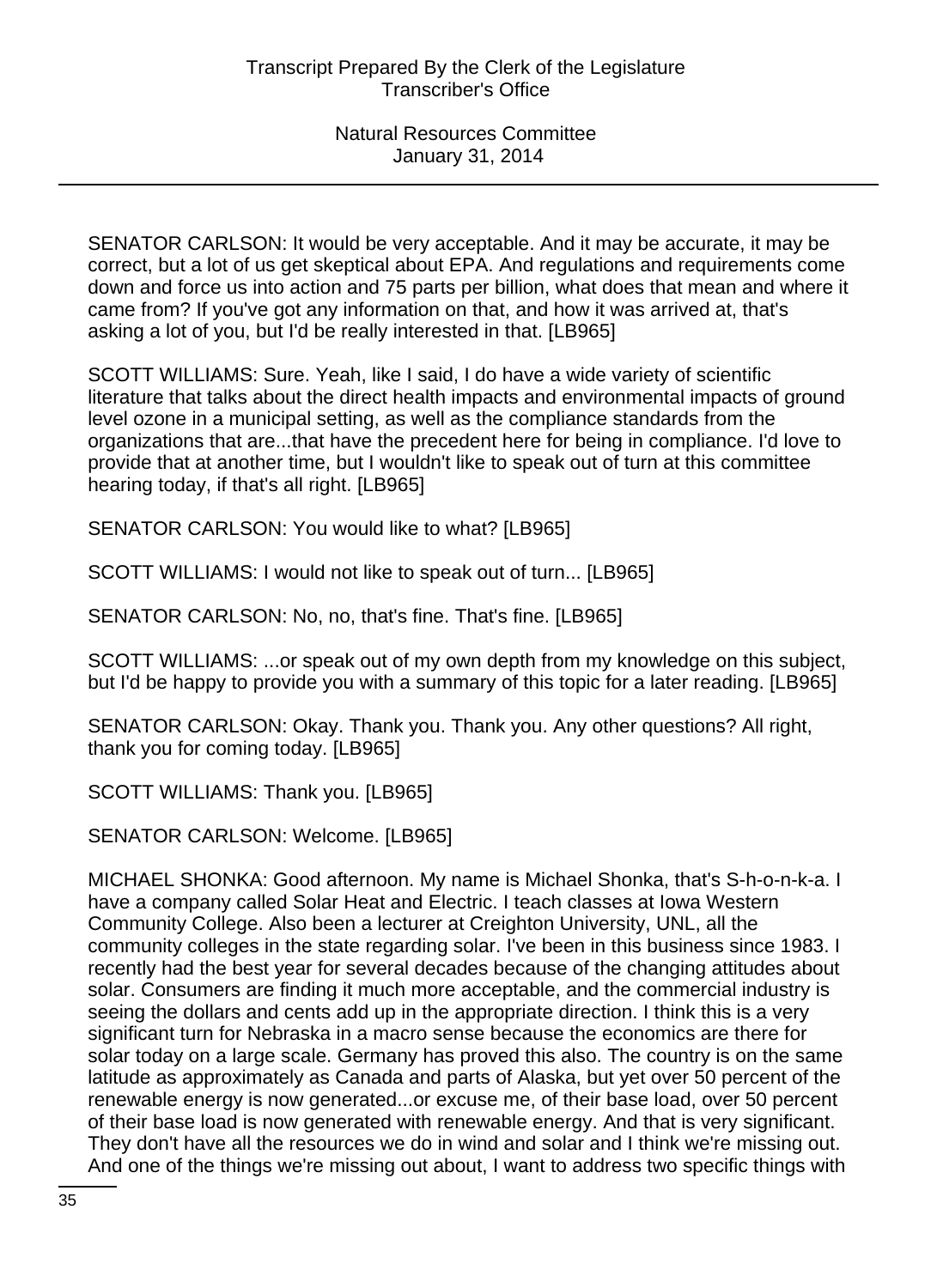# Transcript Prepared By the Clerk of the Legislature Transcriber's Office

Natural Resources Committee January 31, 2014

public power. And I am also a great supporter of public power. It is probably our greatest economic engine in the state and not as well appreciated as it should be. But economic studies have shown that in renewable energy, the local economy sees that dollar cycled through eight to eleven times. Fossil fuel dollars, one to three. We are facing over a billion dollar investment in the near term because of noncompliance in our coal generation. Why don't we take some of this money and put it into renewables and help our local economies? It just makes so much sense to get a strategy along those lines. The second part I'd like to mention is reliability. And I think this has been proven in California studies and also in Germany and parts of central Europe. Renewable energy has a very high reliability rate. Now, not as good as a central base load plant, I understand, but when you scatter them geographically across areas, it does make a reliable system. And I think power companies in the future are not going to be such as powers we think of them today. More like they're going to be networks where they deliver a service. They're going to be intelligent networks, similar to like what the phone company has morphed into. It's not just a voice call anymore, but it's also data, and it's a lot of different types of forms of that. That's what our power company is going to be like in the future. They're already seeing this in other countries. So I thank you for your time, and would look forward to any questions you might have. [LB965]

SENATOR CARLSON: All right. Thank you for your testimony. Questions of the committee? Senator Smith. [LB965]

SENATOR SMITH: Thank you, Mr. Chair. And thank you, Mr. Shonka for coming in and speaking. You said...you talked about the cycle, economic cycle through renewables versus fossil. Can you cite the backup for that and maybe explain for me a little bit, what are the variables of renewables that give them an eight-time cycle versus a fossil being a three-time cycle? [LB965]

MICHAEL SHONKA: It's very interesting. I don't have the specific citation at this moment, but I can provide it. The renewable energy products are generally built more locally and not out. So, a lot of times you'll be able to purchase equipment, all the related parts can be...are either locally purchased or even manufactured locally. There's no reason why Nebraska can't be developing racking systems, for example, for solar electric or solar hot water. Across the Iowa...Iowa's number one, where Nebraska, we're not. We should be manufacturing more of these types of products. So that's a great part of it is that you hire local labor, you train them, you then install the equipment that you purchased, in many cases locally, and then you maintain it with a local force. Now, we don't have a strong maintenance requirement for solar. It pretty much runs automatically, but if you were to put community solar systems in small towns across the state, then you'd be able to have someone locally hired to observe, watch over, and document what they're doing. And that, I think, is a very easy goal for the state to do and would be very worthwhile to explore. [LB965]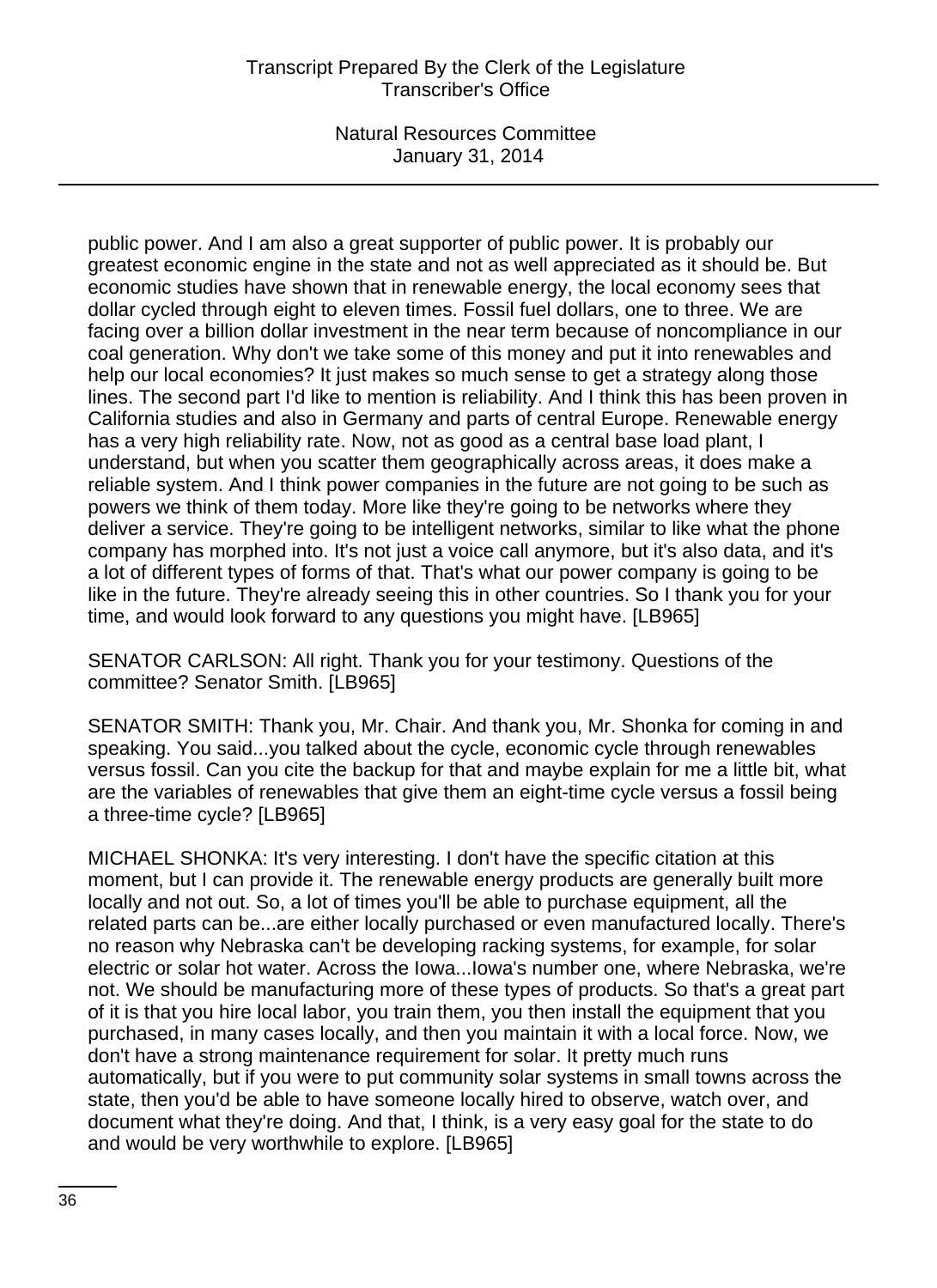SENATOR SMITH: Are you saying that Nebraska has this eight-time cycle versus the three-time cycle for fossil, renewable versus fossil? [LB965]

MICHAEL SHONKA: When I was back in the 1980s when we first got into solar, it was very evident. There were thousands of people employed in the state in solar, either full-time or part-time. [LB965]

SENATOR SMITH: Okay. How many jobs, would you say, in the state of Nebraska there are in the manufacturing of components for renewable versus the number of jobs in our state related to the transportation of fossil products, Burlington Northern Railroad, Union Pacific Railroad, and the handling facilities for those types of fuels? [LB965]

MICHAEL SHONKA: Very interesting comparison. I have never, ever thought of that in that manner. I would have to separate it out in a couple of ways. Number one, the current industry is a mature industry, the other industry is not. Number two, the other industry in the transportation specifically as you mentioned, has multiple other products that it purchases, and so the actual demarcation of who or how many is employed there, I wouldn't have a clue. But what I would say is that we have lost many opportunities to produce products related to renewable energy because we don't have the types of incentives that we have in other states. So that is very obvious in a doable number. That's one that you could figure out. [LB965]

SENATOR SMITH: Were you familiar...are you familiar with the bill that was introduced last year by Senator Heath Mello, LB402? And it dealt with the manufacturing, it actually would benefit the manufacturing of renewable components in Nebraska, received very little support. [LB965]

MICHAEL SHONKA: When you don't have much of an industry, it's hard to support. (Laugh) I mean, quite honestly, there are very few people employed in solar in this state. That's a number one problem. That's a problem I'm trying to change by teaching at the community college level. To get more people interested and capable of taking on this as a life vocation and a business. But if you don't have an industry, it's hard to support starting one. So you have to find like industries or industries that would benefit from that. This is why I actually think Nebraska Public Power should take a lead role in the development of renewable energies in the state. I think it's just paramount that we do that to the future for the state's generation, so. [LB965]

SENATOR SMITH: Thank you. [LB965]

MICHAEL SHONKA: Yes, sure. [LB965]

SENATOR CARLSON: Okay. Thank you. Other questions? Thank you for coming today. [LB965]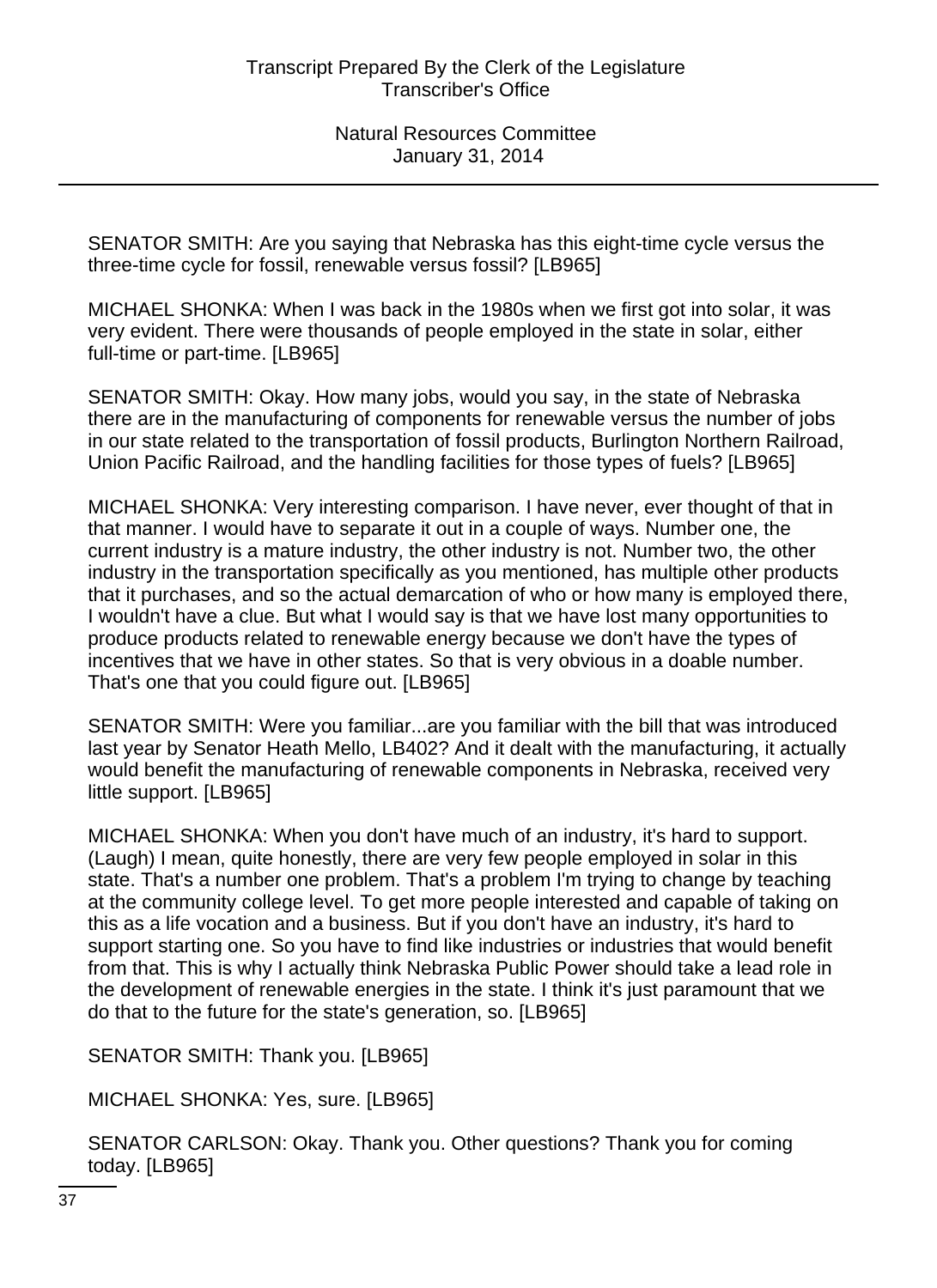MICHAEL SHONKA: Thank you for your time. [LB965]

SENATOR CARLSON: All right. What have we got? One more, two more? Okay. Welcome. [LB965]

GRAHAM JORDISON: Good afternoon. My name is Graham Jordison, that's G-r-a-h-a-m J-o-r-d-i-s-o-n. I just live five blocks away, actually. I live down goodhue on A Street, and I can see the Capitol building from here. And it brings me great joy this time year to think that the Legislature is crafting and enacting laws to protect my family and I's future. We can only hope that these laws preserve our culture, our history, and our way of life. We hope that these laws make Nebraska a more comfortable and safer place to live. I'm here today in support of LB965. I think it's the responsible thing to do. I also believe that Nebraska has the best public power utility system in the country. It's the system that allows its stakeholders to have a say in where and how our energy is produced. And recently Nebraska has diversified its energy portfolio and actually I've been to a lot of the generating sites around the state. I've been to coal-fired power plants, I've been at nuclear facilities. I've seen solar. I've been to windfarms. I've seen gas plants, and I've even stood on top of hydroelectric dams. And all of these power sources provide a fundamental necessity to our homes and to our families. They keep us warm in the winter, and they keep us cool in the summer, and they definitely keep our lights on. There's no denying that. But it's that simple evaluation that only touches the tip of what science and research can tell us. To look no further would be unconscionable. To not completely evaluate how new power generation will affect Nebraska's natural resources and Nebraska's health, is neglecting your public power stakeholders. New generation definitely comes at a cost, a cost that until now in Nebraska has not been fully taken into consideration. After watching what happened with the chemical spill in West Virginia, I can only wonder if a bill like LB965 could have predicted...sorry...could have predicted the risk in storing a coal chemical near a major water source like the Elk River. I'd like to think that LB965 could have been used to predict OPPD's negligence at Fort Calhoun, or even the risk that a coal-fired power plant has on public health when built in a major metropolis area like Omaha. As well as predicting the \$83 million that as an LES customer, I might have to pay...to pay for the violations for one of the coal plants that LES is partial owner in Wyoming. Nebraskans are sensible and we hope the representatives act pragmatically. What we're asking for today is that you just lift your heads a little as you drive us down the road. If LB965 can predict future risk and keep us safe, then that would make for a safer and better public power state. Thank you. [LB965]

SENATOR CARLSON: All right. Thank you for your testimony. Any questions of Mr. Jordison? Okay, seeing none, thank you for coming. [LB965]

GRAHAM JORDISON: Thank you. [LB965]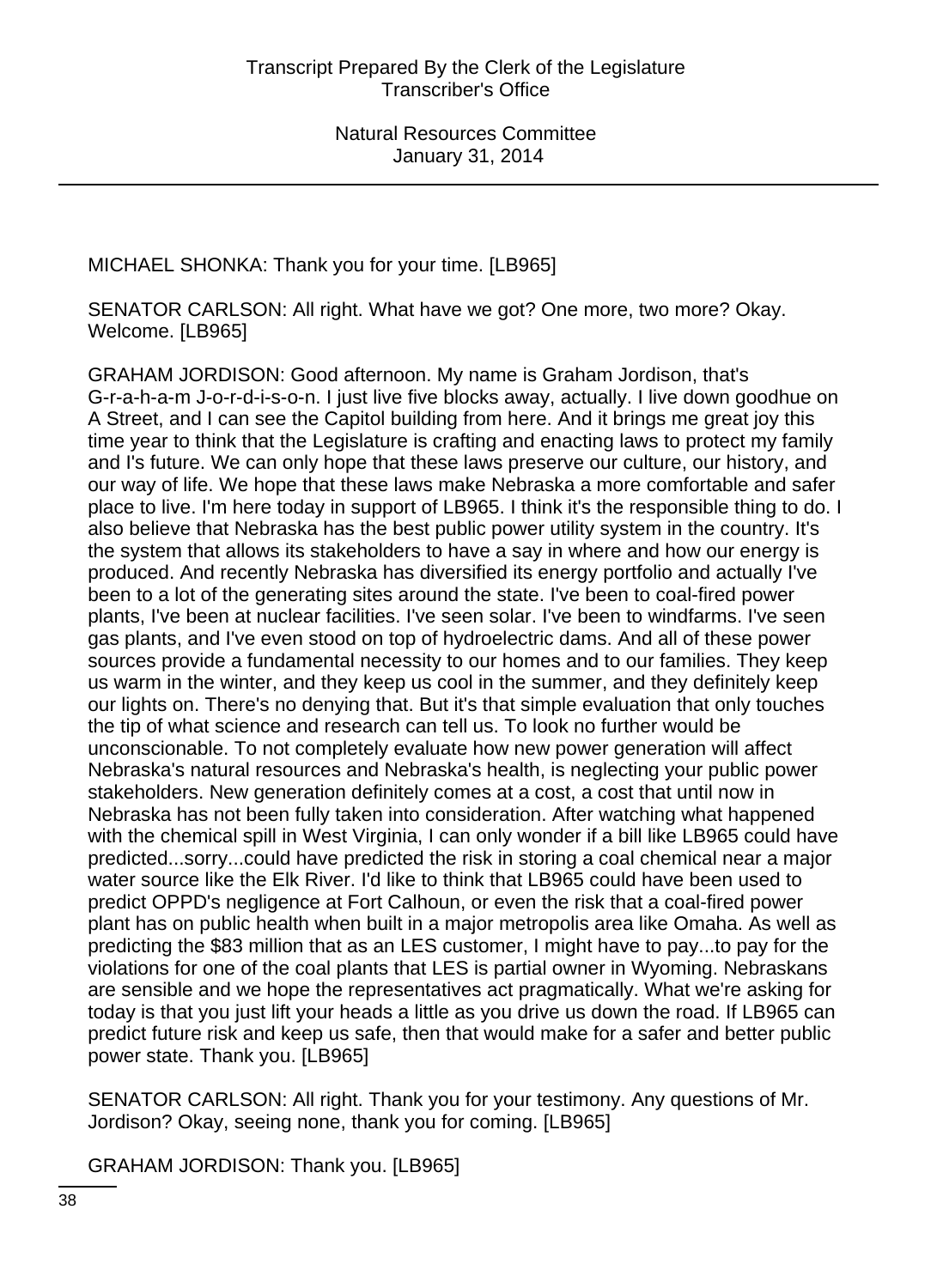SENATOR CARLSON: And then, one more proponent? Okay. Welcome. [LB965]

ADAM HINTZ: Thank you. Good afternoon. I'm Adam Hintz, H-i-n-t-z, and I am representing Power Lincoln Locally, a group that's dedicated to increasing renewable production here in Lincoln. Power Lincoln Locally definitely supports this bill. They believe that it will help increase renewables in Lincoln, stimulating the economy. Personally, I also own a coffee shop and I'm a small business owner here. And at my coffee shop, I do things a little bit differently than I think a lot of typical coffee shop companies would do. I kind of look at things in terms of wanting my children to own that business in the future. Coca Cola just turned 100 and I'm not too sure if they're going to be able to get to 200 with the way that we're all kind of running our businesses currently. And so, take it as part of my responsibility as a business owner to kind of change things a little bit. We do things, you know, that reduce carbon, take things out of the landfill, reduce energy and stuff like that. I feel like this bill takes into account a lot of the things I personally take into account in terms of externalities. And it's real important to see an economy in a broader scope than I think that we're used to looking at in. It's more than just supply and demand. It's a little bit more complicated than that. And when you look at the whole system, especially in this globalized economy, everything we do has a ramification. And when we take responsibility for our choices, that's when we are able to extend opportunities to our children in the future. I feel like that's our primary responsibility as human beings is to make sure that we're not the last generation, so. That's why I'm fully in support of this bill so we start seeing things in a broader scope. [LB965]

SENATOR CARLSON: All right. Thank you for your testimony. Any questions of the committee? Where's your coffee place located? [LB965]

ADAM HINTZ: 17th and South, Meadowlark, state bird. [LB965]

SENATOR CARLSON: (Exhibits 11-15) Okay. All right. Thank you. (Laughter) All right, I think that takes care of the proponents and have some letters here to be put into the record in favor of LB965 from John Hansen, Farmers Union; Bruce and Marjorie Kennedy of Malcolm; Laurel Van Ham of Lincoln; Stu Luttich of Geneva; Helen Deffenbacher of Omaha. And that takes care of our proponents. How many do have...now we'll go to those who are testifying as opponents. How many do we have that are going to testify? Two. I thought if we had a lot we'd take a break, so let's go to the opponents. And first one, come forward. Okay. Welcome. [LB965]

JOHN McCLURE: (Exhibit 16) Good afternoon, Chairman Carlson, members of the committee. My name is John McClure, J-o-h-n M-c-C-l-u-r-e. I'm vice president and general counsel for Nebraska Public Power District, but I'm testifying here today on behalf of the Nebraska Power Association, which is the association of municipal electric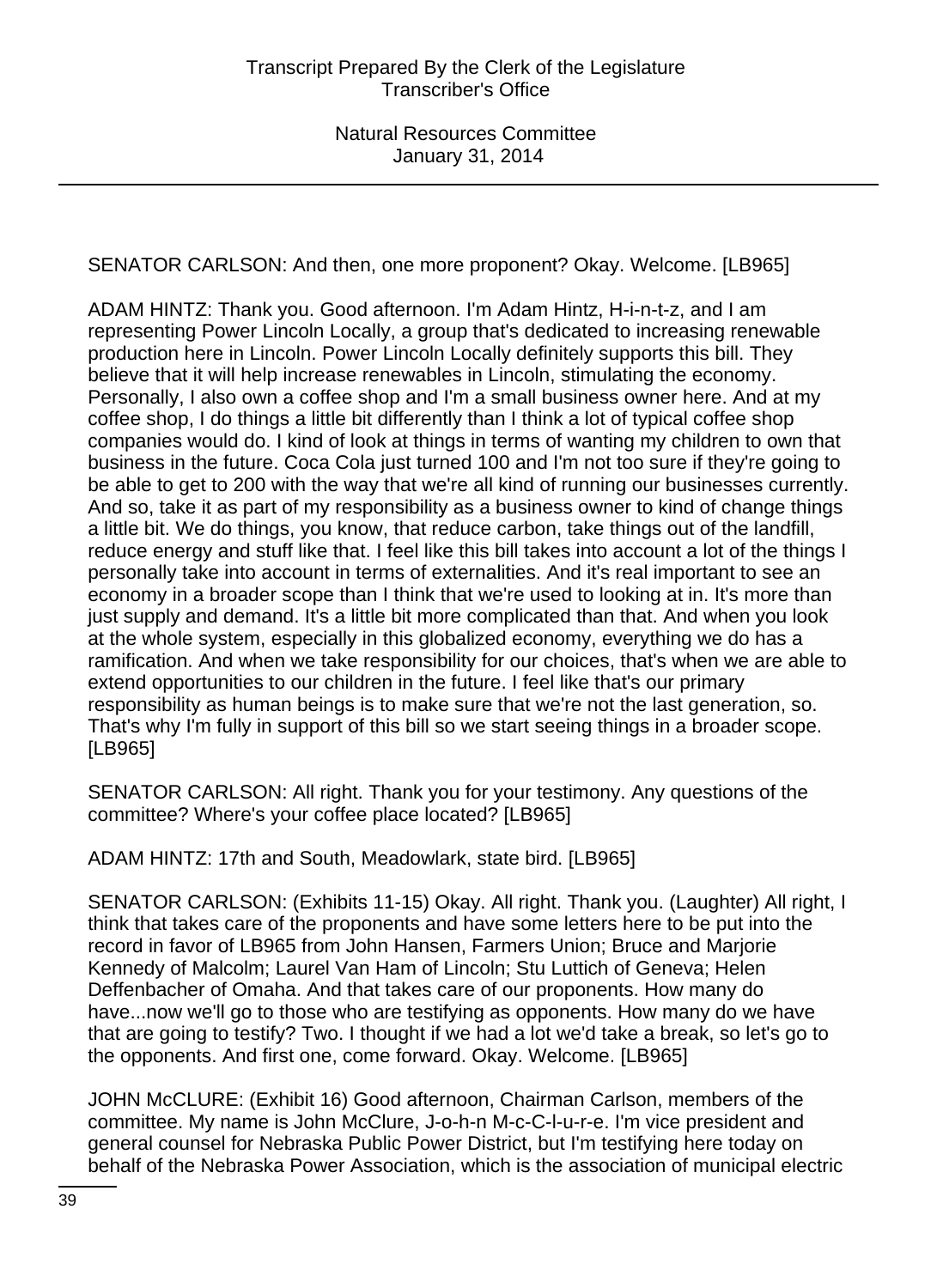## Transcript Prepared By the Clerk of the Legislature Transcriber's Office

Natural Resources Committee January 31, 2014

systems, public power districts, and cooperatives comprising Nebraska's unique public power industry. We oppose LB965 because we believe it is unnecessary. I've altered my testimony quite a bit in listening to the testimony from the proponents today, and at the end I'm going to make several comments in response to some of the things I heard. Today, Nebraska entities requiring Power Review Board approval for infrastructure improvements will have already performed extensive analysis relating to the need, construction costs, and anticipated operational costs of a proposed project. Total costs include a myriad of factors such as capital expenses, fuel for generation, O&M costs, regulatory expectations including compliance with federal and state environmental requirements, among others. This is a fundamental part of the utility planning process. No utility would file an application with the Power Review Board without first performing detailed studies and gaining approval of the utility's governing board through a public process. LB965 proposes to add a nonexclusive list of additional considerations for the Power Review Board both relating to certain potential costs and benefits of proposed projects, which are often referred to as externalities. All generation facilities must comply with applicable EPA regulations affecting air and water regulations. The very purpose of the regulations is to reduce external impacts and protect public health and safety. I'm not aware of any electric utility which believes new coal power plants will be constructed anytime in the foreseeable future, if at all. EPA has made it virtually impossible to build new coal-fired power plants. In addition, and this was alluded to earlier by one of the proponents today, many environmental groups also want to stop any new natural gas plants from being built. It's unclear what additional benefit would be derived by the state having an evaluation process of externalities because so much of this is already addressed through federal regulation. Less than one year ago, I testified before the House Energy and Power Subcommittee regarding the critical importance of a diverse generation portfolio in order to address the requirements of reliability, affordability, and environmental compliance. America and Nebraska must have a generation mix that can run at full power that would include nuclear, certain existing coal, and natural gas facilities. Electric utilities in Nebraska have developed a generation mix that is becoming even more diverse, and I'd like to reference the last item I have here which are the wind facilities that have been added and are being added in Nebraska. If you look at this that's attached to my testimony, you can see, and it was alluded to by one of the proponents, a tremendous build out by a number of utilities in the state in terms of wind. We've heard, we don't have that much wind. Well, in fact, if you look at this, there is, in fact, since about 2010, huge investment that's been made in the state in wind and this is collectively for all the utilities. And you can see that by 2016, or 2015, next year, we'll actually go over 1,000 megawatts, well over 1,000 megawatts. Unfortunately, my time is up, and I don't have a chance to get to my comment...other comments, but hopefully I'll have a question or two. [LB965]

SENATOR CARLSON: Okay. Thank you. Questions of John? Senator Dubas. [LB965]

SENATOR DUBAS: Thank you, Senator Carlson. Thank you, Mr. McClure. In your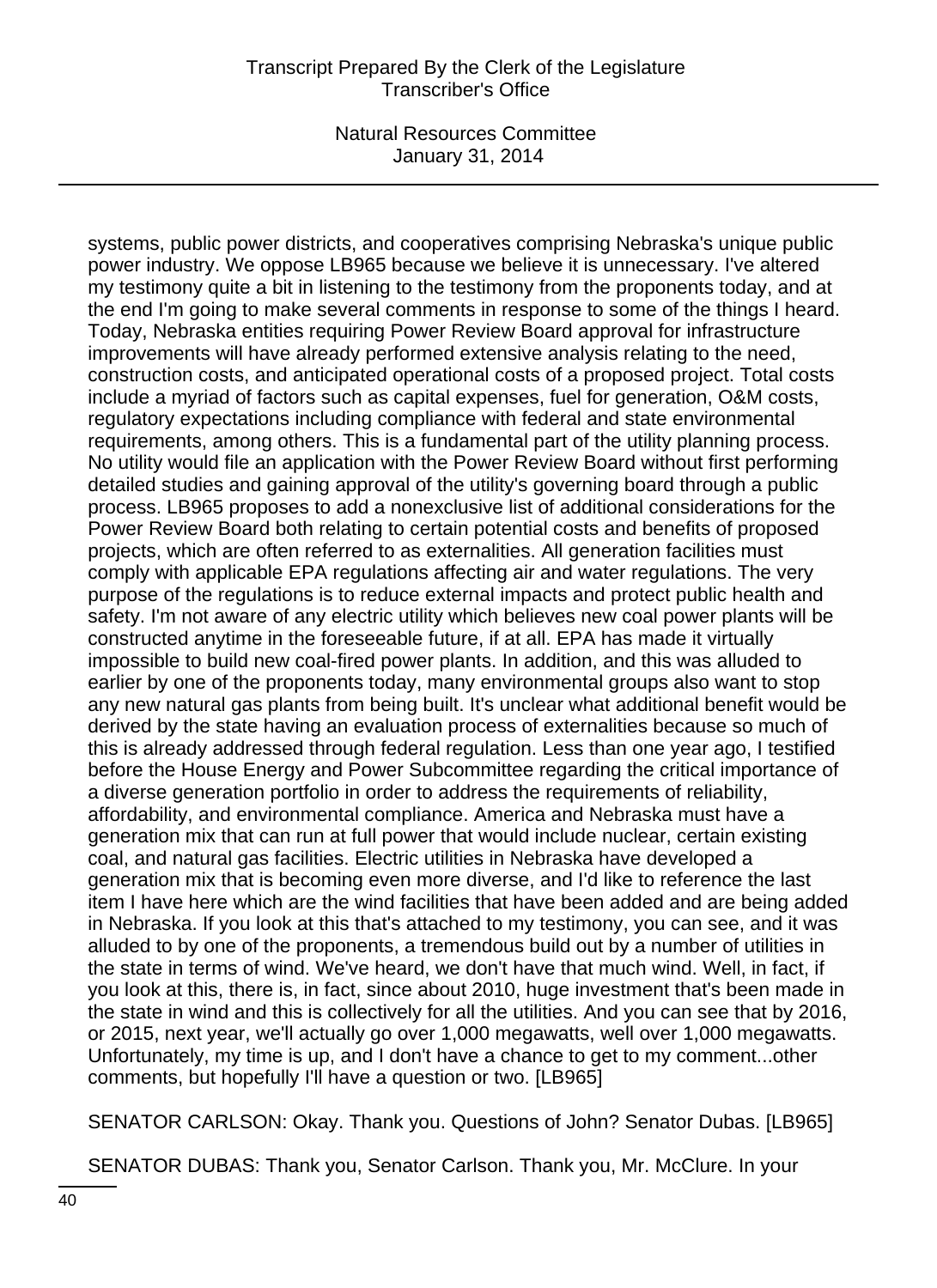closing statement in the testimony that you handed out, you said pending regulatory requirements imposed by other state and federal agencies. I'm more interested in what other state agencies do we have that are dealing with regulations that impact you? [LB965]

JOHN McCLURE: Well, certainly water regulation. We don't just go out and have a willy-nilly right to use any water we want. We have to be able, if we're building a facility, we have to be able to, if it's groundwater, we have to have the right and the ability in that particular location to pump groundwater. If it's a surface water need, we have to be able to get an appropriation, so there are regulations in place dealing with both quantity and quality and I don't need to tell this committee, I know you've heard a lot about water. I would like to just make one additional comment on water. There's this perception that power generation consumes vast quantities of water. And while it may use a lot of water, it does not consume that much water. I'll give you an example. At Lake McConaughy, water goes through the Kingsley Hydro and produces hydro power. Then it goes downstream and it cools Gerald Gentleman Station. Then it goes on down a canal and it generates hydro power at North Platte, and goes on further down, in the summer provides irrigation and can go through other hydro facilities. That water is used continuously. It just keeps going through facilities. The same thing happens on the Missouri where water comes down, it goes through a power plant, it cools the condensers, it's released to the river, continues on downstream. [LB965]

SENATOR DUBAS: Are there other agencies outside of water that impact your work? [LB965]

JOHN McCLURE: I'd have to think a moment. Yes, there are, absolutely. Game and Parks. If we're building a transmission line or we're building a wind facility, or we're building another facility, the Game and Parks has to consult and has to give an opinion to the Power Review Board before a project can go forward. [LB965]

SENATOR DUBAS: Thank you. [LB965]

SENATOR CARLSON: Senator Smith. [LB965]

SENATOR SMITH: Thank you, Mr. Chair. And, Mr. McClure, thanks for being here and testifying today. And you mentioned that you had some responses to some of the issues that were raised by some of those that testified ahead of you. I'm going to leave this kind of intentionally open-ended so that you can go through and address some of those if you would. But as you're doing that, if you could touch on, what are the alternatives to coal? We agree that it's unlikely new coal is going to be constructed, but what are the alternatives for getting rid of it now, and what is the economic impact of that? [LB965]

JOHN McCLURE: Well, I appreciate that question because that was one of the issues I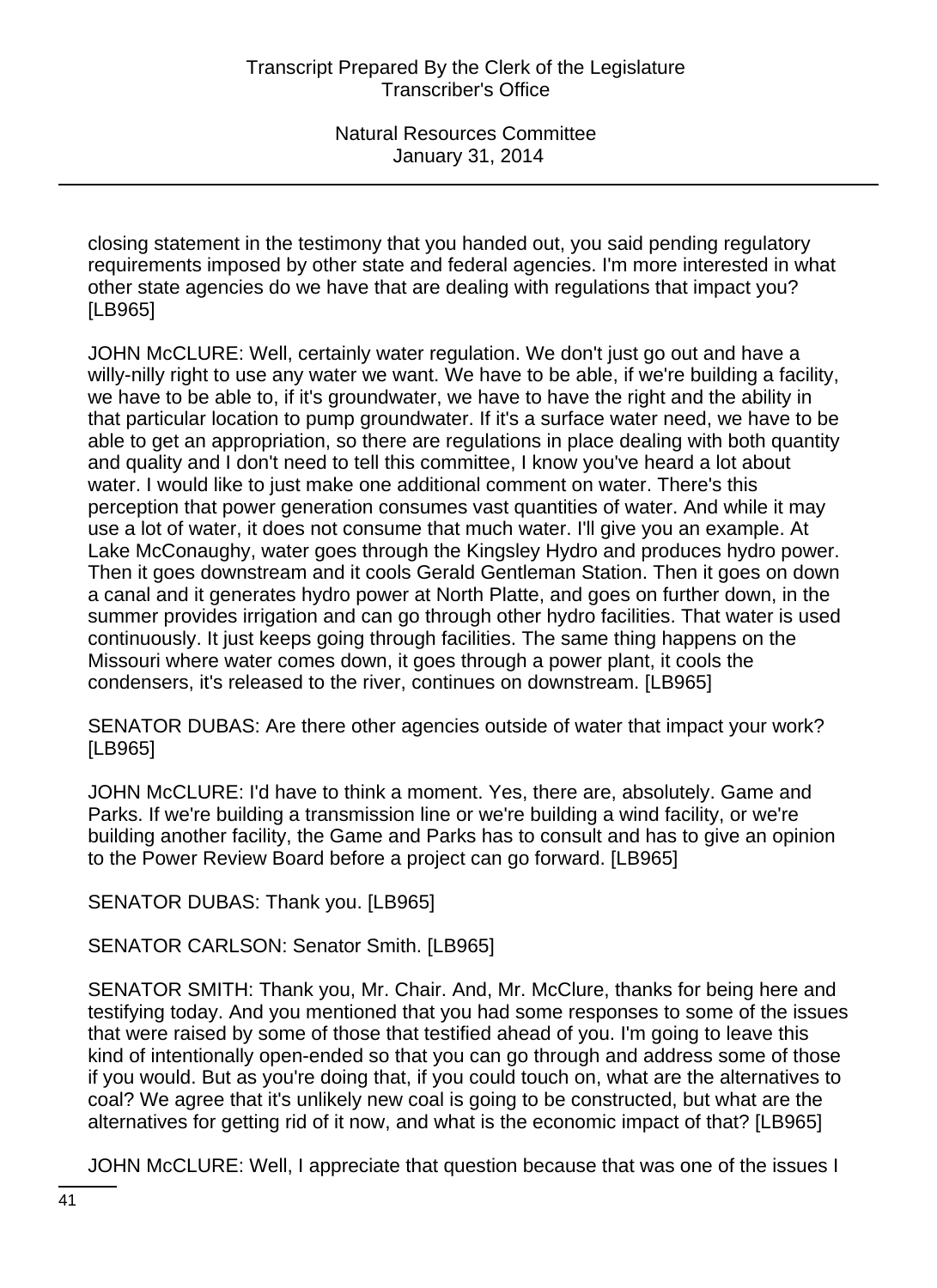wanted to touch on. The fact is the use of coal in this country for producing electricity is declining. I think that's a fact. You can look at the numbers. It is happening. We used to produce more than 50 percent of our electricity nationally from coal. And there's huge regional variations in how much coal is used in regions, but it's been declining to where nationally, I believe in 2012, that's the last numbers I've seen, it was down below 40 percent. So that's a huge reduction to go from 50 to under 40. And it's continuing in that direction. But we do need to have power plants that can run around the clock. Nuclear is one of those answers, but that industry is not going to expand much going forward, I don't believe. So the other alternative is natural gas. And natural gas has made huge gains in terms of electricity production. It has about half the CO2 footprint at the generator of coal. It has other positive and favorable environmental attributes. Unfortunately, we don't have sufficient pipelines in the country to support the reliance on gas that we're starting to see. And in fact, in this last week in the East Coast, there were cases where they were having trouble delivering natural gas for power plants because there was such a high demand for home heating which has a priority. That's one of the beauties of a nuclear or coal plant, the fuel is at the plant, and it's ready to go at all times. [LB965]

SENATOR SMITH: So, what happens if we get out ahead of a natural progression towards low emission and as EPA is trying to impact the closing of many of the coal facilities, what impact is that going to have economically on our state and the price of energy? [LB965]

JOHN McCLURE: Well, today, on cost today, coal is the lowest cost fuel we have of fossil fuels. It's a lower cost than gas in Nebraska. That's not true in other places because the haul is fairly short to Nebraska. As I indicated, many parts of the country have moved to a lot of natural gas. Texas, they sit over gas fields, they're over 50 percent of their electricity comes from gas. The concern some of us have who have been in the industry a long time is, will this gas remain this plentiful and this much, and accessible for the long haul. Because those of us who have been in the industry a long time, at one point gas was banned from burning in power plants. And even in the last year, we've seen a 32 percent increase in this spot price for gas. And just this month, natural gas prices along with propane prices accelerated dramatically. So again, when you take this long-term view that the bill calls for, and we agree with that looking at stability of fuel prices, certain fuels have been more stable over the long haul than other. Coal has been far more stable than natural gas. [LB965]

SENATOR SMITH: Thank you. [LB965]

SENATOR CARLSON: Okay. Senator Kolowski. [LB965]

SENATOR KOLOWSKI: Thank you, Mr. Chairman. Mr. McClure, thank you for your testimony. And, of course, there are different kinds of coal and dirtier coal than better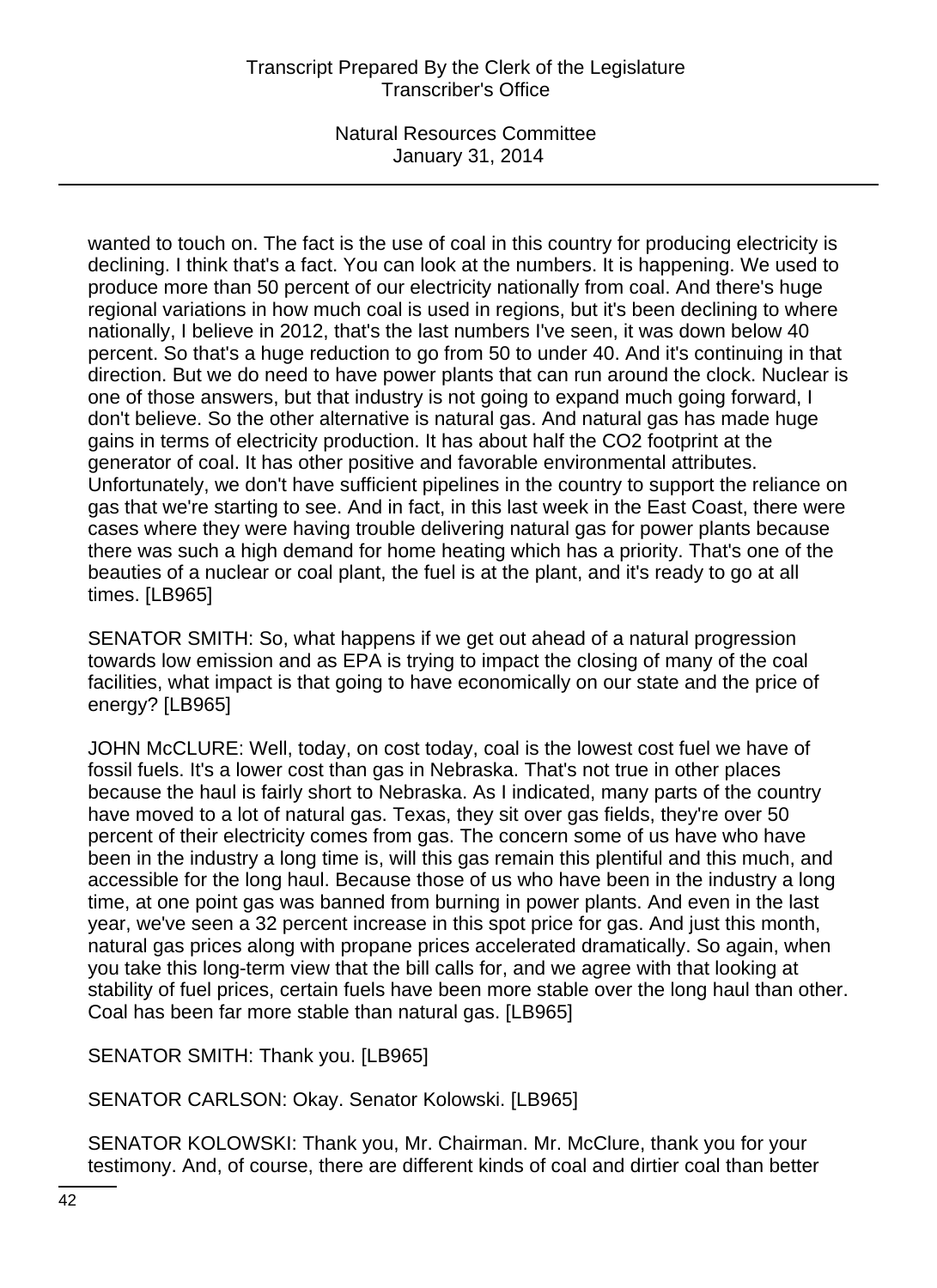# Transcript Prepared By the Clerk of the Legislature Transcriber's Office

Natural Resources Committee January 31, 2014

coal. Coming from northern Illinois in coal country there, there's quite a history of the kind...how much sulfur, all the other problems that you can have with that over time. We happen to have friends to the north of us here that are burning in the Bakken Field up in North Dakota about \$1 million a day, burning off natural gas, because they have no way to transport it. They're getting that oil, they're fracking the ground, doing the things they're doing, but the natural gas is just an extra and they have no way to capture, no way to transport, no pipes or vehicles to get it to where it could be used. And as we have propane prices that shot up as they have in the last month, and we're living with gas just going to burn up in North Dakota, supply and demand issue and where a territory is, I could...as we all know. What direction will we go in the future when we have...when we have needs, such as we're describing, that the pipelines or other things could solve, but we're not getting the motion or the activity, either on the national level or cooperation between states to get that met? What suggestions do you have? [LB965]

JOHN McCLURE: Well, one of the challenges is we need better infrastructure, both for delivering natural gas so the pipelines and as I think others recognize, we need more infrastructure in terms of electric transmission to move generation around and optimize the generation that's out there and that's achievable. So adding that infrastructure is important to helping us optimize the energy mix in this country, and to take advantage of the resources we have. [LB965]

SENATOR KOLOWSKI: All right. Working...as Thomas Friedman has pointed out to us in Hot, Flat and Crowded, as he wrote that, the issues of a grid, a modern grid, well-connected grid to...and the different things we would use in our homes from refrigeration to heating and cooling devices that could help us to manage that flow a lot better. What cooperation are you seeing so we don't have the blackouts that have happened on the East Coast and other locations around the country that have plagued us in the past? [LB965]

JOHN McCLURE: Well, there's increasing attention to the opportunities with technology in the grid, but certain parts of the grid are fairly static the way they operate it. People will talk about, well, gosh, a transmission line that's been out there for 50 years. Well, if it's been maintained, it's still a valuable transmission line. That's really key, but there are opportunities, but all of this comes with a cost and Nebraska is now part of the Southwest Power Pool. We're developing things on a regional basis. There is significant transmission being added in Nebraska and beyond Nebraska, again to optimize the efficiency of the market and the ability to deliver not only the conventional generation, but also new wind generation that's being developed throughout the region. [LB965]

SENATOR KOLOWSKI: And, unfortunately, those lines still are a majority aboveground? [LB965]

JOHN McCLURE: Yes. [LB965]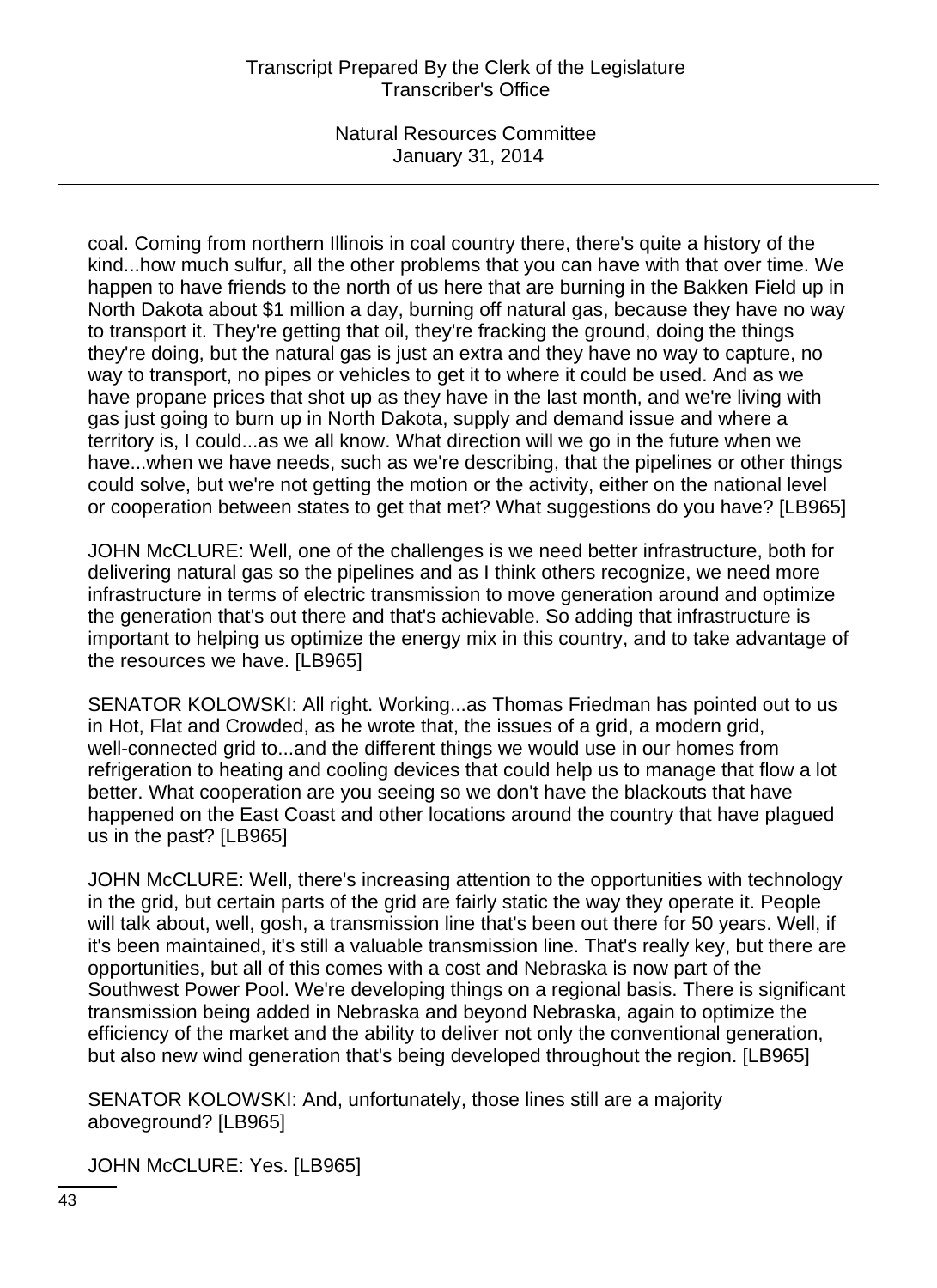SENATOR KOLOWSKI: And when ice storms hit, you have a big mess. And that's a very challenge. [LB965]

JOHN McCLURE: The cost of putting a major transmission line underground is prohibitive. [LB965]

SENATOR KOLOWSKI: Yes, sir. Yeah. Thank you. [LB965]

SENATOR CARLSON: Okay. Any other questions? All right. Thank you for your testimony. [LB965]

JOHN McCLURE: Thank you. [LB965]

SENATOR CARLSON: Welcome, Shelly. [LB965]

SHELLEY SAHLING-ZART: (Exhibit 17) Well, thank you. And John neglected to hand out, so we're handing that out now, the copies of the Nebraska Power Association paper on externalities that actually is based on last year's externalities bill because we did this paper in December before we had the bill before you, just so it's not too confusing to you. Good afternoon, Senator Carlson, members of the Natural Resources Committee. My name is Shelley Sahling-Zart, that's S-h-e-l-l-e-y, Sahling-Zart is S as in Sam, S-a-h-l-i-n-g-Z-a-r-t. I'm vice president and general counsel for Lincoln Electric System, the municipal electric utility serving the city of Lincoln, Waverly, and some of the surrounding area around Lincoln, and helping to power your lights when you're here in town. We are here today to oppose LB965. I can say that I have had a number of spirited conversations with Senator Haar over the last couple of years about externalities and about both of his bills. And we've had some respectful disagreements about things. I don't think...what I don't like about this bill is I don't think it accomplishes what you all think it's going to accomplish. We've spent about three and a half hours here today, but we really haven't talked about the bill. We've talked about renewable energy and we've talked about a lot of things, but we haven't talked about this bill and what it may or may not do. Will it make us provide a lot more analysis and go through a lot more things that we have to present to the Power Review Board when we come with new applications for generation or transmission? Yes. Will it stop a new coal-fired power plant? EPA has already taken care of that. We're not going to be building new coal-fired plants. Will it help renewables? Not likely. Will it change the economics of a Burt County Wind project? This bill won't do that. There are other things that might do that, but this bill won't do that. This bill looks at an assessment of a lot of things that, frankly, I think we're doing. We may not shine a bright light on them and bring you a formal report, but a lot of these things are being considered in our planning processes and by our engineers and by our boards. My board chair is sitting back in the audience and I think she would attest to the fact that our board operations and power supply committee goes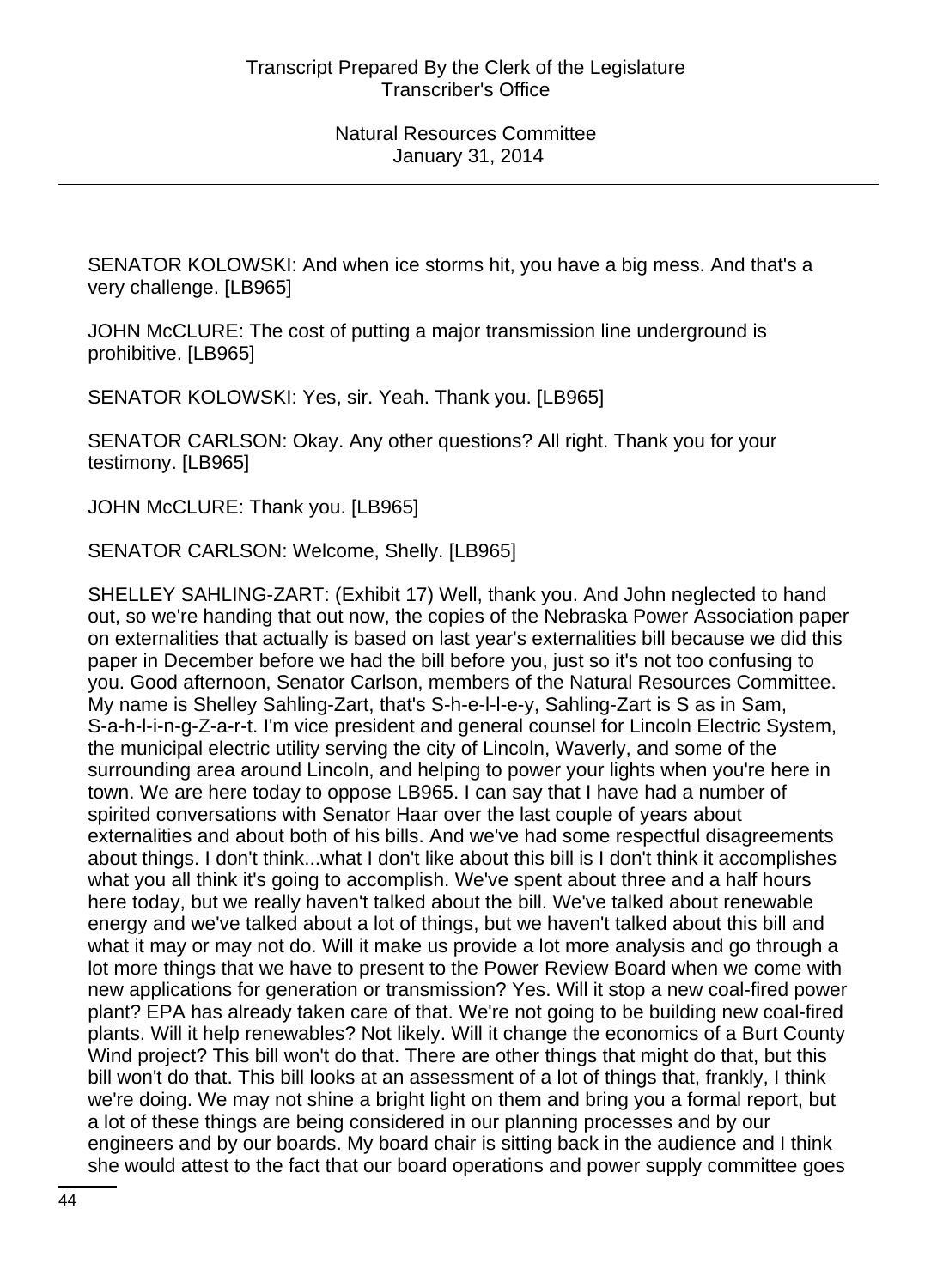# Transcript Prepared By the Clerk of the Legislature Transcriber's Office

Natural Resources Committee January 31, 2014

through a lot of our analysis with us. We look at projected fuel costs. We look at those long-term resource decisions. And the interesting thing here is, we're sort of looking through the rear view mirror. We're talking about the bad things about coal, but you know what, we could have had this bill in place when those new coal plants were built, 30-40 years ago. None of this would have been considered. We didn't know then some of the things that we know now. And here's the harsh reality. We have a state that's heavily dependent--and I'm almost out of time--but heavily dependent on coal. That's not going to change immediately. Even Senator Haar, in his opening, acknowledged that. That's a transition, it's not a light switch. It's not something we do quickly. It's going to take some time. And in the meantime, we've got to figure out how we make some decisions about new resources that are cleaner, that are cost-effective, but we have such a myriad of things that we have to consider. We have to consider how fast we do that and at what cost, because we drive the cost up very high, we effect a lot of things. We effect the economy of our large industries. They don't come and locate in Nebraska anymore. We impact those people on low and fixed incomes who are having problems paying that electric bill right now. We have to consider all of those things when we're making these resource decisions. That doesn't make those decisions easier. This bill won't make those decisions easier or harder. It will make it more burdensome to put together some of the analysis. But there are other points that were raised that I'd love to address, but I am out of time. [LB965]

SENATOR CARLSON: Okay. Thank you, Shelley. Questions? Senator Smith. [LB965]

SENATOR SMITH: Thank you, Mr. Chair. And thank you for coming and testifying, appreciate it. And I think you did a much better job of summarizing what I was trying to get at with many of my questions and that is, that the changes that we see in this bill, I think a lot of the testimony we've heard today, and what they're asking for, and what they're concerned with, really is not addressed through this bill. Adding the word "reliable" does not effect the kind of change that I heard many of these... [LB965]

SHELLEY SAHLING-ZART: Can I address that for just a second? [LB965]

SENATOR SMITH: Yes, please. [LB965]

SHELLEY SAHLING-ZART: Because the interesting part about "reliable," I mean I heard a definition of "reliable" which is different than you and I coming from the utility industry think of. We heard that the wind is always blowing somewhere. That's not the definition of reliability when you're talking about the Southwest Power Pool and others. Their definition of reliability is, what's "dispatchable?" What resource can I call on at will and send that power where it needs to go? That's their definition of "reliable" which is a little different than what we were talking about earlier today. [LB965]

SENATOR SMITH: I appreciate your saying that because that's something when we're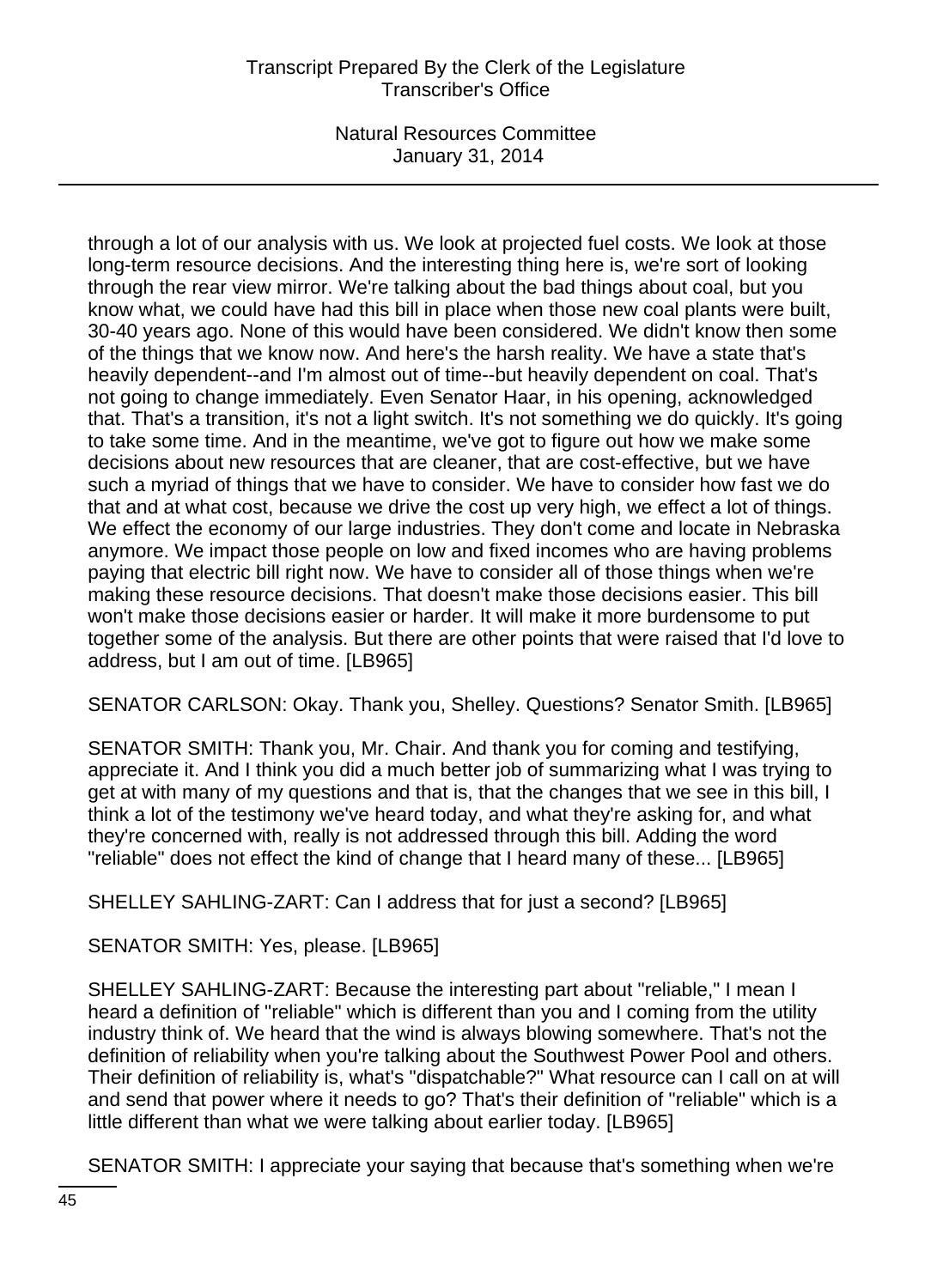# Transcript Prepared By the Clerk of the Legislature Transcriber's Office

Natural Resources Committee January 31, 2014

talking back and forth, we understand because we come from that industry. And oftentimes, a lot of folks in the general public don't understand what we mean when we talk about reliability. And so that's why I'm baffled by the use of that language in this bill, and what I'm hearing in the opening testimony of what this bill was intended to do. Also, the redundancy of the language in this bill, I think you've adequately addressed that. That whenever you do your review or the Power Review Board does its review, and uses sound business practices to do those reviews, it incorporates what is included in the language that's been added into this. And then I did hear an awful lot of discussion about renewables, probably more so, probably about half the testimony I heard was talking about renewables versus health standards. And so I feel as if there's some confusion as to what this bill is actually seeking to accomplish. So I'm going to kind of leave it open-ended if you'd like to respond to that. [LB965]

SHELLEY SAHLING-ZART: Well, I have several things. I mean, first of all, I was glad at the end to hear people talk about their support for public power because early in the day I wasn't so sure. We're not trying to be bad actors, we're trying to do a really good job and, you know, you talk about a resource. We are great resource to you all. And we're happy to work with you. We've had lots of discussions with Senator Haar. We have a wealth of knowledge and we have a lot of smart people. And maybe we don't do things as quickly as people would like us to do, or the way they would like, but, you know, I think we're doing a pretty good job of taking a balanced and measured approach to addressing what we hear as concerns. And the great thing in a public power state is those people could come to our board meetings and they can express those concerns. You can't do that at Commonwealth Edison, correct, Senator? [LB965]

SENATOR KOLOWSKI: That's right. [LB965]

SHELLEY SAHLING-ZART: So, it is a great thing. We can have those kinds of dialogues and we can move together. We may not move at the same pace as everybody would like, but I think we are moving. And part of it is, you know, part of ours is, I understand that renewable energy would add a lot in different areas of the country. I might hit one right on the head. Talk about keeping the investment in Nebraska. Lincoln Electric System, as you know, purchased 100 megawatts of wind in Oklahoma, but we're saving our customers about \$2 million a year. That's money that's staying right here in Nebraska. And hopefully those people are turning around and using it in our \$4 million sustainable energy program which we just added \$1 million to. Ran out of money in June last year, so we added \$1 million this year and that program has created in the last few years over \$30 million of local investment. So, I think we are doing a lot to increase local development. We may not be doing it with local wind, but we're doing it with energy efficiency programs that, frankly, are going to help reduce that load over time so we don't have to build that next power plant. [LB965]

SENATOR SMITH: Yes. And, I just wanted to speak on public power as well. I really do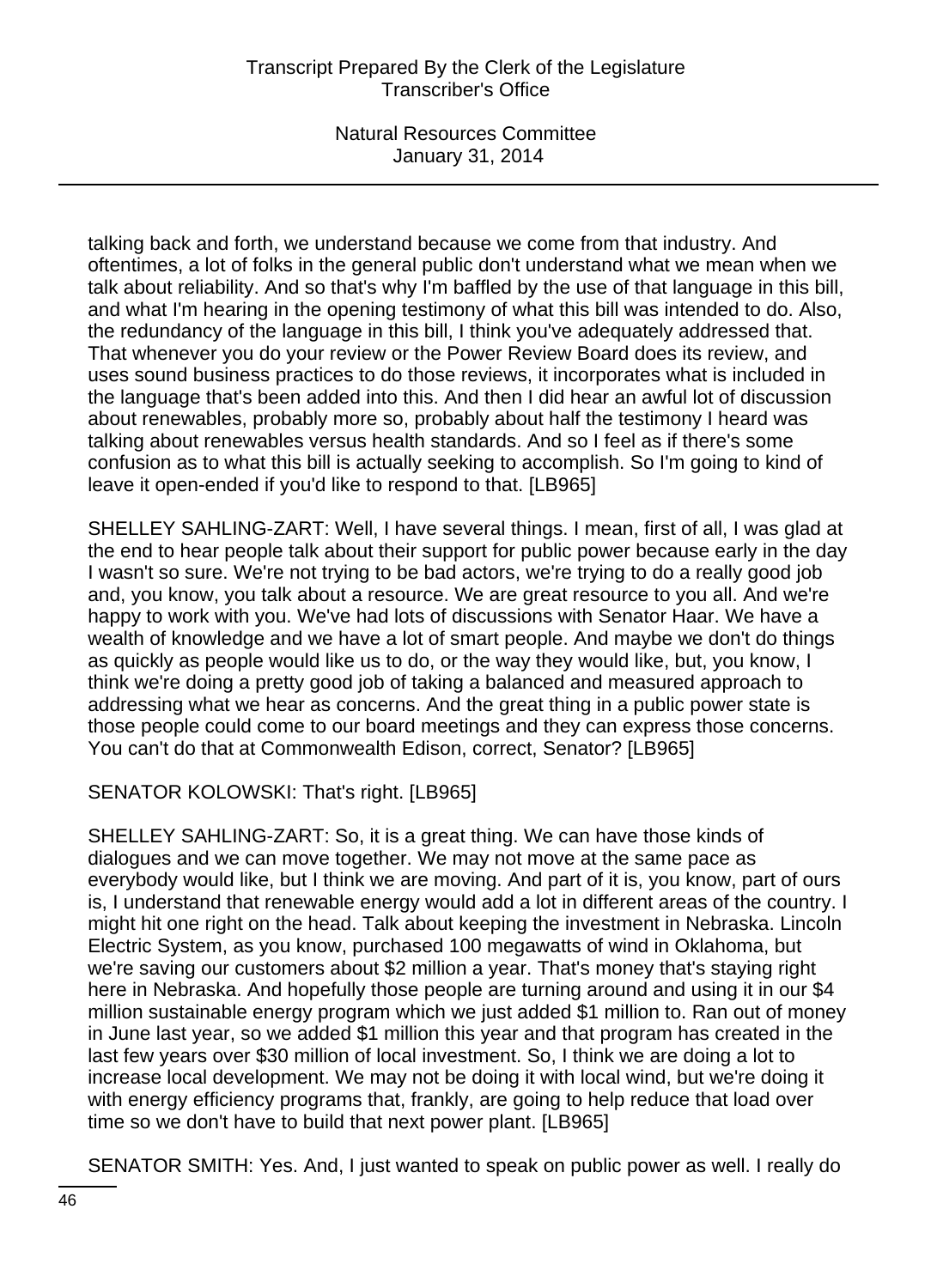appreciate public power and I know the folks here testifying today appreciate it. It's about affordability, reliability, and accountability. And I see Ms. Fuller is still in the audience, and she, I think I remember her saying in her testimony, she's a Council Bluffs customer. Well, I would dare say that there's much more accountability to the customer, customer-owner in Nebraska than there is in Iowa. And I don't want to bash Iowa, but it's much easier getting in touch with your board member of the local public utility company in Nebraska than it is in Iowa. [LB965]

SHELLEY SAHLING-ZART: I believe that's true. [LB965]

SENATOR CARLSON: Okay. Any other questions? I have one before we wrap this up. [LB965]

SHELLEY SAHLING-ZART: Uh-huh. [LB965]

SENATOR CARLSON: As there, I think, unquestionably will be a gravitation away from coal-fired generation, then as someone that kind of struggles with that, as you go more and more to wind and solar, people like me want our rates reliable...not reliable, we want them reasonable and competitive. And we want to be in a good position in that regard with any other state. Can we do that? [LB965]

SHELLEY SAHLING-ZART: Yeah, I think we can do that, but it goes back to my reference to taking a balanced and measured approach. If you do it at the speed with which a lot of folks would like us to do it, you kind of run that out of balance. You know, we talk a lot about having to have energy policies that are a balance of energy, environment, and the economy. You need all three of those. And you start to move in any one direction too heavily and you throw the others off. The economics are incredibly important. I mean, somebody talked earlier today about how it's a huge driver for economic development. Well, we don't want to lose that and, you know, we've been losing a little bit of that rate competitiveness. We don't want to slip that kind of ebbs and flows. We want to maintain competitive rates for lots of reasons, for the quality of life in Nebraska to get people to not leave our state. We talked about the brain drain. We want people to stay here. It has to be affordable for them to stay here. We can't escape that. Can we move towards wind and solar and some of those things? Yes, I think we can. We're going to have to, and frankly, we're probably going to need to invest more in research like carbon capture and storage. We're going to need some of those technologies because as I mentioned earlier, coal in this state is not going to go completely away. We may lessen our dependence on it through wind and renewables, but in our immediate future, I think it's unrealistic to think coal won't be a part of our immediate future. And with that comes a responsibility from our standpoint to comply with regulations to make it as clean as possible. But to your end, are we going to get there? Yeah, but it's going to take some time. [LB965]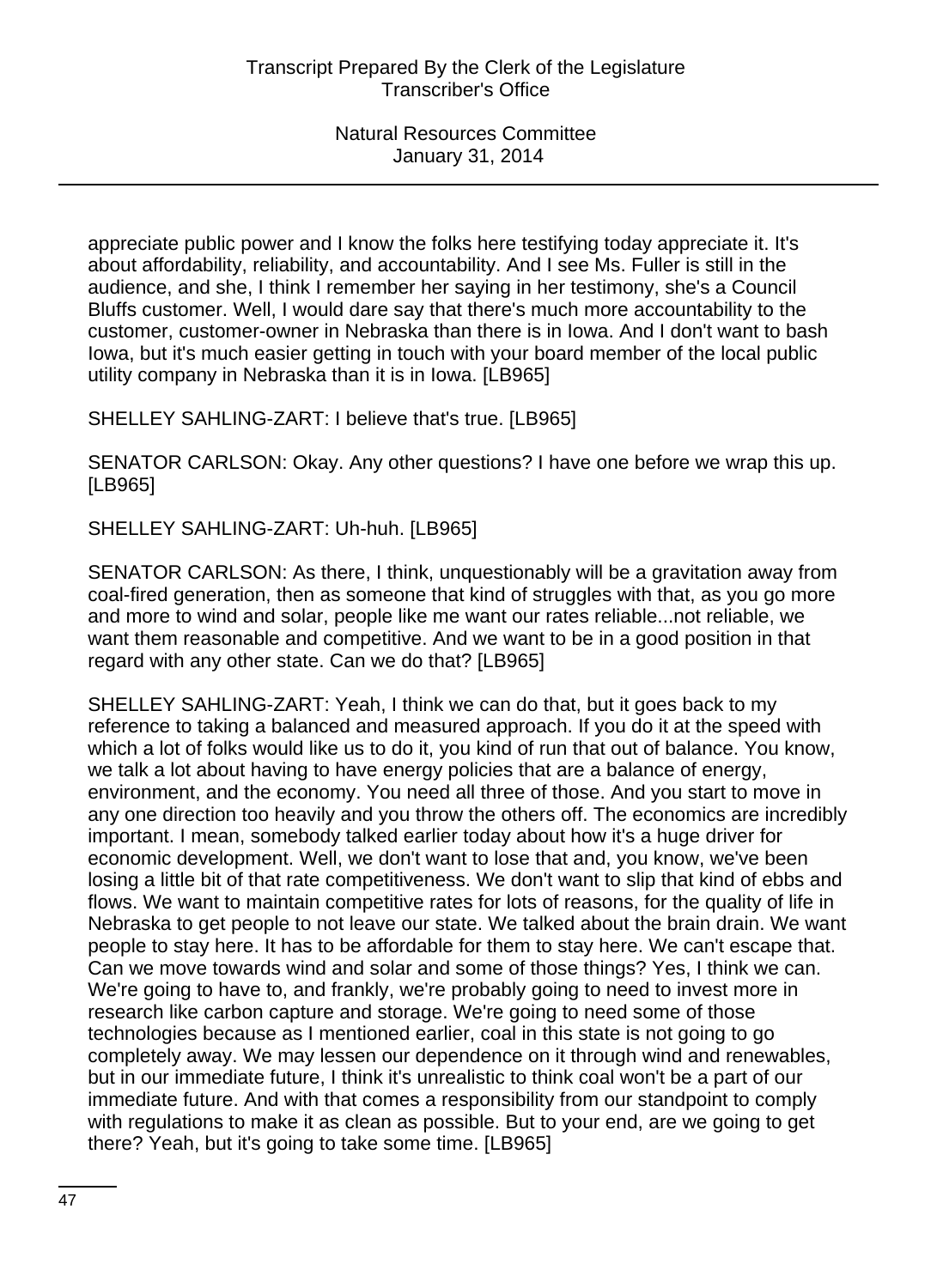SENATOR CARLSON: Okay. All right, thank you. Any other questions for Shelley? Thank you for your testimony. [LB965]

SHELLEY SAHLING-ZART: Thank you so much. [LB965]

SENATOR CARLSON: (Exhibit 18) Any other opponent? We do have a letter from Robert Andersen of the Nebraska Cooperative Council in opposition to LB965. Do we have anybody testifying in a neutral position? Okay. Welcome. [LB965]

CLINTON ROWE: Good afternoon. My name is Clinton Rowe, C-l-i-n-t-o-n R-o-w-e. I'm testifying in a neutral position because I'm going to talk about the science, the climate science. I have a Ph.D in climatology from the University of Delaware and I'm currently a professor in the Department of Earth and Atmospheric Sciences here at the University of Nebraska-Lincoln where I've had the opportunity and pleasure of teaching and conducting research for nearly 30 years. I also serve as an UNL representative to the University Corporation for Atmospheric Research, the governing body for the National Center for Atmospheric Research, one of the premiere labs in the United States studying climate change and climate change impacts. Humankind has been adding increasing amounts of carbon dioxide and other greenhouse gases to the atmosphere, primarily through the combustion of fossil fuels since the beginning of the industrial revolution. This has led to a sharp increase in the atmospheric concentration of those gases over the past 150 years. This is an established fact based on the records of fossil fuel use, direct observation of the atmospheric concentration of carbon dioxide, which has increased by 40 percent since the beginning of the industrial revolution. The direct consequence of this in the absence of any other influences on the climate system would be an increase in the average global temperature of the atmosphere. This is established uncontroversial sciences that has been understood for well over a century now. Our knowledge of other influences, things like albedo changes due to land use alterations, the effects of aerosols, cloud feedbacks, while less certain, is sufficiently robust that we know that their net effect would not offset the direct warming due to increased greenhouse gases and could as likely lead to greater warming. While the earth's temperature naturally varies over many times scales, the observed increase in global temperature since the late 19th century cannot be attributed to natural variability. The period of greatest warming in historical record coincides with the time during which humans had increased the concentration of greenhouse gases in the atmosphere. Moreover, the pattern of temperature changes in the atmosphere, warming in the lowest layer and cooling in the layer above, can be explained by increased greenhouse gases, but is not consistent with other postulated causes. For example, solar variations. Moreover, there's been no detectable trend in solar output during this time period that would be sufficient to cause the observed increase in earth's temperature. Other widespread changes in the climate system are consistent with a warming world, including decreases in snow cover, sea ice, glaciers and ice caps, milder and less frequent cold spells, warmer and more frequent hot days and nights, earlier greening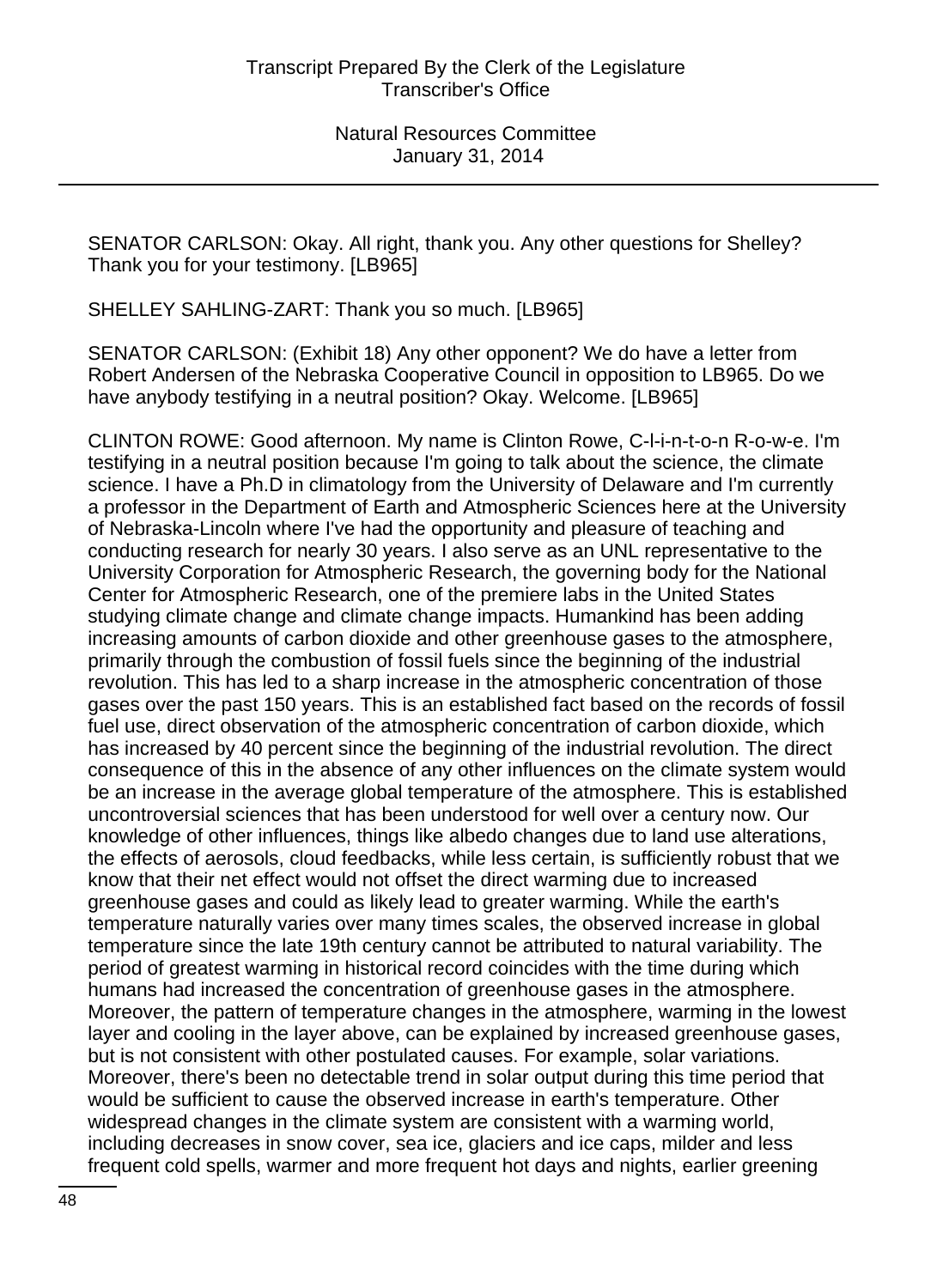and blooming of flowering plants, and rising sea level. Climate models, one of the primary scientific tools used to assess natural and human-induced changes in the climate system, both in the past and projected in the future, include the primary processes and feedback that affect the earth's climate. Climate scientists have determined that only simulation that include these increases in greenhouse gases are able to properly represent the increasing global temperatures observed in recent decades. Thank you. [LB965]

SENATOR CARLSON: Okay. Thank you. Questions of Dr. Rowe? Appreciate your testimony. Thank you. Welcome. [LB965]

ROBERT OGLESBY: Good afternoon. I'm also here in the neutral role to talk about some of the implications of climate change in Nebraska. I'm Dr. Robert Oglesby, O-g-l-e-s-b-y. I have a Ph.D of climate dynamics from Yale University. I'm a professor in Earth and Atmospheric Sciences and School of Natural Resources here at the University of Nebraska. Now, projections are...actually this is the same testimony I gave a year ago with one small change. Projections are that due to increases in greenhouse gases as the result of human emissions, Nebraska will warm by four to ten degrees Fahrenheit between now and the end of the century. That is about seven degrees, plus or minus three. Excuse my voice, I'm just getting over a bad cold. The exact amount of warming is not certain, but it will get warmer, indeed it already is. Projections for precipitation are less clear. In fact, projections are, there will probably be little change overall in rain or snow. Nonetheless, the same precipitation in a warmer world still means drier conditions. The biggest concern, the thing that keeps me awake at night, is snowpack in the Rockies. All of the model projections indicate reduced snow, reduced precipitation, and an increase in the mean rain-snow line, that is the elevation of the snow becomes higher. Snow is...snow melt is a major source of river flow throughout the spring and summer. You don't have the snow, you don't have the river flow. Extreme events are likely to become more common. Heat waves and droughts are likely to become more common and more severe. Blizzards are likely to be less common, but they are likely to be more severe when they do occur. Now, the one small change from last year is that the most recent IPCC, Intergovernmental Panel, a climate change report has just recently come out and basically there is no substantive change, at least in regards to Nebraska from previous reports. The conclusions I presented a year ago are still held by the newest IPCC. I thank you. [LB965]

SENATOR CARLSON: All right. Thank you for your testimony. Questions of Dr. Oglesby? Thank you for coming. [LB965]

ROBERT OGLESBY: Thank you. [LB965]

SENATOR CARLSON: And you get well this weekend. You get well this weekend, okay. [LB965]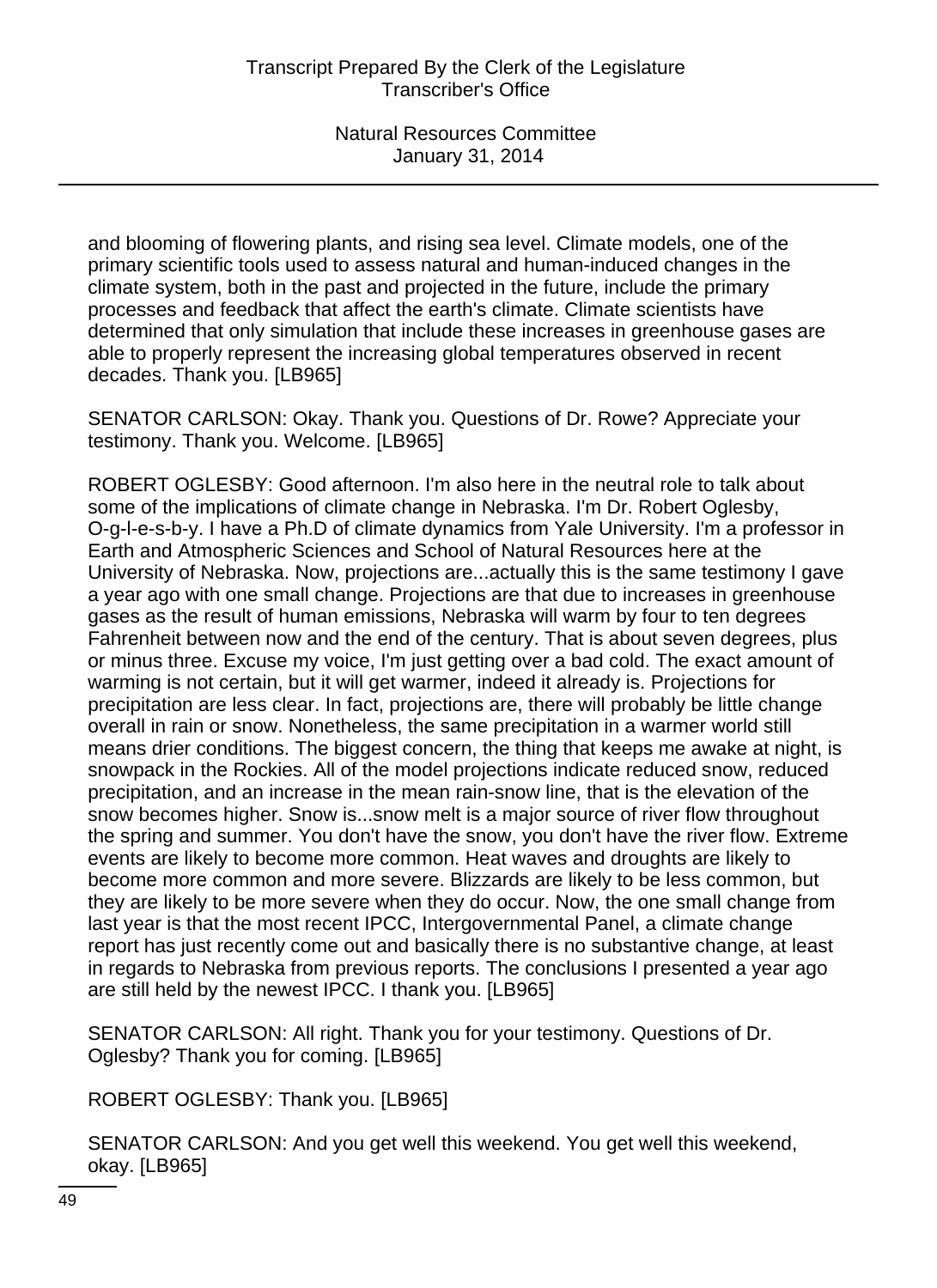ROBERT OGLESBY: I'll try. Thank you. (Laugh) [LB965]

SENATOR CARLSON: All right. Thank you. Any other testifier in a neutral position? All right. Senator Haar. [LB965]

SENATOR HAAR: Thank you very much. If anybody didn't get enough pinwheels, I've got some more, so. (Laughter) Or trade them off, whatever you want to do with those, and please eat the cupcakes. The purpose of this bill is to expand the definition or the mission of public power in Nebraska, and Shelley Sahling-Zart said that we had had some spirited discussions. I was going to say that John McClure and I have let our hair down (laughter) in some of our discussions, but that doesn't fit either of us very well. But, no, over the years, as this has been one of my interests, we've had some...a lot of discussions and some disagreements. I would simply disagree with the fact that this bill does nothing and that's my big disagreement. We have all heard, in talking to people, and I'm a big supporter of public power. Low cost, reliable. That's always a response we get and this expands that mission. If, you know, if LB965 were to pass into law, and I went to visit my local public power and again heard, well, our mission is low-cost, reliable, I'd say, no, our mission...the mission of this public power is to look at cost benefits. And that's a real difference in mission. Now, in...some groups may go that way and look at more things, but I'd like to refer back to my earlier testimony because the group in northeast Nebraska that purchased electricity generated by coal in Kentucky said this: At present the laws of Nebraska require the NE NPPD board to make this power purchase decision for our retail electric customers. And I heard that in talking to the people from LES. And I can't fault them from that because that's what the law says. And we know it now it doesn't say reliable, it says adequate electric service. Although Senator Smith, when he discussed near the end why he liked public power, he used the word "reliable." We threw that word in because it's always used. I'm more than willing to take that word "reliable" out as an amendment, if that's offensive. But the purpose of this is to expand the mission so that in the future if there's a decision whether to buy wind in Nebraska, or buy it in Oklahoma, for example, that you don't just look at the cost savings to the people of Lincoln or whatever the place. That we look at the benefits to all of Nebraska. So that when the group in northeast Nebraska felt that the laws required them to go to Kentucky for electricity because they got a better break, a better cost break, that in light of this, they'd have to rethink that decision. Then the whole question has come up about, well, the wind doesn't always blow and the sun doesn't always shine. I'm not sure the wind doesn't always blow in Nebraska, (laugh) after the last few weeks. I got 36 miles per gallon one day coming in from my house, which is northwest of Lincoln. I almost felt I had a sail in back of me. This whole issue of "dispatchable" power is a challenge. It's being taken up in many ways. One is through the regional transmission organizations, and I'll talk more about that when we get to LB1100, how the Southwest Power Pool will be playing a much greater role in telling which of our power plants function when and at what rates. There's been a great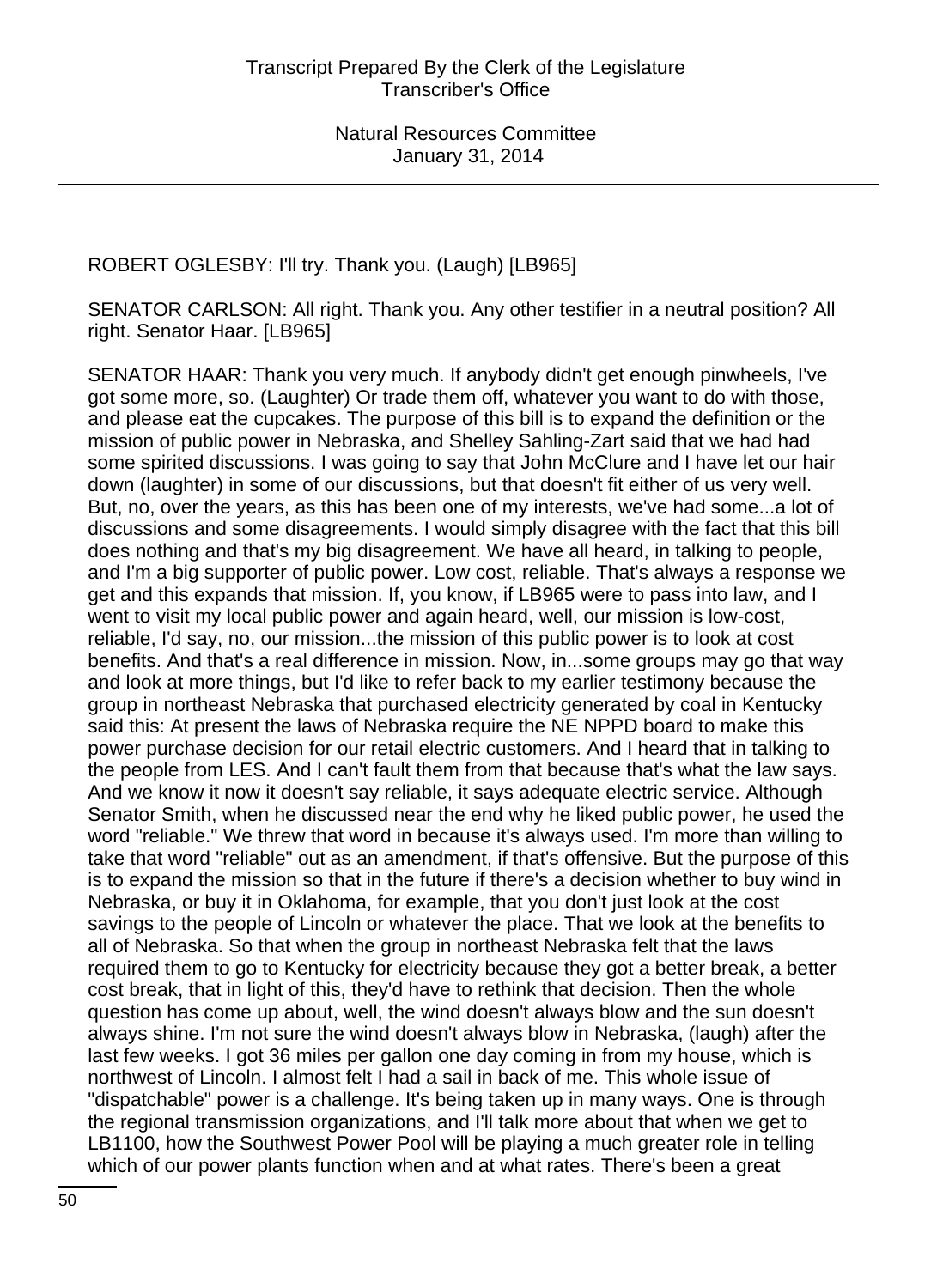increase in weather forecasting. That's one of the things that, for example, Colorado is making great progress in using weather forecasts to forecast when the wind is going to blow. You can't tell days ahead of time usually, but you can tell hours ahead of time, and electricity now is dispatched in terms of hours and minutes. You send pricing signals. Lower cost electricity when the wind isn't blowing. Those sorts of things. These are all being experimented with. More transmission. If you go to Twin Lakes in Colorado where I've been backpacking, two lakes. They pump water from one lake to the other and then run it the other way to generate electricity. So, the whole thing of storage is being looked at. There are a number of companies who are looking at liquid salt, molten liquid salt in huge batteries that could be used for storing electricity. NREL, by the way, I went to a meeting Sunday night by Dr. Chuck Kutscher from NREL, the National Renewable Energy Lab. He's the principal engineer and group manager for NREL and it was at the winter lecture series sponsored by the School of Natural Resources, the Unitarian Church, and the Council on Humanities. And NREL has just opened a huge facility, 185,000 square feet which they call the Energy Systems Integration Facility, the only facility that conduct integrated megawatt scale testing of the components and strategies needed to reliably move significant amounts of clean energy onto the electrical grid. And I hope...he sort of had an invitation open that power groups from all over are coming to work with NREL at this campus to learn how to integrate renewables into the grid. We need to be putting a lot more money into research, by the way, for new technologies. Places are finding that wind and solar are great dancing partners because, you know, wind tends to blow at night and the sun tends to shine during the day. Or wind and natural gas, as Senator Smith mentioned. So, yeah, it's a challenge. Reliability is a challenge having this, you know, "dispatchable" energy there when you need it is a challenge. But there's a lot going on and I think that's often an excuse not to do anything, just say, well, the sun doesn't shine all the time, the wind doesn't blow all the time. I looked back...I'm sorry, Senator Smith isn't here at the moment, but I looked back at the green copy and I really can't...I didn't address renewables in this. When you're looking at cost benefit analysis, it didn't mention renewables. It's looking at the total cost and the total benefits. Now there is a section in this bill on page 3, lines 10 and 11 and so on, where it talks about renewable energy facilities. But I didn't address...I have nothing to do with that. Now, I would say, though, that I would not want a private developer exporting electricity from Nebraska if they were burning coal to do it, because coal carries as we've heard, you know, the health cost of burning coal is one of those hidden costs that we usually don't pay for on our bills. So, I'd object to that if someone wanted to burn coal and export that electricity, but certainly not any other kind of energy. There...okay, when John McClure talked, he's saying this bill is unnecessary. Again, I would just like to disagree with that because when I've talked to people and why do we keep doing what we're doing, it's because of what the law says it has to be reliable and low cost, you know. I want to break through that barrier. I want to give a new definition, I want to give a new mission so that we don't hear that. This bill...and it's probably not clear enough in there, but the first section relies to public power generally. Now, it goes on later to the Power Review Board so what we've implied in this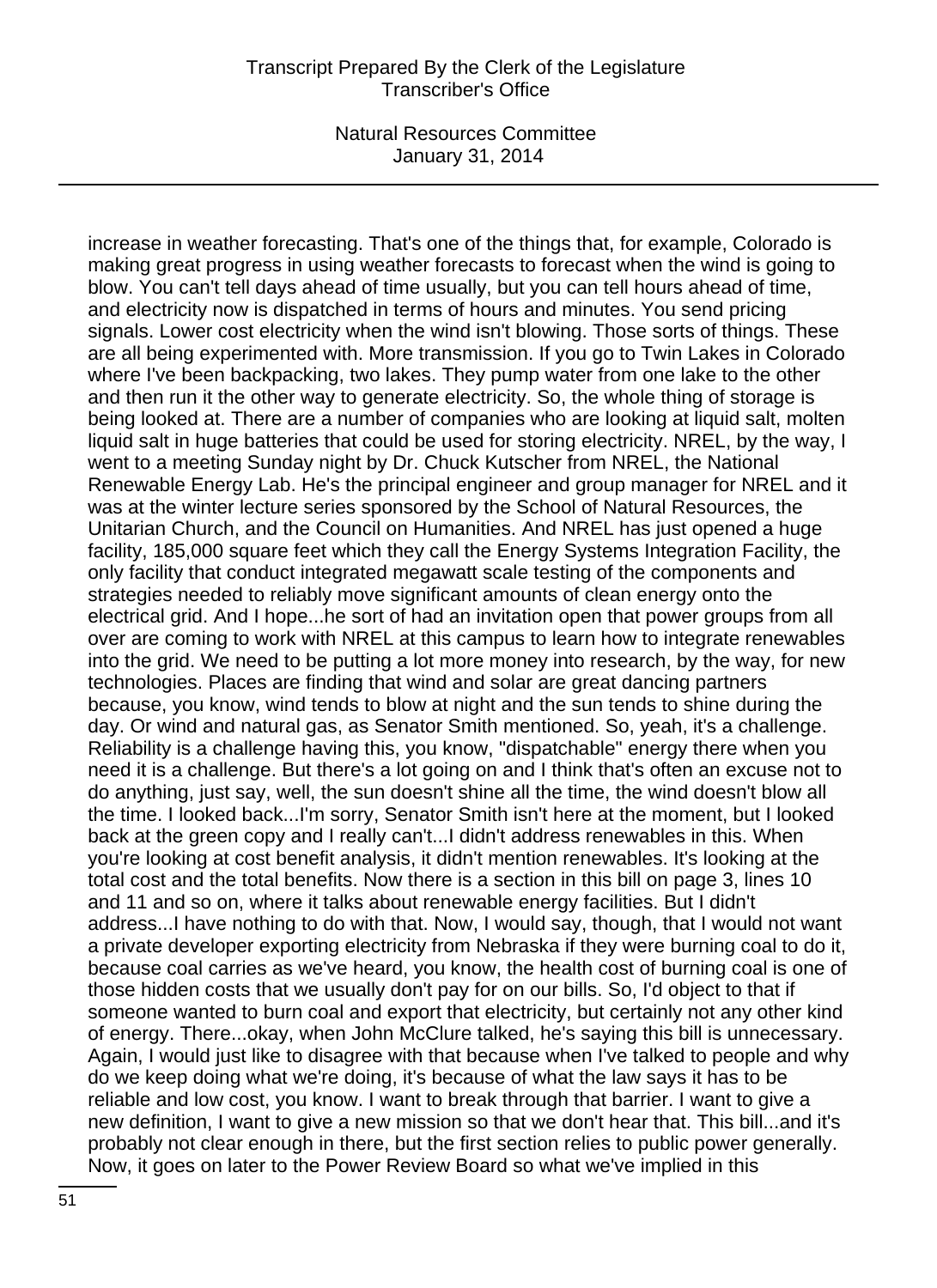legislation is that if you have a large generation facility being built, that would have to go to the Power Review Board. But putting this in the beginning of the language, that refers to anything, any new generation, any updates to generation, any distribution, any purchase, this is where we keep hearing low cost, reliable. So we put these cost benefits up-front. It doesn't just refer to the Power Review Board. That would kick in only with the building of a large facility. I do find it interesting, and this is where Shelley and I have had some spirited discussion. (Laugh) I don't think that public power adequately looks at the cost, the social costs of health, the health costs, in particular. They'll say, well, we follow EPA standards, yet in the next breath, EPA is a four-letter word and we're trying to fight them in court. I would like our public power system to embrace the concept of looking at the cost of health in Nebraska. One of the reasons I would object to buying electricity from coal in Kentucky is we may get a good price on that, but the children of Kentucky are going to be breathing in more particulates, they're going to have more asthma, there are going to be more deaths related to the generation of electricity from burning coal. So we get a good price, so the kids of Kentucky can suffer. So I think there's some ethical considerations there. I feel pretty strongly about that. Coal is the lowest cost. I wonder, if you look at all the externalities. The one sheet I handed out, for example, if you look at this, if you really look at all the externalities of producing electricity from coal, there's the coal mining, there's the transportation of coal, there's the burning coal, the disposal of the waste, and the transmission of that electricity. And we know a lot more today than we did about the costs involved in that. I would challenge that coal is the lowest cost of electricity, if you consider the externalities, the social costs. The private costs we pay on our bill and we all want our bills to be as low as possible. But the social costs, I believe, should be included in that. And then, finally, the reason I'm in the Legislature...I'm 70 years old. I'm not going to be around for more than 30 years, I figure. (Laughter) And I'm going to be healthy. I'm exercising every day now. But I'm here for the future for the children. And I was moved by the one young man who said, I'm the next generation. And he said, will we have to clean up after you? Will we have to clean...and that's not just the junk we're putting in the atmosphere, the CO2, the carbon particulates, the...you know all the sorts of things from generating electricity from fossil fuels. I think that also extends to things like the national debt we're running up. You know, you could say, will, we have to clean up after you, are we going to have to pay your bills? And so, I think we need to listen to young people and we had a lot of them here today and they're concerned about this. I think they would care less about the price of their electric bill than they would about a future with clean air and clean water. Folks, we have 78 lakes in Nebraska that have been polluted to the point with mercury where you're not supposed to eat the fish. Mercury is a cumulative toxin, so you can't point to one power plant and say, this is where the mercury came from, but it's accumulated to the point now where 78 lakes in Nebraska you're not supposed to eat the fish. And we do have more EPA standards, like the one about across state lines. That's called CSAPR. Somehow you can make pollution across state lines out of CSAPR, but that's the abbreviation for CSAPR. That one is in the courts right now. And basically it says that, hey, Iowa could sue Nebraska for the